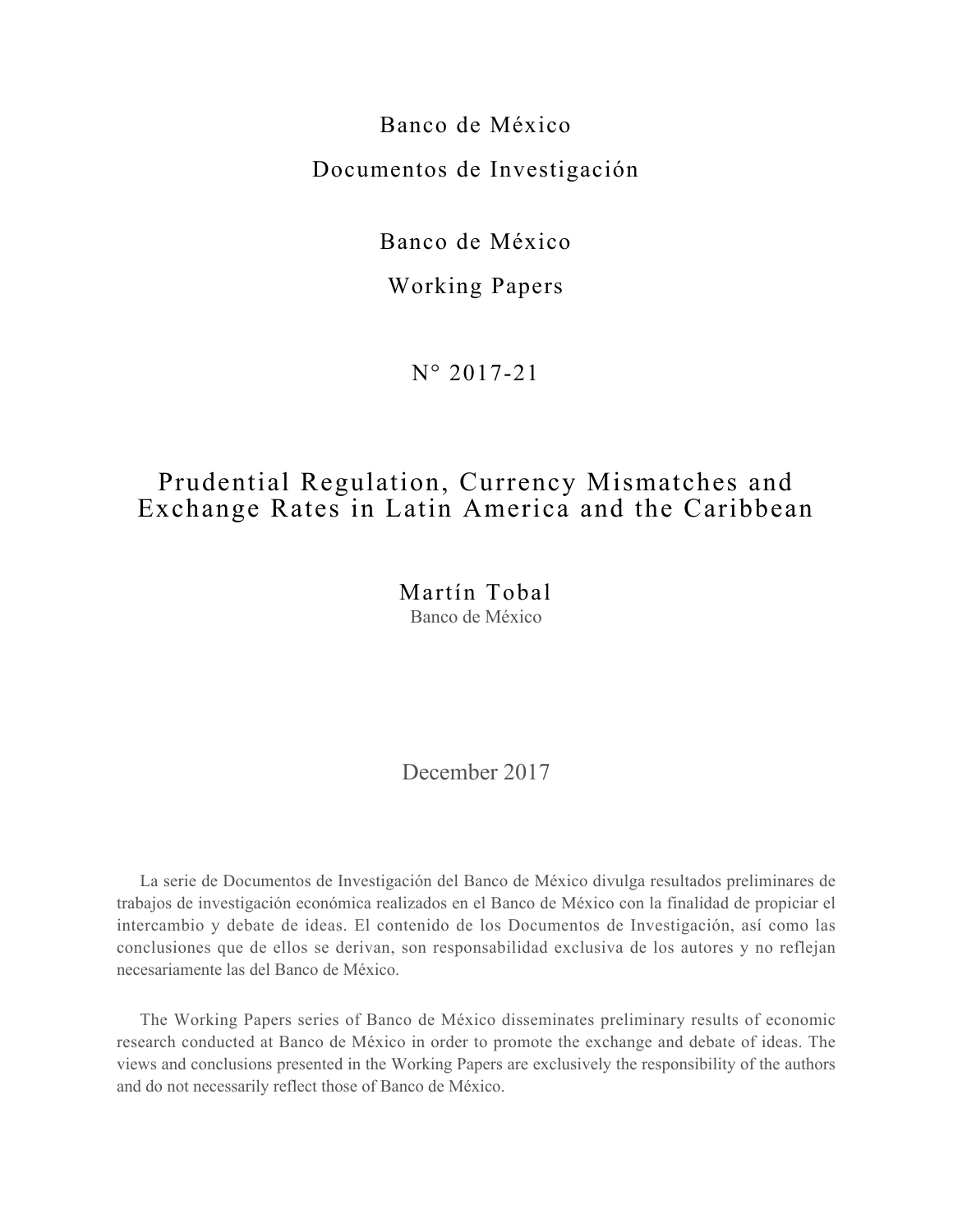Documento de Investigación 2017-21

Working Paper  $2017 - 21$ 

## Prudential Regulation, Currency Mismatches and Exchange Rates in Latin America and the Caribbean\*

## Martín Tobal<sup>†</sup> Banco de México

Abstract: This paper gathers and systemizes self-reported information about exchange rate flexibility and FX regulation in Latin America and the Caribbean for a period of twenty years beginning in 1992. The results show that, in countries in which the use of limits, liquidity and reserve requirements on FX positions was more common, the frequency of use of these instruments was particularly high during the transition towards more flexible exchange rate regimes. The exception refers to economies with a long tradition of financial dollarization in which the prudential policies were more spread out over time, possibly due to countercyclical adjustments of the regulatory instruments. Along these lines, policymakers reported that the first goal in using the regulation was to reduce currency mismatches, but, in the flexible regimes that were adopted during the 2000s the instruments were also used to dampen volatility in the exchange rate.

Keywords: Prudential Regulation; Exchange Rate Regimes; Foreign Currency Positions JEL Classification: E58, F31

Resumen: Este documento recaba y sistematiza información auto-reportada sobre flexibilidad de regímenes cambiarios y regulación prudencial en América Latina y el Caribe para un período de veinte años que comienza en 1992. Los resultados muestran que en aquellas economías en las cuales el uso de requerimientos de reservas y límites a las posiciones en moneda extranjera fue más común, la frecuencia de uso de estos instrumentos fue particularmente elevada durante la transición hacia regímenes de tipo de cambio más flexibles. La excepción se refiere a economías con una larga tradición de dolarización financiera, en las cuales las políticas prudenciales se encontraron más dispersas en el tiempo, posiblemente debido a ajustes contra-cíclicos en los instrumentos regulatorios. En este sentido, los hacedores de política económica reportaron que el primer objetivo de la regulación fue reducir descalces cambiarios pero que, en los regímenes más flexibles que se adoptaron durante los años 2000, las políticas se implementaron también para aminorar volatilidad en el tipo de cambio.

Palabras Clave: Políticas Prudenciales; Regímenes Cambiarios; Posiciones en Moneda Extranjera

 <sup>\*</sup>Although the survey was run under the auspices of CEMLA, its views do not reflect CEMLA's or Banco de México's opinions. I thank Javier Guzman, Fernando Tenjo, Alessandro Rebucci, Daniel Chiquiar, Nicolás Magud, Alberto Ortiz, Gian Maria Milesi-Ferretti, and Alfonso Guerra for support and comments. Above all, I thank the officials of the central banks that participated actively in this work.

<sup>&</sup>lt;sup>†</sup> Dirección General de Investigación Económica. Email: martin.tobal@banxico.org.mx.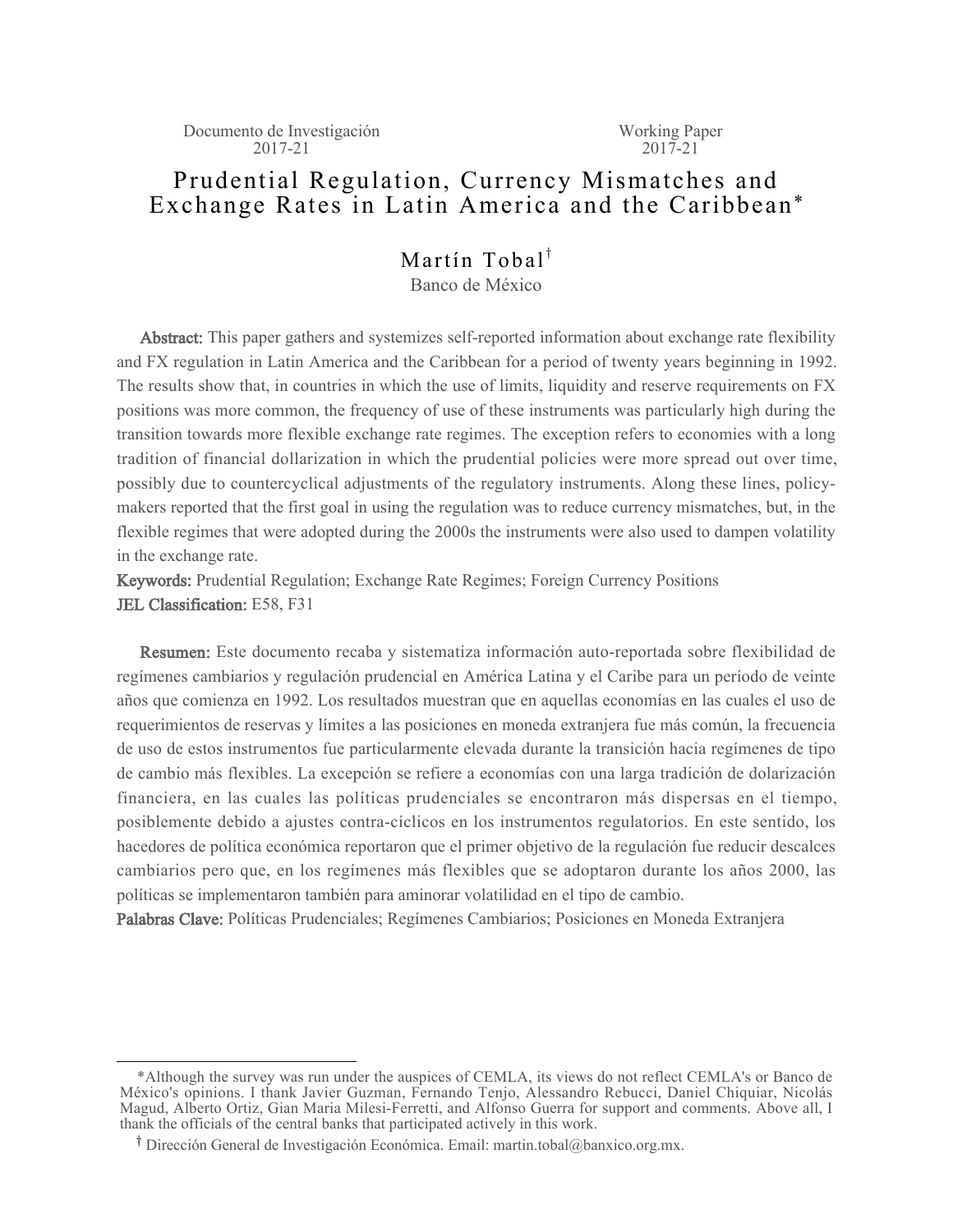#### **1. Introduction**

 $\overline{a}$ 

The Global Financial Crisis (GFC) has redrawn the attention of policy-makers and the international community on prudential regulation. In this context, it is frequently argued that its spirit has changed, that this regulation is currently being used with a new macro-prudential perspective to contain systemic risk and, through this channel, preserve financial stability (Terrier et al., 2012). However, little attention has been paid to FX risk. Thus, the present paper conducts a survey on several dimensions of three regulatory instruments: limits, as well as liquidity and reserve requirements on FX positions. The survey is conducted across seventeen central banks from Latin American and the Caribbean and allows investigating whether the spirit of FX regulation in the private banking sector has changed over time.

The survey contains five sections that study measurement of FX risk, the regulatory policies used by the Latin American and Caribbean countries to minimize it, and the flexibility of their exchange rate regimes (for details, see Appendix 1). Using Sections 1 and 3 of this survey, the paper systematizes information on the three regulatory instruments under consideration and exchange rate regimes. In particular, Section 1 requests policy-makers: i) To identify the status of the limits, as well as the liquidity and the reserve requirements on FX positions in 1992; ii) To track all relevant changes implemented from 1992 to 2012, i.e., hereafter referred to as policies; iii) To describe the implementation characteristics of the policies; and iv) To identify their objective in a list of six potential goals.<sup>1</sup> Section 3 requests them to define the exchange rate regimes their central bank adopted from 1992 to 2012.

Interestingly, the fact that the period covered by the survey is 1992-2012 allows me to perform the investigation in two distinct periods of time: The period preceding the currency crises of the late 1990s and early 2000s, which were associated with abandonments of fixed exchange rate regimes, and the period that followed these crises. A potential disadvantage of the survey is that it does not cover regulatory policies that solely dealt with financial derivatives markets (see Tobal (In press) for a role of financial derivatives in the region).

<sup>&</sup>lt;sup>1</sup> Refinements and consolidation procedures are not considered as relevant regulatory changes (see Subsection 2.2 for comprehensive explanations of relevant regulatory changes).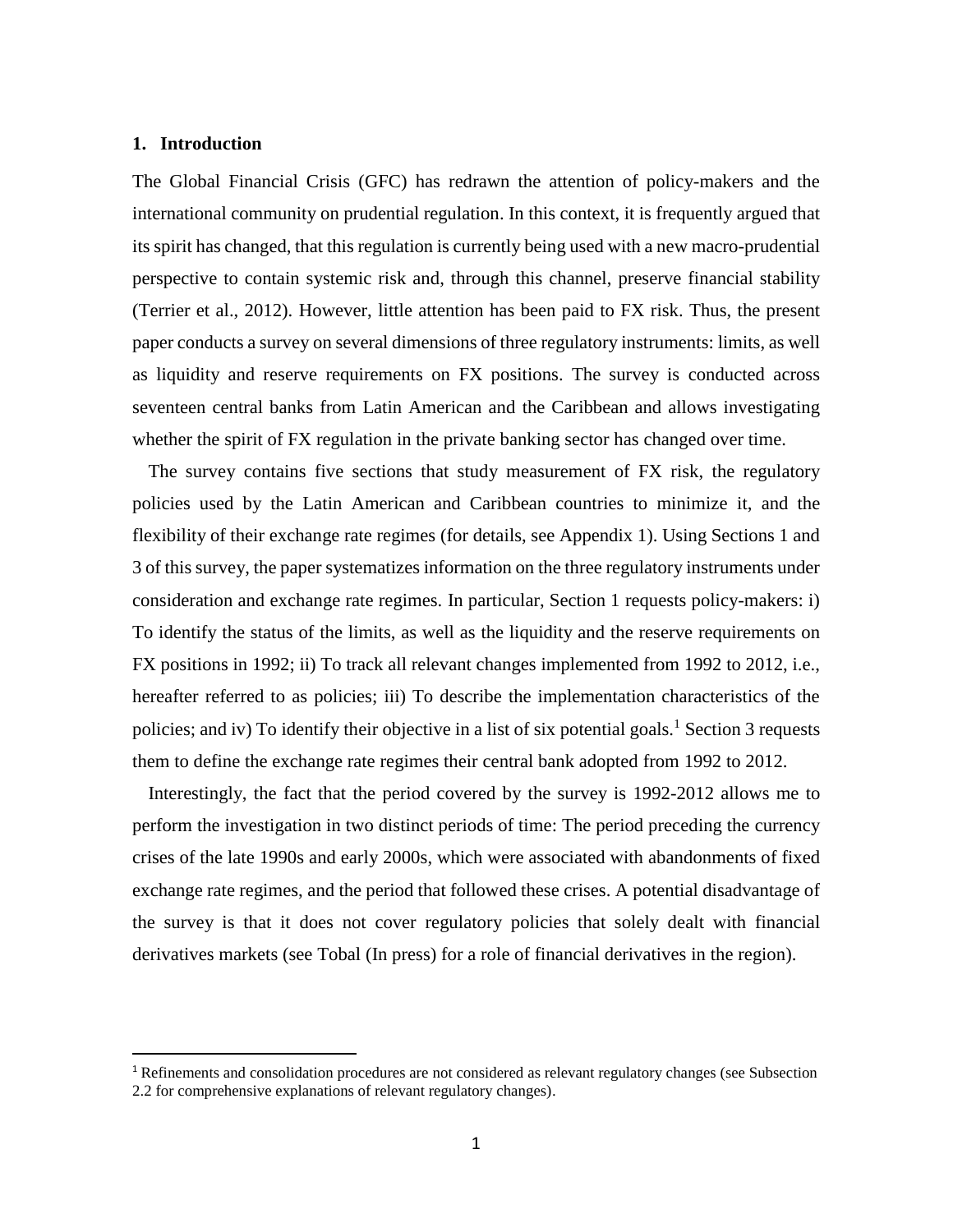The study of differences in the number of policies implemented by country and over time reveals novel facts. Brazil, Colombia, Costa Rica and Peru are the economies that used the three instruments more intensively over 1992-2012. A common pattern emerges across three of these economies, in which there was a tendency of the policies to be concentrated over time. Brazil, Colombia and Costa Rica used the policies more intensively precisely in the transition towards a more flexible exchange rate regime. This conclusion stands whether the transition occurred right after the crises of the late 1990s, such as in Brazil and Colombia, or whether it occurred in the mid-2000s, such as in Costa Rica. Moreover, in Mexico there were also periods in which the intensity of use of the policies increased. However, unlike in Brazil, Colombia and Costa Rica, this increase was particularly evident around the time that Mexico formally adopted its inflation targeting (IT) regime (see Section 3 for further comments).

Turning back to the four economies with the most intensive use, I find that in Peru the policies were much less concentrated over time than in the remaining countries. Peru is a highly dollarized economy in which even small fluctuations of the exchange rate have the potential to create strong balance sheet-effects. In this sense, it could be argued that the lack of concentration of the policies at a particular moment reflects its attempts to avoid such fluctuations at different points in time. Indeed, as noted below, this hypothesis is consistent with self-reported information about the goals of the policies presented in Section 4.

Moreover, one could analyze these results on the frequency of use the instruments from the perspective of their potential change in spirit. In the post GFC era, it has been accepted that regulation could be used with a macro-prudential goal, i.e., to contain systemic risk. Following the FSB, the IMF and the BIS, this risk can be tackled in its cross-sectional or its time-dimension (FSB, IMF, BIS, 2011). While the former refers to the distribution of risk at a given point in time, the time-dimension refers to the behavior of system-wide risk over time and is, therefore, more directly associated with the present paper's results.

Thus, focusing only on the time-dimension of systemic risk, one could argue that policies that are more spread out over time, such as those implemented by Peru, are in principle more consistent with a countercyclical adjustment of the instruments and, therefore, their macroprudential use (for macro-prudential use of FX regulation, see Ostry, 2012; Ostry et al., 2012). Hence, and always considering that the survey does not explicitly ask whether the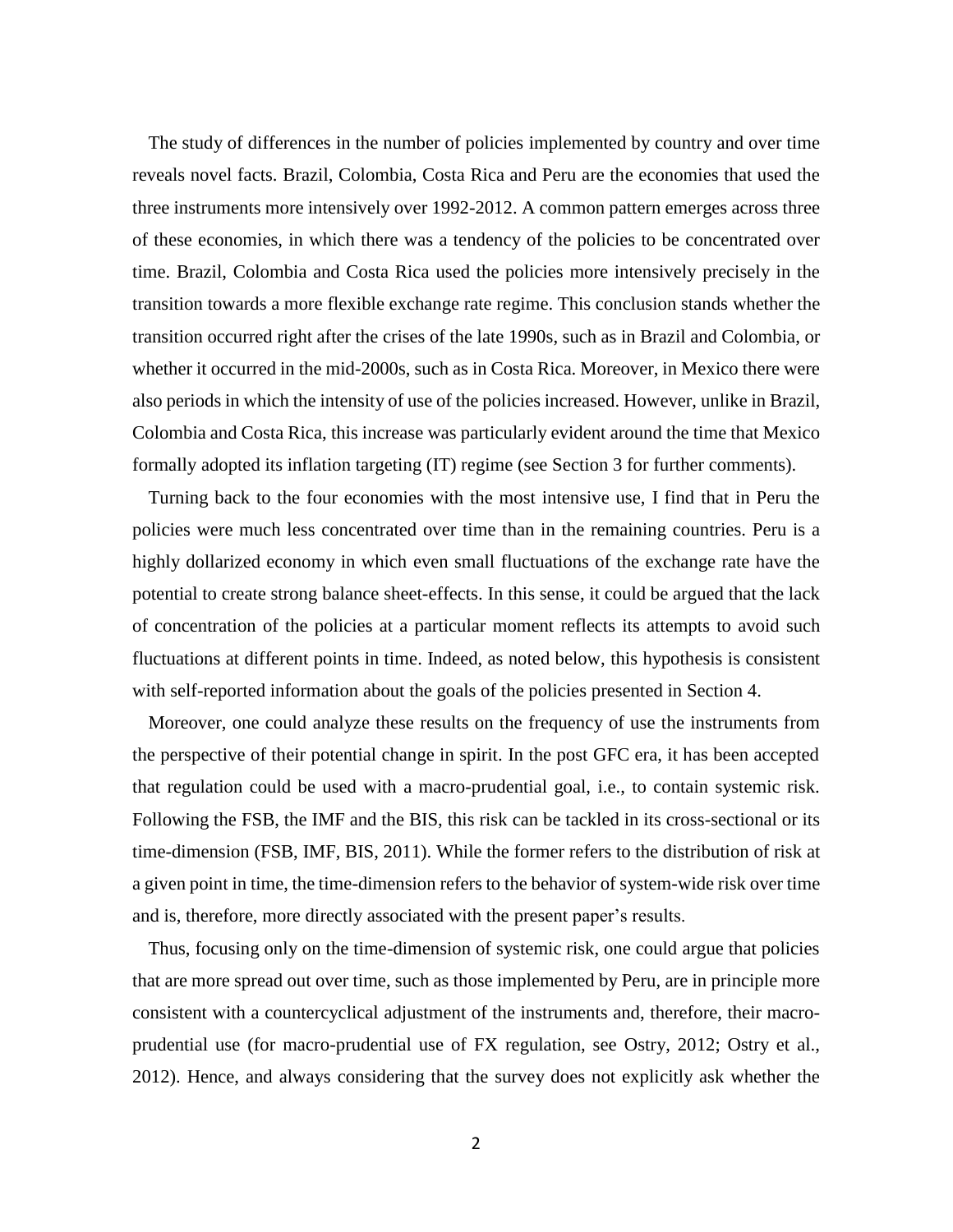instruments were used with a macro-prudential goal, the result that in several countries FX regulation tended to be concentrated at specific moments is consistent with Fernández et al. (2015). In their seminal work, these authors show that capital controls, i.e., a different forms of financial regulation, are generally not adjusted in a countercyclical manner.

This paper also presents evidence on common patterns and differences in policy-makers' concerns and implementation. The most common policy involved a tightening in limits and requirements rather than a loosening in these instruments. Thus, a common pattern reflects that, over 1992-2012, FX regulation limited the behavior of banks by imposing additional constraints on their optimal FX portfolio choice. In this manner, several countries with a long tradition of financial dollarization tightened the limit on long FX positions, while several of the remaining ones tightened the limit on short FX position, i.e., in economies with a high level of financial dollarization, agents tend to hold long FX positions.

In addition, responding to differences in policy-makers' concerns, countries constrained different types of FX positions and distinct components of the balance sheet. For instance, a large amount of the policies taken in Colombia dealt with short-term FX positions, possibly to avoid maturity mismatches in FX components of the balance sheet. In contrast, a large amount of the policies taken in Brazil aimed at increasing the overall long FX position of banks, possibly to correct the short positions held before the unification of its parallel FX markets in 2005 (see Tobal, 2013).

Furthermore, implementation provides an additional source of heterogeneity across countries. Thus, even policies that constrained the same relationships in the balance sheet exhibited substantial differences in terms of implementation characteristics. For example, while the National Banking and Insurance Commission of Honduras regulated both short and long FX positions by using one limit for each position type, the Central Bank of Costa Rica tended to use single limits on open FX positions, i.e., defined as the absolute value of the difference between FX assets and FX liabilities.

Motivated by this evidence, I study policy-makers' concerns by using their responses to the survey. These responses show that reducing currency mismatch was the main goal when implementing the regulatory instruments under consideration and that achieving exchange rate stability was the second most important goal. Central banks were also interested in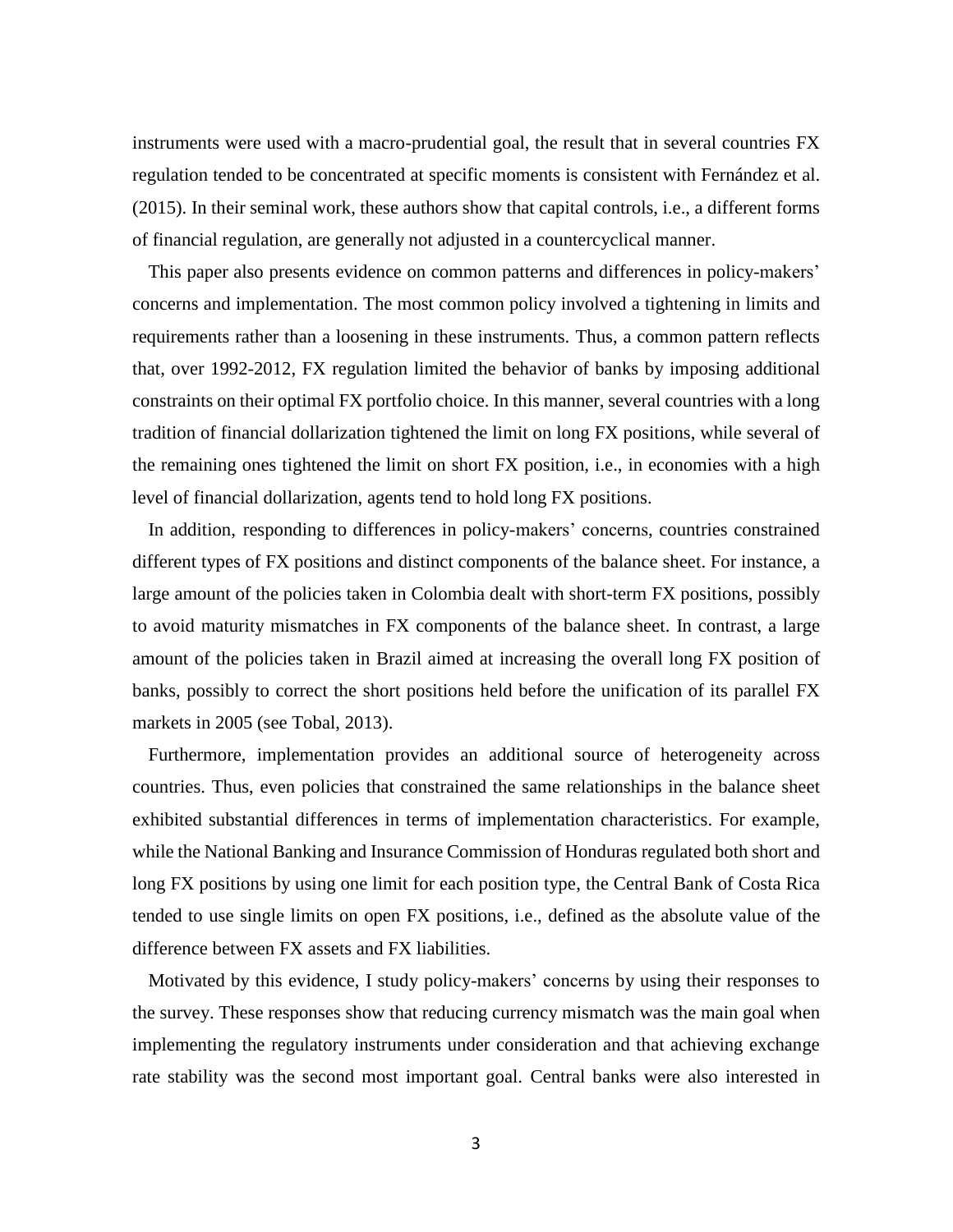reducing maturity mismatches in FX positions and in reducing financial dollarization to improve the efficiency of conventional monetary policy and to enhance the central bank's power to act as lenders of last resort.

Moreover, two other types of analysis suggest that the instruments under consideration in this paper may have been implemented with an additional goal. In particular, the historical analysis undertaken in Section 3, as well as statistics on policy use by exchange rate regimes, suggests that policy-makers used the policies as a complement to FX controls. In turn, these controls segment FX markets, frequently creating greater opportunities to benefit from regulatory arbitrage and generating additional markets to regulate. In turn, these two features yield further demand for FX regulation and, accordingly, the regulatory instruments considered in this paper seem to have at least partially satisfied this demand.

Finally, this evidence on policy goals is connected with information on the flexibility of the exchange rate regimes from the survey and, ultimately, used to investigate the link between the regulatory instruments, conventional monetary policy and FX market interventions. In particular, the results suggest that: i) Exchange rate regimes in Latin America and the Caribbean were effectively more flexible in the 2000s than in the 1990s (I also check this result using Reinhart and Rogoff's coarse classification of exchange rate regimes); ii) The regulatory policies under consideration in this paper were more strongly motivated by exchange rate stability in the 2000s than in the 1990s; and iii) The higher the degree of flexibility of an exchange rate regime, the more intensively the limits, as well as the liquidity and the reserve requirements are used.

The paper is structured as follows. Section 2 presents an overview of the survey, summarizes the data collection process and presents the final set of countries considered in the analysis. Section 3 undertakes an historical analysis of the policies implemented in Latin America and the Caribbean over 1992-2012. Section 4 studies differences in the implementation characteristics and the theoretical impact of the policies. Section 5 reviews the literature on potential goals of FX regulation, links these goals with an experience in Latin America and the Caribbean and presents results on the objectives of the policies. Finally, Section 6 deals with the interaction between exchange rate flexibility, FX market interventions, monetary policy and the use of FX regulation, and Section 7 concludes.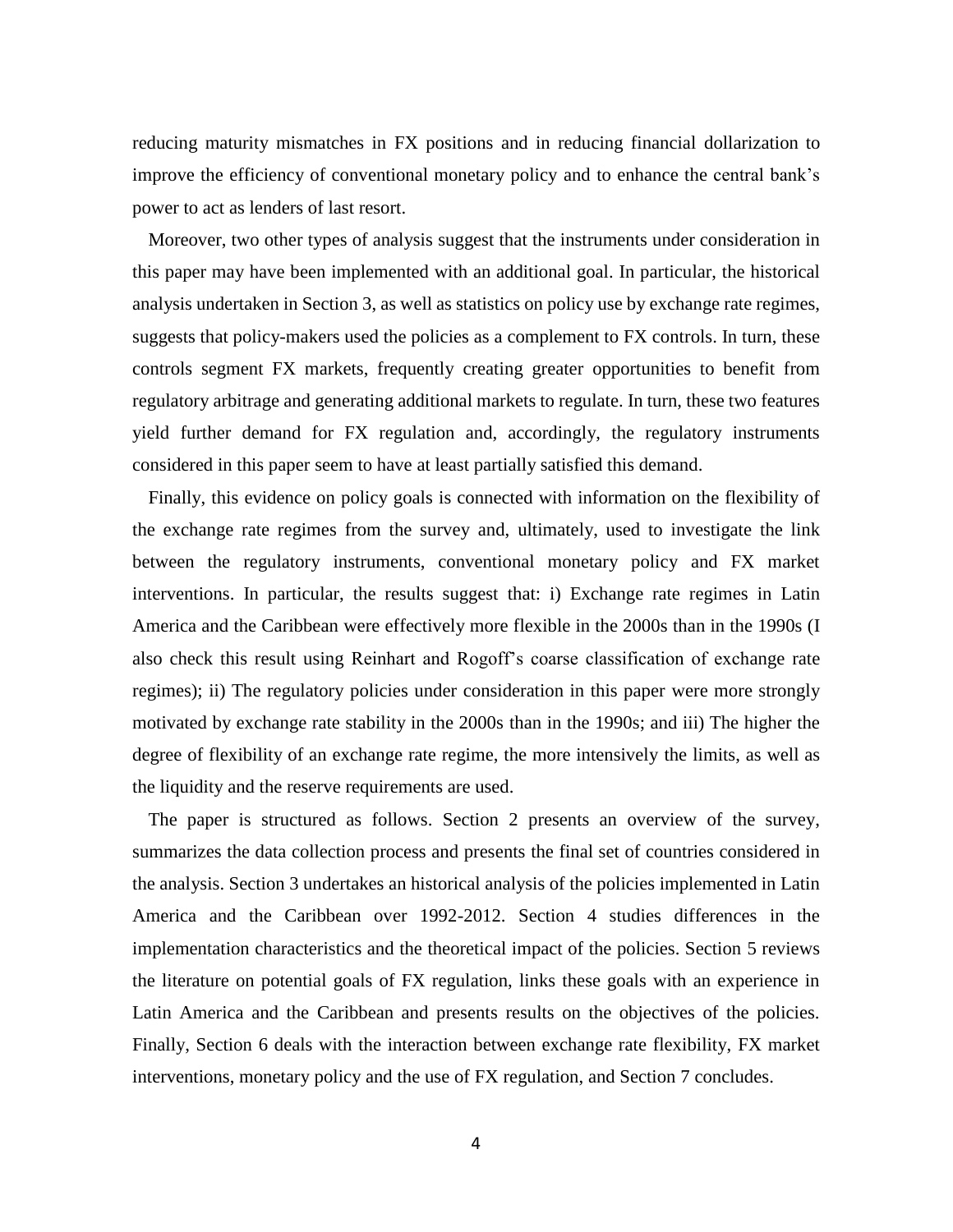#### **2. The Survey**

## 2.1. *Brief Overview*

The survey was run across central banks from Latin and the Caribbean and distributed under the auspices of the Center for Latin American Monetary Studies (CEMLA). In this regard it is important to note that, although the central bank of Mexico took an active part in filling the survey and in providing feedback on its responses, it did not participate in the design of the survey or of the data collection process. Hence, this bank did not have access to every piece of collected information, just as any of the other surveyed central banks (for more information on what central banks did get access to, see Tobal (In press)).

The goal of the survey was twofold. First, it aimed at creating a dataset with comparable information on FX assets and FX liabilities that would allow undertaking cross-country comparative studies (a description of this dataset can be found in Tobal (In press)). Second, the survey aimed at collecting comparable information on financial risks associated with exchange rate movements, and on the policy responses implemented to mitigate them.

The data collection process comprised two stages that, as explained below, were explicitly designed to fulfill the goals of the survey. In the first stage, which started in November-December of 2012, this survey was sent to the heads of the research and the financial stability departments of every CEMLA's central bank member. Then, they distributed each question within their institution so that each question would be answered by the best qualified person to this end. The second stage of the process comprised a series of contacts made by email or by phone, as well as personal interactions with officials from the central banks. The feedback that I obtained in this second stage allowed me to complement the information provided in the first stage and, therefore, to better understand the context in which policies were taken.

The survey was divided into five sections. Four of these sections covered policies aimed at mitigating financial risks that arise from movements in the exchange rate, while the remaining one collected data on FX assets and FX liabilities (for a detailed description of the survey, see Appendix 1). As noted above, the present paper focuses on the information collected in Sections 1 and 3, which study prudential policies that regulate FX positions and exchange rate regimes, respectively.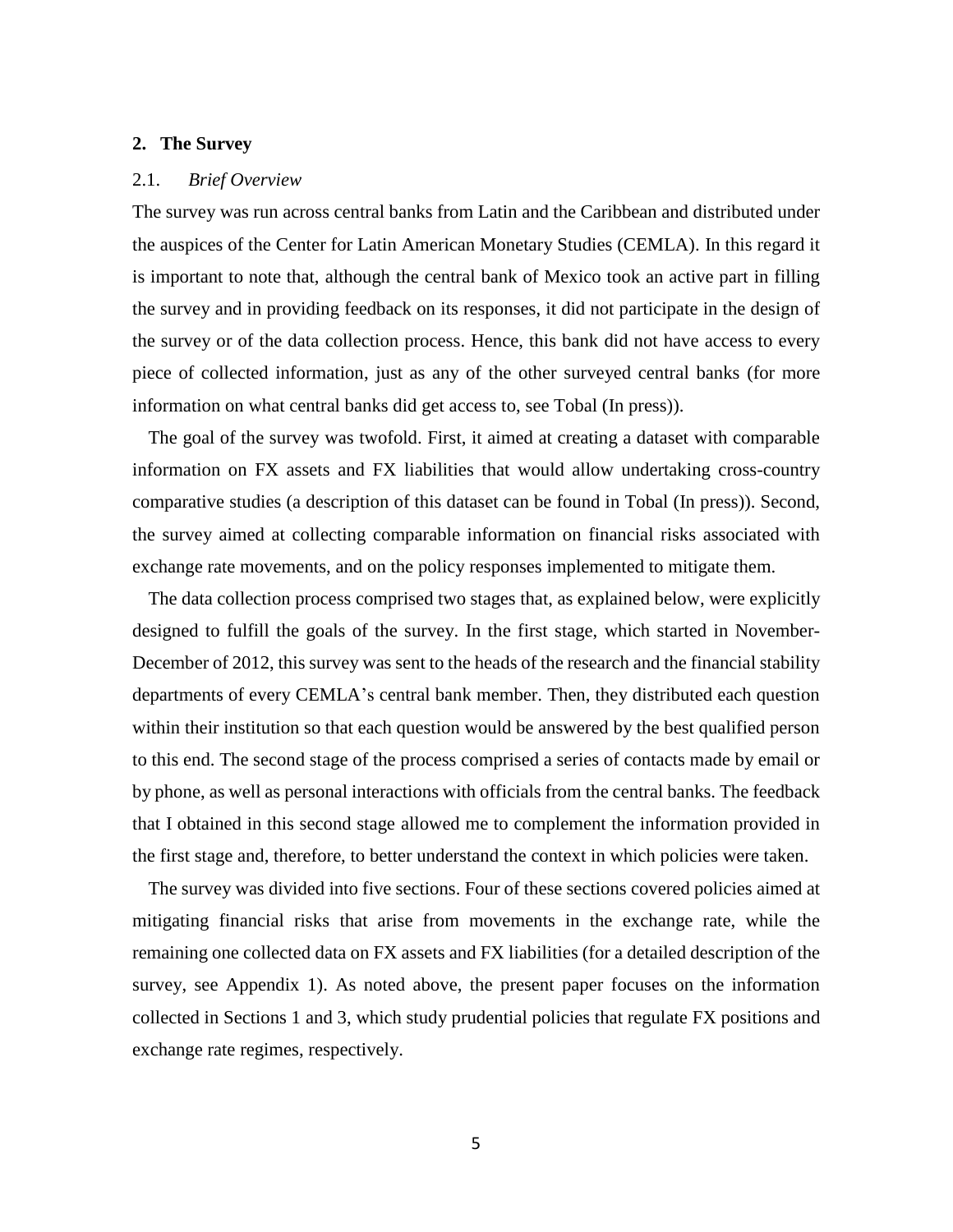#### 2.2. Data Collection Process

The two stages of the data collection process were designed to ensure that: (i) the collected data was informative on FX risks and on the policies taken to dampen it; and (ii) I could use these data to generate information that is comparable across countries. Fulfilling these conditions required that I specify the set of prudential policies on which the data would be reported, as well as an exchange rate regime classification that is able to capture all relevant information provided by the central banks.

## **2.2.1 Prudential Policies**

Defining the set of policies on which the data would be reported brought about important challenges. On the one hand, this set had to be sufficiently small that the policies thereby included could be thought of as constraining similar components of the balance sheet and, ultimately, as having similar economic impacts. Under this condition, policy-makers would think of a relatively small group of instruments when responding the survey, and this in turn would facilitate cross-country comparability in the collected data. On the other hand, the set had to be sufficiently large that the countries would include all instruments that, having affected similar components of the balance sheet, had been implemented to minimize FX risks. Under this condition, the data would be comprehensive. Finally, I only considered policies that, according to the central banks, had had relevant impacts, excluding regulatory changes associated with consolidation procedures and refinements of existing regulation (see Appendix 2 for refinements and consolidation procedures).

Joint fulfillment of these conditions was complicated for two reasons. First, defining any set of policies with common characteristics is difficult because there are numerous dimensions over which regulatory instruments and their implementation characteristics can differ. Second, given that countries have different contexts and heterogeneous financial systems, it is likely that they implement similar regulatory instruments with a different end, as well as different instruments with a similar end.

In light of this heterogeneity, I decided to count with the two stages of the process to define the set of policies on which the data would be reported. In the first stage, I requested policy makers to provide information on a large set of instruments and, in Section1 of the survey, included a box referred to "Other instruments" used to limit, deter and incentivize any sort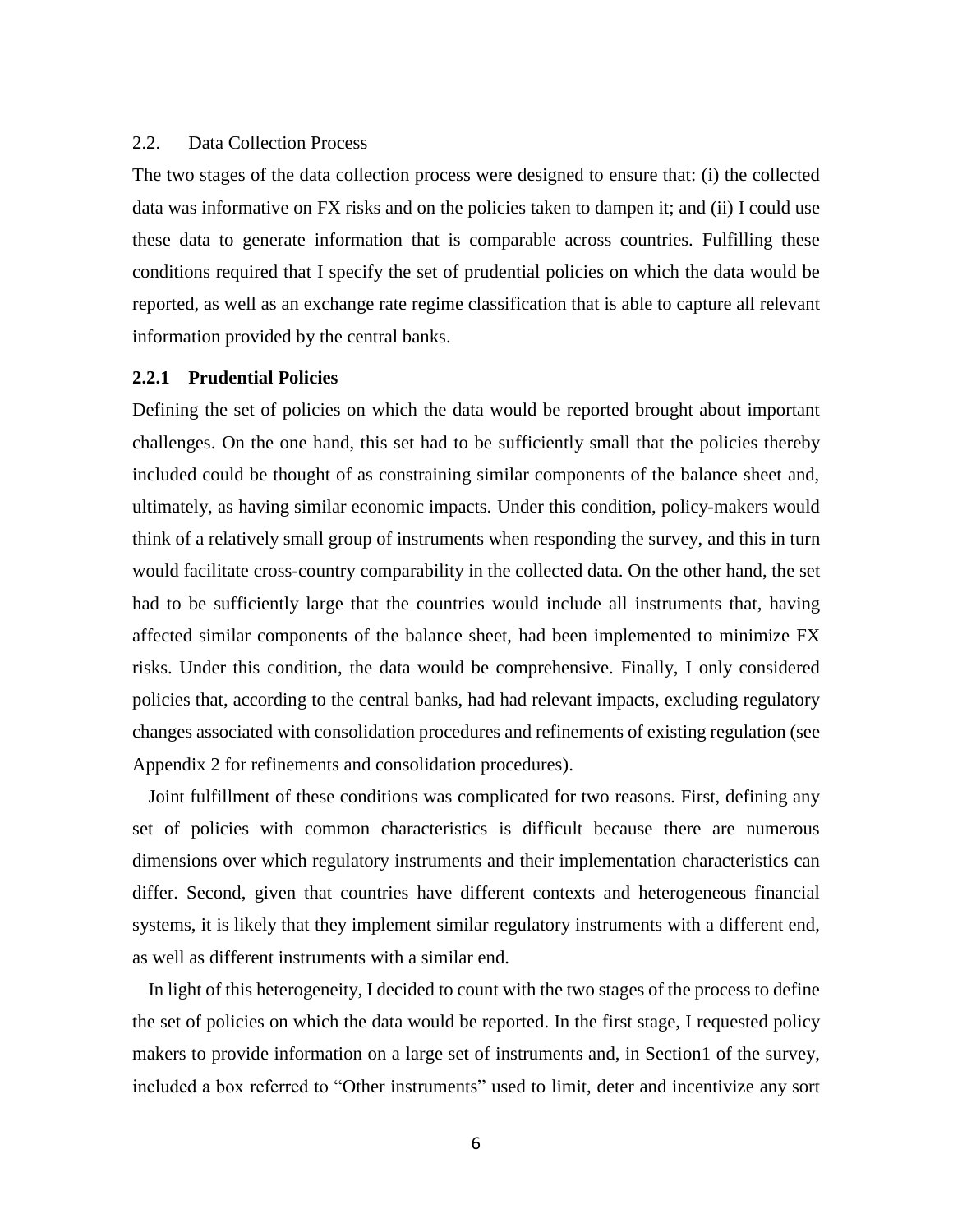of FX position. This ensured that central banks provided information on all instruments they had used to this end, i.e., and, thus, that the set of policies on which the data would be reported was sufficiently large. In the second stage the interactions that I maintained with the central banks allowed better understanding their motivations and, thus, helped me narrow down the group of instruments under consideration.

To be more precise, in the first stage I requested policy-makers to identify the status of each instrument in 1992; to track every change they introduced until 2012; to describe their implementation characteristics and to link each change to one or more objectives in a list of six potential goals (for this list, see Subsection 4.2). When asking for the data, I considered a sample that began in June of 1992 and ended in June of 2012, and divided the 20-year period into 80 quarters. In the first stage, the answers confirmed that countries used heterogeneous instruments to limit, deter and incentivize FX positions. For instance, Brazil used reserve requirements on FX positions, Mexico, Chile and Colombia applied liquidity requirements on them, and Uruguay used deposit insurance premia differentiated by currency. $2$ 

Taking this heterogeneity into account, I used the second stage to narrow down the group of instruments. I asked policy-makers which of the policies they had mentioned in the first stage had had relevant impacts according to them, and discarded those policies that were considered as being non-relevant i.e., policies that induced significant changes in FX positions were considered as relevant.<sup>3</sup> Moreover, given that some of the policies left in the group were still not sufficiently homogeneous, i.e., the set of policies was still not sufficiently small, I further cut the sample by imposing an additional condition: I excluded policies that did not directly affect the two sides of the balance sheet, i.e., FX assets and FX liabilities.

Having imposed all conditions, I came up with a set of policies that included three types of instruments: direct limits, as well liquidity and reserve requirements. Limits frequently impose direct constraints on FX positions as a percentage of capital and, thus, significantly

 $\overline{a}$ 

<sup>&</sup>lt;sup>2</sup> Chile and Colombia restricted the difference between short-term FX liabilities and short-term FX assets but named this instrument as a limit on short current FX positions. However, I refer to them as liquidity requirements.

<sup>&</sup>lt;sup>3</sup> Whereas I could made that judgement myself, no one was better informed to address this issue than the officials from the central banks.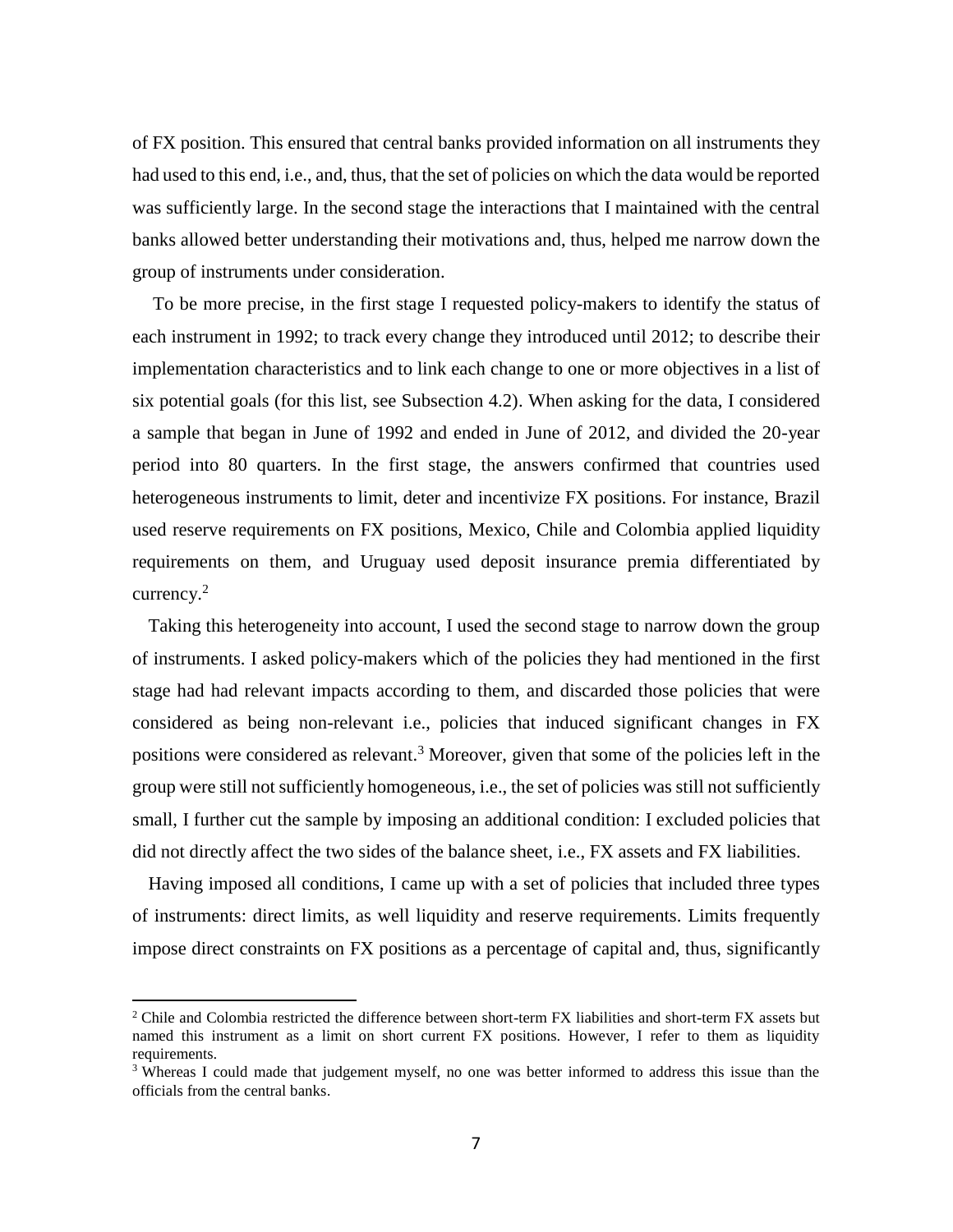affect them and consider both sides of the balance sheet. As for the liquidity requirements, such as those used in Mexico, Chile and Colombia, they restrict the gap between short-term FX liabilities and short-term FX assets. Moreover, given that they directly constraint the choice of FX portfolios, their impacts must also be thought of as being relevant. Finally, I consider reserve requirements on FX positions, which fulfill all conditions mentioned above.

In contrast, some of the policies reported in the first stage were excluded from the final set. Notably, policies that affected only a single side of the balance sheet, such as the deposit insurance used by Uruguay or the reserve requirements on FX deposits implemented in Chile, were not considered. Imposing this condition allowed me to consider policies with an impact on similar components of the balance sheet at a relatively low costs: it led me to through only few policies away from the sample, i.e., generating only a small loss of information.

## **2.2.2 Exchange Rate Regimes**

Just as the policies implemented by the Latin American and Caribbean countries differed over several dimensions, their exchange rate regimes exhibited variability in terms of flexibility. In turn, this raised the challenge of defining a classification of exchange rate regimes that could capture the responses of the central banks. On the one hand, the categories used in this classification had to be sufficiently narrow that they would capture the heterogeneity contained in these responses. On the other hand, the categories had to be sufficiently broad that each of them would group a relatively large amount of responses and I could, thus, make meaningful comparisons both across countries and over time.

Taking this challenge into account, I used the two stages of the process to define the classification. In the first stage, I requested information on the exchange rate regimes that central banks had adopted from the second quarter of 1992 to the second quarter of 2012 (hereafter, 1992/Q2 and 2012/Q2, respectively). As expected, the responses referred to regimes within a wide range of flexibility, going from hard pegs and crawling bands to managed and fully floating regimes, i.e., see Table 1 for the reported regimes.

In the second stage of the collection process, I used these responses and the interactions that I maintained with the central banks to define the final classification. In particular, their feedback allowed me to understand exactly what they meant when referring to a specific regime. This, in turn, enabled me to group their responses according to the flexibility of their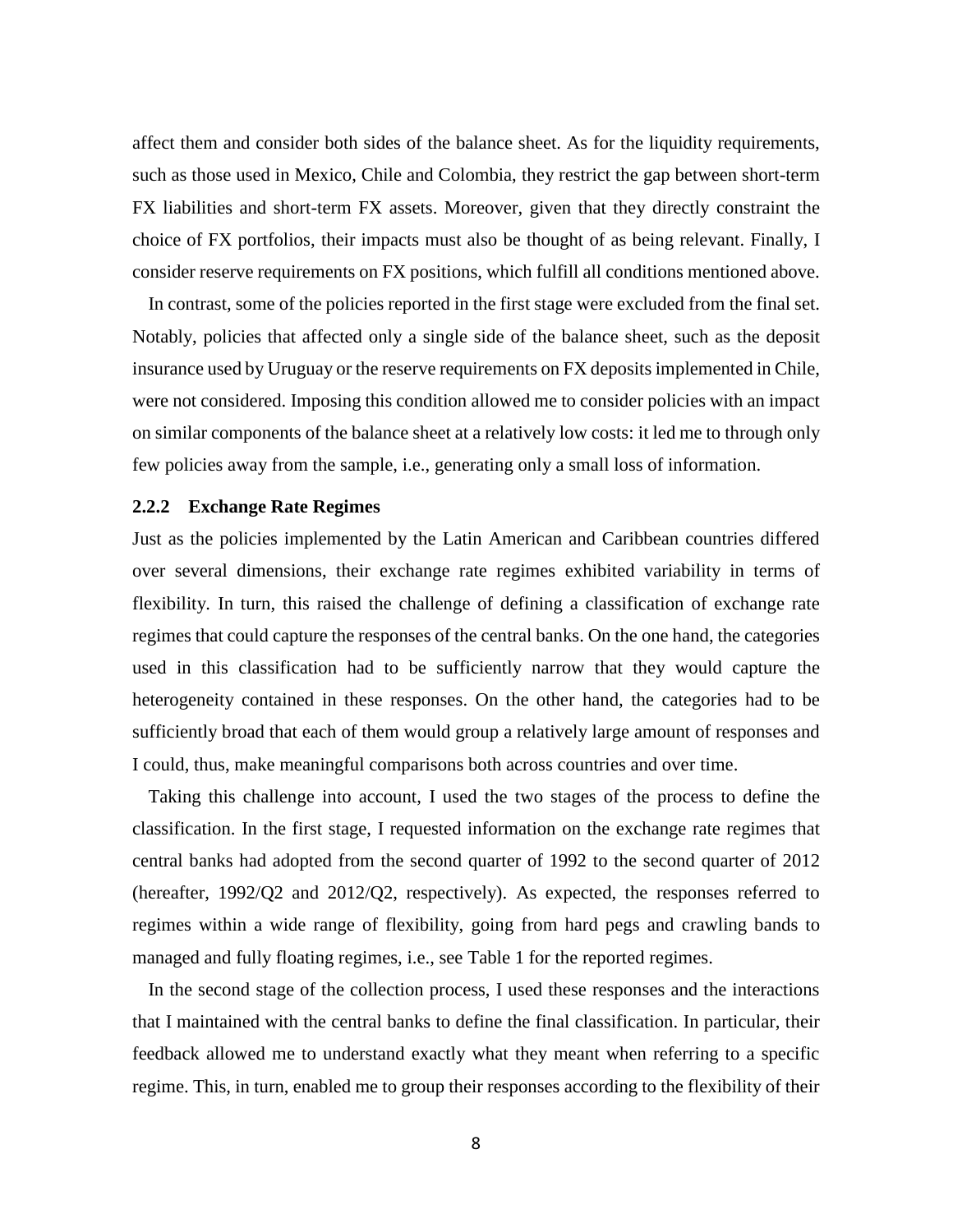regimes. Table 1 shows the final classification that resulted from this strategy and, in particular, the three categories it contains: "Fixed," "Intermediate," and "Floating," which I labeled "1;" "2;" and "3," where 3 refers to a higher degree of flexibility.

| Broad categories for exchange rate<br>regimes (Final Classification) | Exchange rate regimes reported by<br>central banks |
|----------------------------------------------------------------------|----------------------------------------------------|
|                                                                      | Fixed                                              |
| Fixed                                                                | Hard peg                                           |
|                                                                      | Quasi-currency board                               |
|                                                                      | Crawling band                                      |
| Intermediate                                                         | Crawling peg                                       |
|                                                                      | Pegged float                                       |
|                                                                      | Target zone                                        |
| Floating                                                             | <b>Managed Floating</b>                            |
|                                                                      | Floating                                           |

**TABLE 1. CLASSIFICATION OF EXCHANGE RATE REGIMES**

Source: National authorities.

Furthermore, the second stage allowed me to obtain further information on whether the countries had implemented FX controls. Section 5 employs this information to add a fourth category to the final classification, acknowledging that FX controls segment FX markets and thus hamper the use of traditional categories of exchange rate regimes. Among other episodes considered in this fourth category, there is the elimination of free access to FX in Argentina in 2011; the prohibition of purchasing FX without prior approval in the Eastern Caribbean Countries (ECCU) since 1996; and the implementation of controls leading to dual FX markets in Brazil before the 3rd quarter of 2005.

## 2.3 Surveyed Countries and Delivered Data

By mid-January of 2013, most central banks responded to my request of information and completed the survey in the first stage of the process. Table 1.A in Appendix 3 provides a list with the central banks of the twenty-three countries that went through this step. Moreover, during the following year, I maintained personal interactions and phone contacts with fifteen out of these twenty-three monetary authorities and obtained feedback from them. In particular, only the central banks of Bahamas, ECCU, Ecuador, El Salvador, Haiti, Suriname, Mexico and Venezuela had not gone through the second step by December of 2013.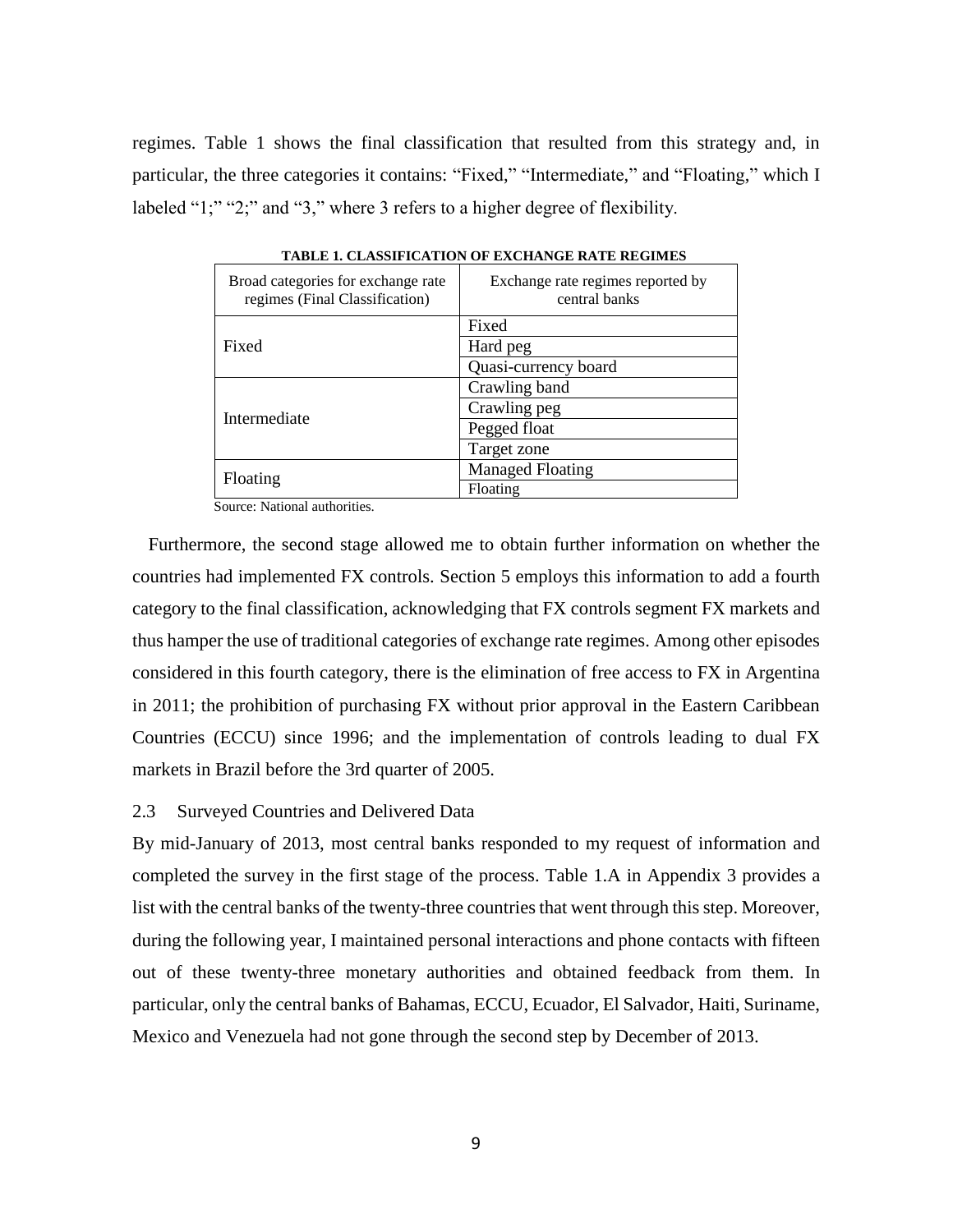However, for different reasons, the information provided by the central banks of ECCU and Mexico ended up being incorporated in the analysis that I undertake in this paper. In the case of ECCU, the reason is that in the first stage of the process its central bank provided information that was sufficiently comprehensive and complete that no additional step was actually needed. To be more precise, all responses provided by ECCU's monetary authority could be easily understood without further information on the economic context, it complied with the standards initially required in the survey, and it could be easily fit in the set of prudential policies and classifications of exchange rate regimes defined for the remaining countries. In the case of Mexico, its central bank provided valuable feedback and interactions that enabled completion of the second step in 2017.

In contrast with the information delivered by ECCU and Mexico, the information provided by the remaining central banks considered above, i.e., Bahamas, Ecuador, El Salvador, Haiti, Suriname, Venezuela, was not incorporated in the analysis. Hence, the final list of countries considered in the analysis is the following: Argentina, Aruba, Bolivia, Brazil, Chile Colombia, Costa Rica, Dominican Republic, ECCU, Guatemala, Honduras, Jamaica, Mexico, Nicaragua, Paraguay, Peru and Uruguay.

#### **3. Historical Perspective**

This section reviews the policies implemented over 1992-2012. As noted above, it studies policies associated with limits, as well as liquidity and reserve requirements on FX positions taken by the Latin America and the Caribbean countries. In particular, this section deals with the establishment, the elimination and any change in the level of these limits and requirements. As in the remaining of the paper, I indistinguishably refer to their implementation, elimination and to changes in the level of these limits and requirements as "policies."

Using these definitions, I study how the number of policies has changed across countries and over time. This study is motivated by the fact that several countries transitioned towards exchange rate flexibility after the crises of the late 1990s and early 2000s, enabling me to distinguish between two meaningful ten-year periods of time. The first period preceded the currency crises of the early 2000s and was dominated by inflexible regimes (see Frenkel and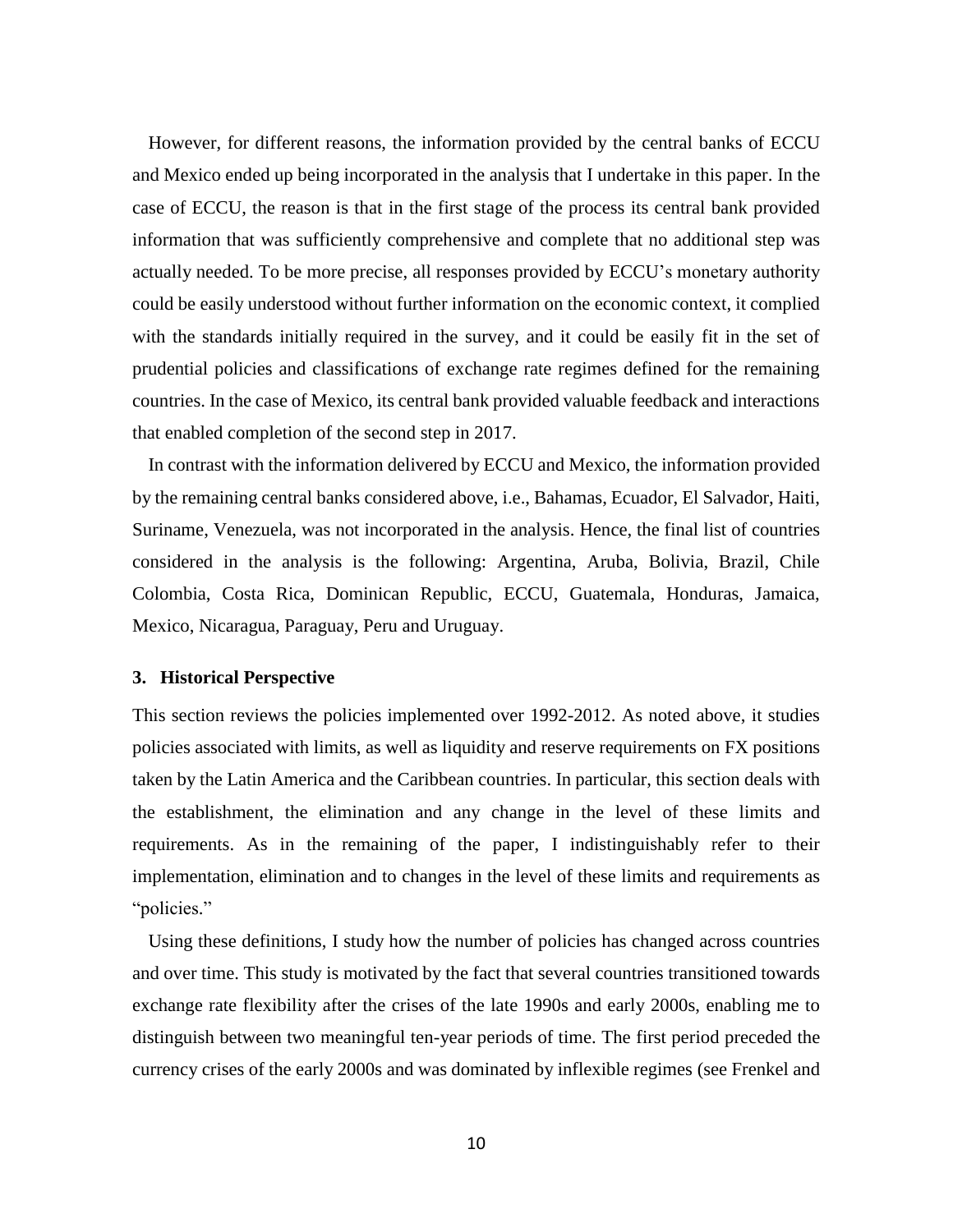Rapetti, 2010).<sup>4</sup> However, by triggering sudden and large capital outflows, the crises forced the abandonment of pegs and the transition towards more flexible regimes. Hence, as shown in Section 5, the second ten-year period of time was dominated by exchange rate flexibility. Having these two periods in mind is useful when reading the results presented in Table 2.

This table shows that Brazil, Colombia, Costa Rica and Peru are the countries that took policies the highest number of times. For Brazil, the economy that took the highest number of measures, the policies were concentrated over two periods of time, between 1993 and 1997 and in 1999. In this regard, it is worth noting that until 2005 Brazil was characterized by FX controls and the ensuing existence of two FX parallel markets: The free rate foreign exchange market (MCTL) and the floating rate foreign exchange market (MCTF). In turn, these facts may explain the increase in the frequency of use of the policies between 1993 and 1997: by creating two FX parallel markets, and therefore more than a single market to regulate, and by generating greater opportunities to benefit from regulatory arbitrage, the implementation of FX controls seems to have increased the need for additional FX regulation in Brazil.

In contrast, the increase in the frequency of use of the policies in 1999 seems to have been related to the crisis that took place in Brazil during that year and, ultimately, to its transition towards a more flexible exchange rate regime. Just as in other Latin American and Caribbean countries, a crisis led Brazil to adopt a more flexible regime in the late 1990s so that, according to Reinhart and Rogoff's coarse classification of exchange rate regimes, this country went from having a category lableed 2 ("Crawling peg/band, band narrower or equal to +/- 2%") to a category labeled 3 ("Crawling band, managed floating") (see Section 6 for more details about their classification).

In this regard, the case of Colombia, another country that appears in the list of economies with the highest number of policies, is similar to that of Brazil. Table 2 shows that in Colombia the year with the highest frequency of use of the policies was 1999, in which a capital reversal episode generated a crisis and the balance-of-payment collapsed. This crisis also implied a transition towards a more flexible exchange rate regime and thus, according

 $\overline{a}$ 

<sup>4</sup> For the case of Mexico, this country permitted the exchange rate to float within a band which was widened on a daily basis until December of 1994, right before the crisis broke in.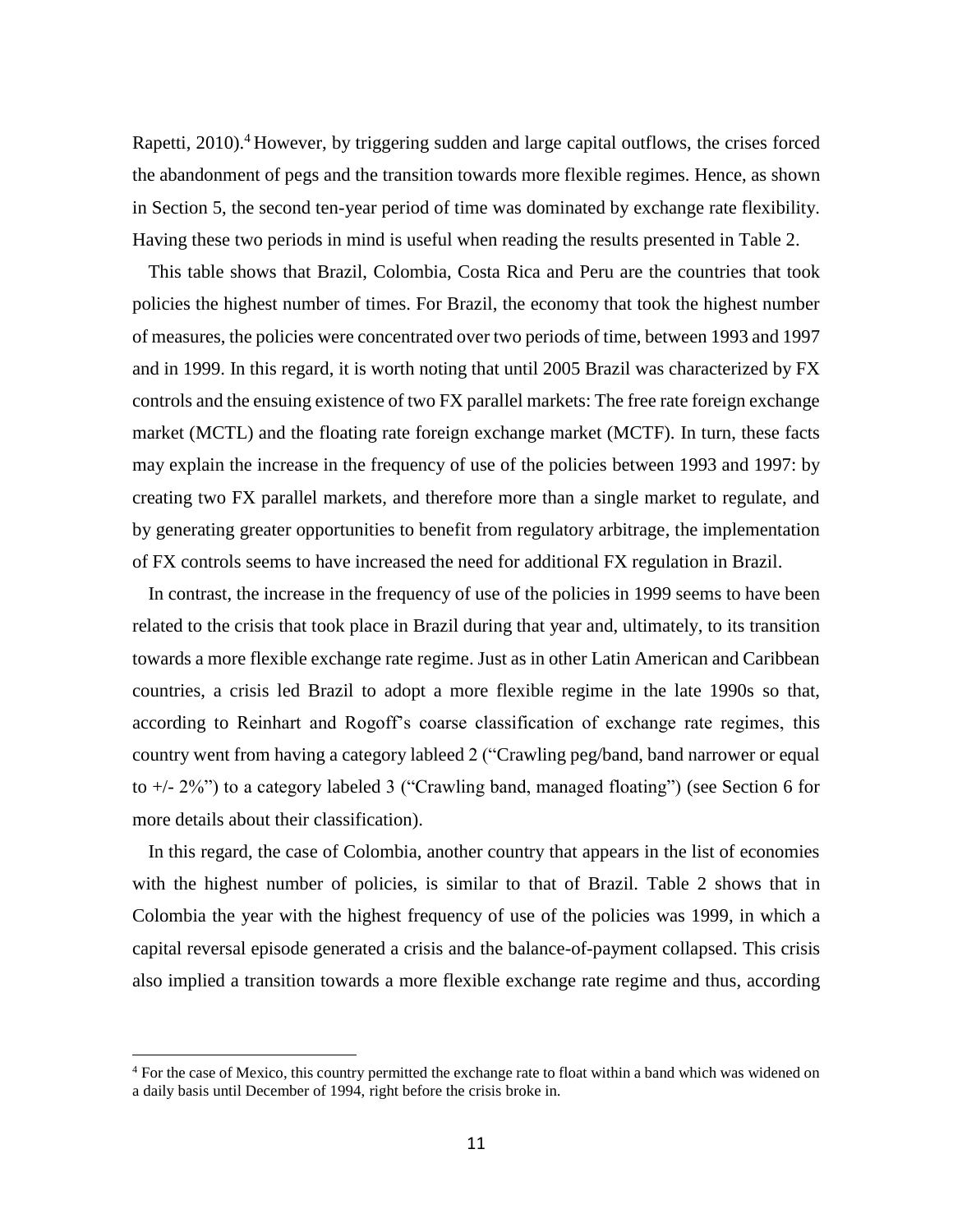to the Banco de la República, Colombia went from having a regime classified under the category 2 ("Intermediate") to a regime classified under the category 3 ("Floating").

Interestingly, the transition period towards a more flexible exchange rate regime in Costa Rica is also a period with an increase in the frequency of use of the policies. However, in contrast with the cases of Brazil and Colombia, this transition did not occur right after the currency crises of the late 1990s and late 2000s. Costa Rica switched from a crawling peg to crawling bands at the end of 2006, precisely the beginning of the period in which it took the bulk of its regulatory measures (see Table 2).<sup>5</sup>

Along the lines of Brazil, Colombia, and Costa Rica, Mexico featured periods in which the intensity of use of the policies was particularly high. However, in contrast with these countries, Mexico featured the most evident increase around the times it formally established ts IT regime (in 2001) i.e., 2 out of its 4 policies were implemented in that period, while the remaining ones were implemented before the transition towards a more flexible regime in 1995 and two years afterwards, respectively. In speculating an explanation for this fact, it cannot go unnoticed that Mexico adopted a pure form of IT in the sense that this monetary regime weakened the link between the interest and the exchange rates for at least two relevant reasons: The IT reduced the exchange rate pass-through to domestic currency prices (Baqueiro et al., 2003; Chiquiar et al., 2010; Capistrán et al., 2012; Cortés Espada, 2013), and exempted the use of the interest rate to affect exchange rate volatility more than in other countries, e.g., Brazil (for evidence, see Tobal and Yslas,  $2016$ ).<sup>6</sup> Given that in the Mexican IT the interest rate was strongly linked to keeping inflation under control, it is natural to think that its establishment fostered regulatory measures that are frequently used to dampen FX risk. This could be the case, for instance, of the tightening in the limit on open FX positions that the Central Bank of Mexico implemented in the beginning of 2002.

 $\overline{a}$ 

**<sup>5</sup>** Note that, just as Costa Rica, Argentina transitioned towards more exchange rate flexibility during the 2000s, i.e., in 2002, and took one of its four policies in 2003, i.e., only a few quarters after switching from a fixed exchange rate to a floating regime.

<sup>6</sup> Baqueiro et al. (2003) note that the exchange rate pass-through may have started to fall due to a low and stable inflation environment over that period. Capistrán et al. (2012) suggest that the Taylor hypothesis (2000) seems to hold in Mexico given that the change in inflation dynamics documented by Chiquiar et al. (2010) reduced the level of exchange rate pass-through. Using a SVAR with short run restrictions, Tobal and Yslas (2016) demonstrate that there is clearer one-to-mapping between the interest and the inflation rate in Mexico than in Brazil and speculate that this could be due to different models of FX interventions.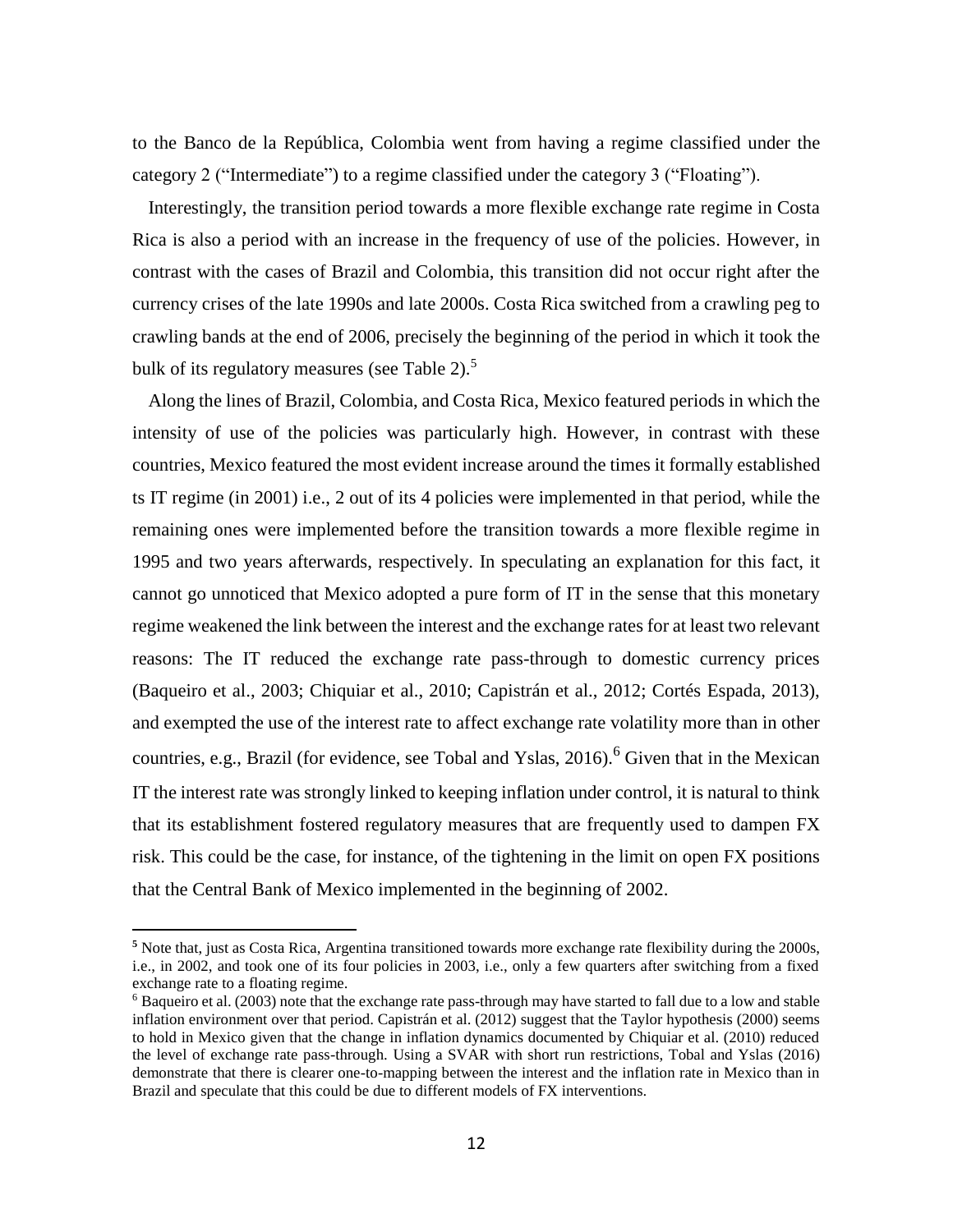Turning back to the four economies with the highest number of policies, note in Table 2 that the case of Peru differs from those of Brazil, Colombia and Costa Rica because its policies did not have a tendency to be concentrated over time. Thus, this country did not exhibit an increase in the intensity of use the policies that could be associated with its transition of exchange rate regimes. In attempting to understand this fact, note that Peru is a highly dollarized economy in which even small fluctuations of the exchange rate could generate strong balance sheet-effects. In this sense, the lack of concentration could reflect its attempts to avoid such fluctuations at different points in time. Indeed, this hypothesis is consistent with the self-reported information on the policy goals presented in Section 4.

Moreover, one could analyze these results on the frequency of use the instruments from the perspective of their potential change in spirit. In the post GFC era, it has been accepted that regulation could be used with a macro-prudential goal, i.e., to contain systemic risk. Following the FSB, the IMF and the BIS, this risk can be tackled in its cross-sectional or its time-dimension (FSB, IMF, BIS, 2011). While the former refers to the distribution of risk at a given point in time, the time-dimension refers to the behavior of system-wide risk over time and is, therefore, more directly associated with the paper's results.

Thus, focusing only on the time-dimension of systemic risk, one could argue that policies that are more spread out over time, such as those implemented by Peru, are in principle more consistent with a countercyclical adjustment of the instruments and, hence, their macroprudential use (for macro-prudential use of FX regulation, see Ostry, 2012; Ostry et al., 2012). Thus, and always considering that the survey does not explicitly ask whether the instruments were used with a macro-prudential goal, the result that FX regulation tended to be concentrated in several countries is consistent with the findings of Fernández et al. (2015). In their seminal work, these authors show that capital controls, i.e., a different forms of financial regulation, are generally not adjusted in a countercyclical manner.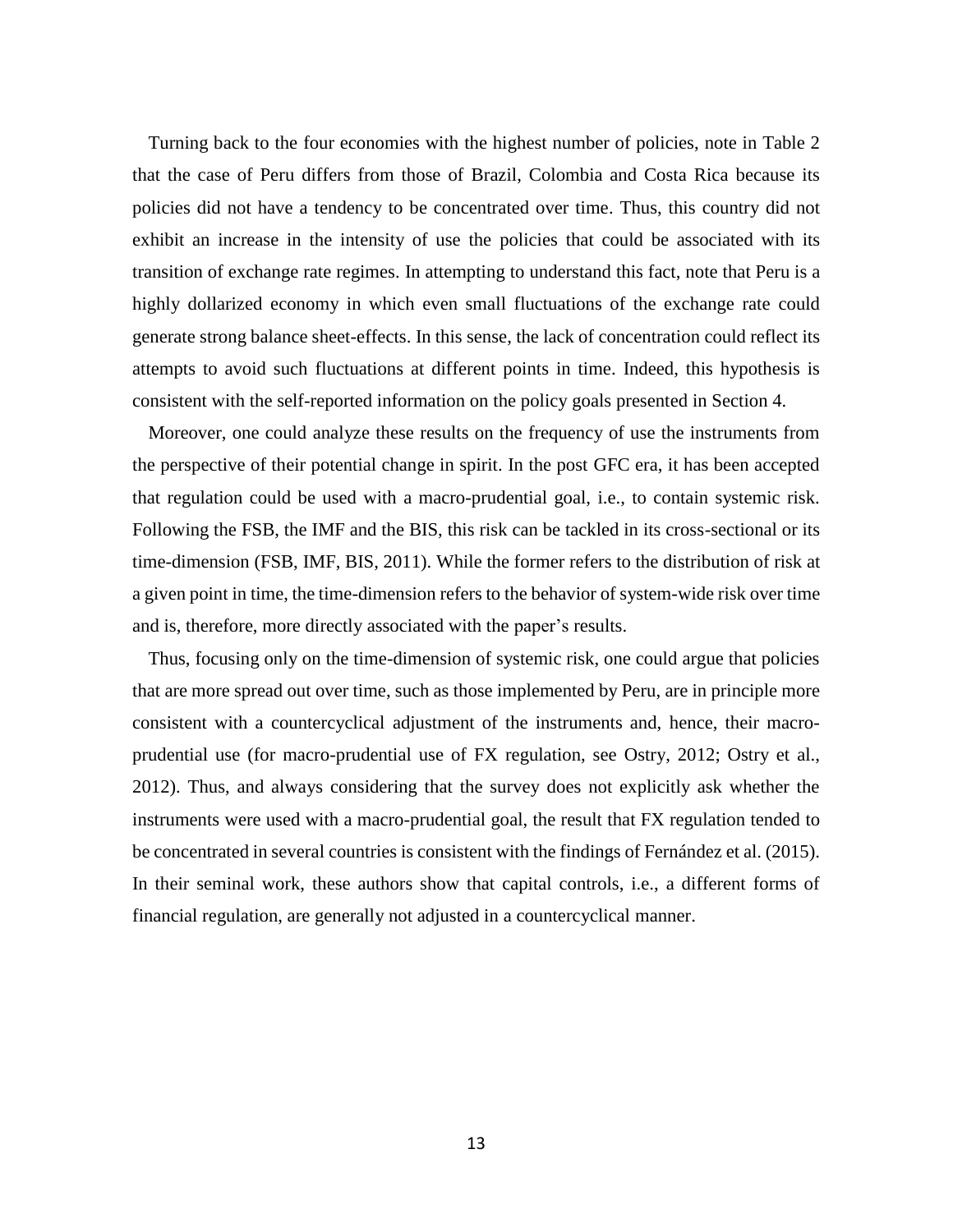| Country-year         | 1992 | 1993 |                |   | 1994   1995   1996   1997   1998   1999   2000   2001 |              |                |                |                |   |   |   | 2002   2003   2004   2005   2006   2007 |                |   |                |    |                | 2008 2009 2010 2011 2012 Total |
|----------------------|------|------|----------------|---|-------------------------------------------------------|--------------|----------------|----------------|----------------|---|---|---|-----------------------------------------|----------------|---|----------------|----|----------------|--------------------------------|
| ${\rm ARG}$          | 1    |      |                |   |                                                       |              |                |                |                | 1 |   | 1 |                                         | 1              |   |                |    |                | 4                              |
| $\operatorname{ARU}$ |      |      |                |   |                                                       |              |                |                |                |   |   |   |                                         |                |   |                |    |                |                                |
| <b>BOL</b>           |      |      |                |   |                                                       | 1            |                |                |                |   |   |   |                                         |                | 1 |                |    |                | 3                              |
| <b>BRA</b>           |      | -1   | $\overline{2}$ | 2 |                                                       | $\mathbf{1}$ | $\overline{c}$ |                |                |   |   | 1 |                                         |                |   |                | -1 |                | 10                             |
| $\rm CHI$            |      |      |                |   |                                                       |              | 1              |                |                |   |   |   |                                         |                |   |                |    |                | 1                              |
| COL                  |      |      |                |   |                                                       |              | 3              |                |                |   | 1 |   |                                         |                |   |                |    |                | 5                              |
| ${\rm CRC}$          |      |      |                |   |                                                       |              |                |                | 1              |   |   |   |                                         | $\overline{2}$ |   |                |    |                | 5                              |
| <b>DOM</b>           |      |      |                |   |                                                       |              |                |                |                |   |   |   |                                         |                |   |                |    |                | $\overline{0}$                 |
| <b>ECCU</b>          |      |      |                |   |                                                       |              |                |                |                |   |   |   |                                         |                |   |                |    |                | $\overline{0}$                 |
| $\rm GUA$            |      |      |                |   |                                                       |              |                |                | 1              |   |   |   |                                         |                | 1 |                |    |                | 2                              |
| HON                  |      |      |                |   |                                                       |              |                |                |                |   | 1 |   | 2                                       |                |   |                |    |                | 4                              |
| $\mathbf{JAM}$       |      |      |                |   |                                                       |              |                |                |                |   |   |   |                                         |                |   |                |    |                | $\overline{0}$                 |
| ${\rm MEX}$          |      |      |                |   |                                                       | 1            |                | $\mathbf{1}$   |                |   |   |   |                                         |                |   |                |    |                | $\overline{4}$                 |
| $\rm NIC$            |      |      |                |   |                                                       |              |                |                |                |   |   |   |                                         |                |   |                |    |                | $\mathbf{0}$                   |
| PAR                  |      |      |                |   | 1                                                     | 1            |                |                |                |   |   |   |                                         |                | 1 |                |    |                | 3                              |
| PER                  |      |      |                |   |                                                       |              |                |                |                |   | 1 | 1 |                                         |                |   | $\overline{2}$ |    |                | 5                              |
| <b>URU</b>           |      |      |                |   |                                                       |              |                |                |                |   |   |   |                                         |                |   |                |    |                | $\Omega$                       |
| Total                | 1    |      | 3              | 3 |                                                       | 4            | 6              | $\overline{2}$ | $\overline{c}$ |   | 3 | 4 | 3                                       | 3              | 4 | $\overline{2}$ |    | $\overline{0}$ | 46                             |

#### **TABLE 2. NUMBER OF POLICIES / 1, 2**

Source: National Authorities.

/1 This table shows the establishment, elimination or any change in the level of limits, as well as liquidity and reserve requirements on FX positions, to which I indistinguishably refer to "policies." It includes policies that are considered as relevant regulatory changes and that directly affect both the liability and asset side of the FX balance sheet are considered (for details, see Subsection 2.2). Policies taken within the same quarter are considered as the same policy.

/2 Notes: ARG (Argentina); ARU (Aruba); BOL (Bolivia); BRA (Brazil); CHI (Chile); COL (Colombia); CRC (Costa Rica); DOM (Dominican Republic); ECCU (Eastern Caribbean Countries); GUA (Guatemala); HON (Honduras); JAM (Jamaica); MEX (Mexico); NIC (Nicaragua); PAR (Paraguay); PER (Peru) and URU (Uruguay)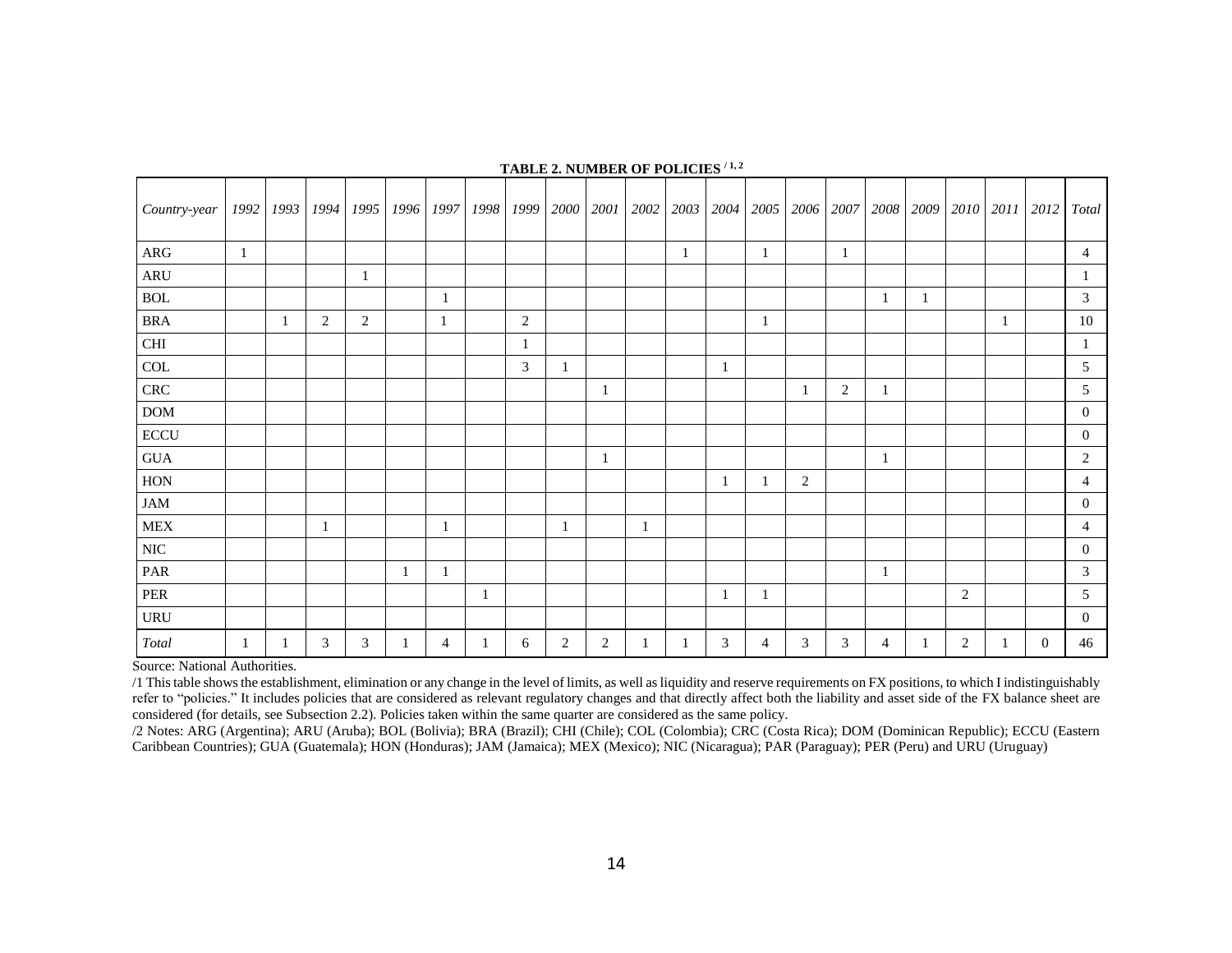## **4. Implementation Characteristics**

 $\overline{a}$ 

In spite of the fact that the Latin America and Caribbean countries share threats common arising from FX risk, their financial systems are heterogeneous. In turn, this heterogeneity justifies a more detailed investigation of the policy experiences mentioned in Section 3. In this context, the present section undertakes a cross-country study of differences in terms of the implementation characteristics of the policies.

Just as in the rest of the paper, in this section I indistinguishably refer to the establishment, the elimination or to any change in limits, liquidity and reserve requirements as "policies." Moreover, I classify these policies according to two different criteria: i) The type and amount of relations they constrain in the balance sheet; and ii) Their impact on long FX positions and on their volatility. In thinking about this impact, I simply assume that the policies either directly constraint the behavior of banks or modify their incentives in choosing their optimal FX portfolio. Thus, for instance, an increase in the limit on long FX positions will always be assumed to increase them. Whereas the first criterion refers to technical characteristics of the implementation, the second criterion is related to the economic impact of the policies.

Using as a criterion the type and amount of relations they constrain in the balance sheet, I classify the policies into the four groups depicted in Table 3. <sup>7</sup> The label "long positions" in this table refers to policies that regulate long FX positions, i.e., the difference between FX assets and FX liabilities. Table 3 shows that this type of policy was the most frequently used by the Latin American and Caribbean economies in the sample over the period 1992/Q2- 2012/Q2 (they represent 36 percent of the total amount of measures).

The second type of policy that was most frequently used considers policies that regulate short FX positions, that is, the negative difference between FX assets and FX liabilities and is accordingly labeled "short positions," i.e., this type represents 32 percent of the total amount of measures taken over 1992/Q2-2012/Q2. The remaining types of policy in Table 3 constrain both the positive and the negative differences between FX assets and FX liabilities at the same time. While the policies labeled "open positions" regulate the two differences by the same amount through limits on their absolute value, the policies labeled "short and long

<sup>7</sup> Consider a country that establishes a limit on short and long positions and years later changes only the former limit. In this case, I compute a policy of type "short and long positions" and a policy of type "short positions."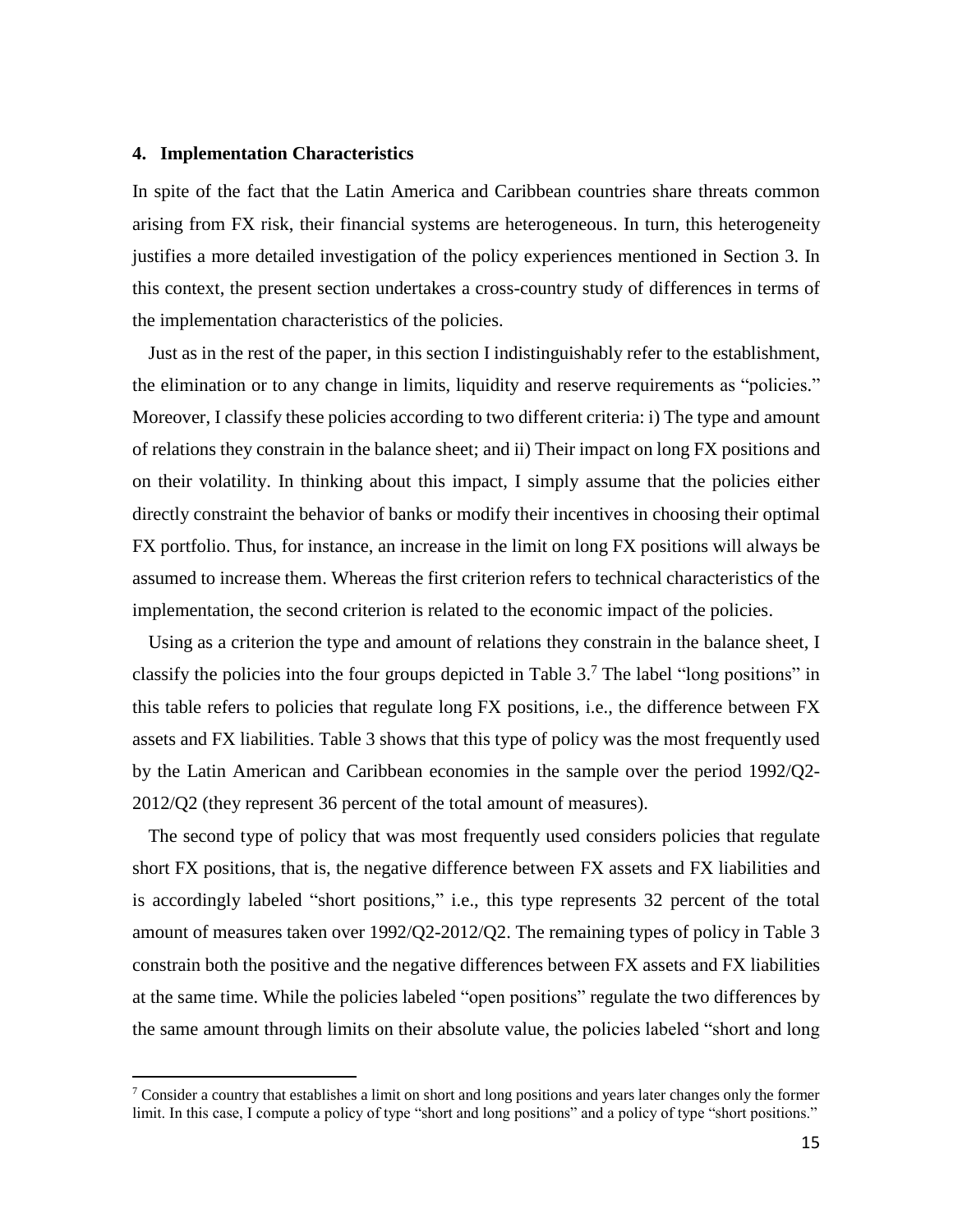positions" regulate these differences by a distinct amount.<sup>8</sup> Note that the policies of type "open positions" are more frequently used than the policies of type "short and long positions" (they represent 19 percent and 13 percent of the total amount, respectively).

| Policy-type              | The policy constrains:                                              | Number of policies | Percentage over<br>total |
|--------------------------|---------------------------------------------------------------------|--------------------|--------------------------|
| Long positions           | $FX$ assets $- FX$ liabilities                                      | 17                 | 36                       |
| Short positions          | $-(FX$ assets $-FX$ liabilities)                                    | 15                 | 32                       |
| Open positions           | $FX$ assets $-FX$ liabilities                                       | 9                  | 19                       |
| Short and long positions | $FX$ assets $- FX$ liabilities;<br>$-(FX$ assets $-FX$ liabilities) | 6                  | 13                       |

**TABLE 3. TYPES OF POLICIES AND FREQUENCY OF USE**

Sources: National authorities and author's calculations.

l

Notes: The table includes policies that are considered as relevant regulatory changes and that directly affect both the liability and asset side of the FX balance sheet are considered (for details, see Subsection 2.2). Policies are classified based on the relations they constrain in the balance sheet. Policies taken within the same quarter are considered as the same policy.

The first classification provides a technical categorization of the policies but is ambiguous about their impact on the sign and on the volatility of FX positions. For instance, a policy that constrains long FX positions may indeed decrease or increase them, depending on whether the limit tightens or loosens: while a tightening of this limit should reduce the difference between FX assets and FX liabilities, a loosening may indeed increase it. Hence, I use a second criterion to classify the policies into four different groups, according to their impact on long FX positions and on their volatility. The types of regulatory changes considered in each group are shown in Table 4 and the frequency of use of the four types of policies are presented in Table 5.

As for Table 5, before proceeding with the result, it is worth making an import remark. This table excludes three of the policies that were considered in Tables 1 and 2. The reason is that, even though these policies fulfill with the requirement of not being mere refinements or consolidation procedures, the sign of their impact on long FX positions is in principle unknown. To be more precise, given that these policies yield opposing impacts on long FX position of unpredictable strength, their net impact cannot be determined. As an example,

<sup>&</sup>lt;sup>8</sup> As an example of a policy "short and long positions," consider the measure implemented by the National Banking and Insurance Commission of Honduras in December of 2006. Within the same month, this commission changed the limit on long positions from 75 to 50 percent of banks' capital and the limit on short positions from 10 to 5 percent.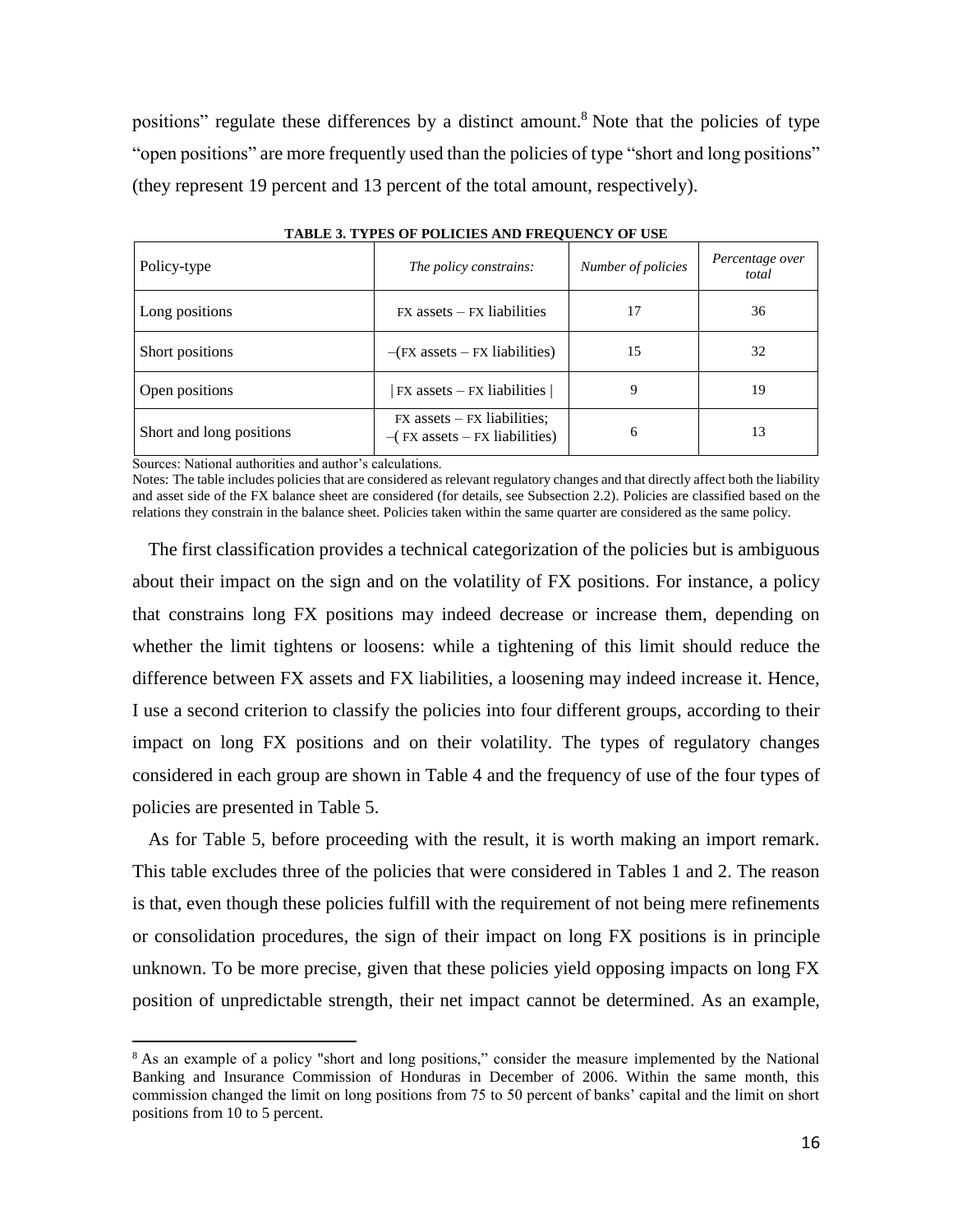consider the measure taken by the Central Bank of Argentina in 1992. This central bank raised the limit on short FX positions but, at the same time, shrank the capital base over which this limit was calculated (see Appendix 4 for the policies with ambiguous impacts).

| Policy-type            | DEC ("Decrease Long Positions")                                                                                               | INC ("Increase Long Positions")                                                                                                                                                                                                                                                                                                     |  |  |
|------------------------|-------------------------------------------------------------------------------------------------------------------------------|-------------------------------------------------------------------------------------------------------------------------------------------------------------------------------------------------------------------------------------------------------------------------------------------------------------------------------------|--|--|
| Regulatory<br>Policies | elimination<br>reductions in limits<br>long<br>on<br>increases in<br>limits on<br>policies that imply the latter two options. | Establishment of limits on long positions; Establishment of limits on short positions;<br>of limits on short positions; elimination of limits on long positions; reductions<br>positions; in limits on short positions; increases in limits on<br>short positions;   long positions; policies that imply the latter two<br>options. |  |  |
| Policy-type            | VOL DEC ("Decrease Volatility")                                                                                               | VOL INC ("Increase Volatility")                                                                                                                                                                                                                                                                                                     |  |  |
| Regulatory<br>Policies | Establishment of limits on open positions; joint Elimination of limits on open<br>long positions.                             | positions:<br>establishment of limits on short and long joint elimination of limits on short and long<br>positions; joint reductions in limits on short and positions; joint increases in limits on short and<br>long positions.                                                                                                    |  |  |

**TABLE 4. POLICIES INCLUDED IN EACH POLICY-TYPE**

Sources: National authorities and author's calculations.

Notes: DEC stands for "decrease long FX positions;" INC stands for "increase long FX positions;" VOL DEC stands for "reduce the volatility of long FX positions;" VOL INC stands for "increase the volatility of long FX positions."

Turning now to the results of Table 5, let me begin with the policy type labeled DEC. The policies considered in this type are thought of as reducing long FX positions or, alternatively, as increasing short FX positions. Note that 10 of the 19 policies of this type were associated with policies of the type "long positions." That is, the DEC type of policies were most commonly implemented through a tightening in the limit on long FX positions.

Note in Table 5 that these policies represent 42 percent of the total amount of measures and were taken by 7 countries over the period 1992/Q2-2012/Q2 (Argentina, Bolivia, Brazil, Colombia, Honduras, Paraguay, and Peru). The fact that Peru is one of the economies that has taken these policies the highest number of times (5 policies) is consistent with two facts: i) Peru is among the highest financially dollarized countries in the region and ii) In highly dollarized economies, agents tend to hold long FX positions. Along these lines, Tobal (In press) shows that the DEC type of policies implemented in three highly dollarized countries (Bolivia, Paraguay and Peru) achieved to reduce the long FX position of banks.

The INC-type of policies are thought of as increasing long FX positions and represent 33 percent of the total amount of measures taken over 1992/Q2-2012/Q2. Note that, just as in the case of the DEC-type of policies, most of these measures were implemented through a tightening in the limit on short FX positions or through a loosening in the limit on long FX positions. That is, most of them were implemented by using policies of the "short positions"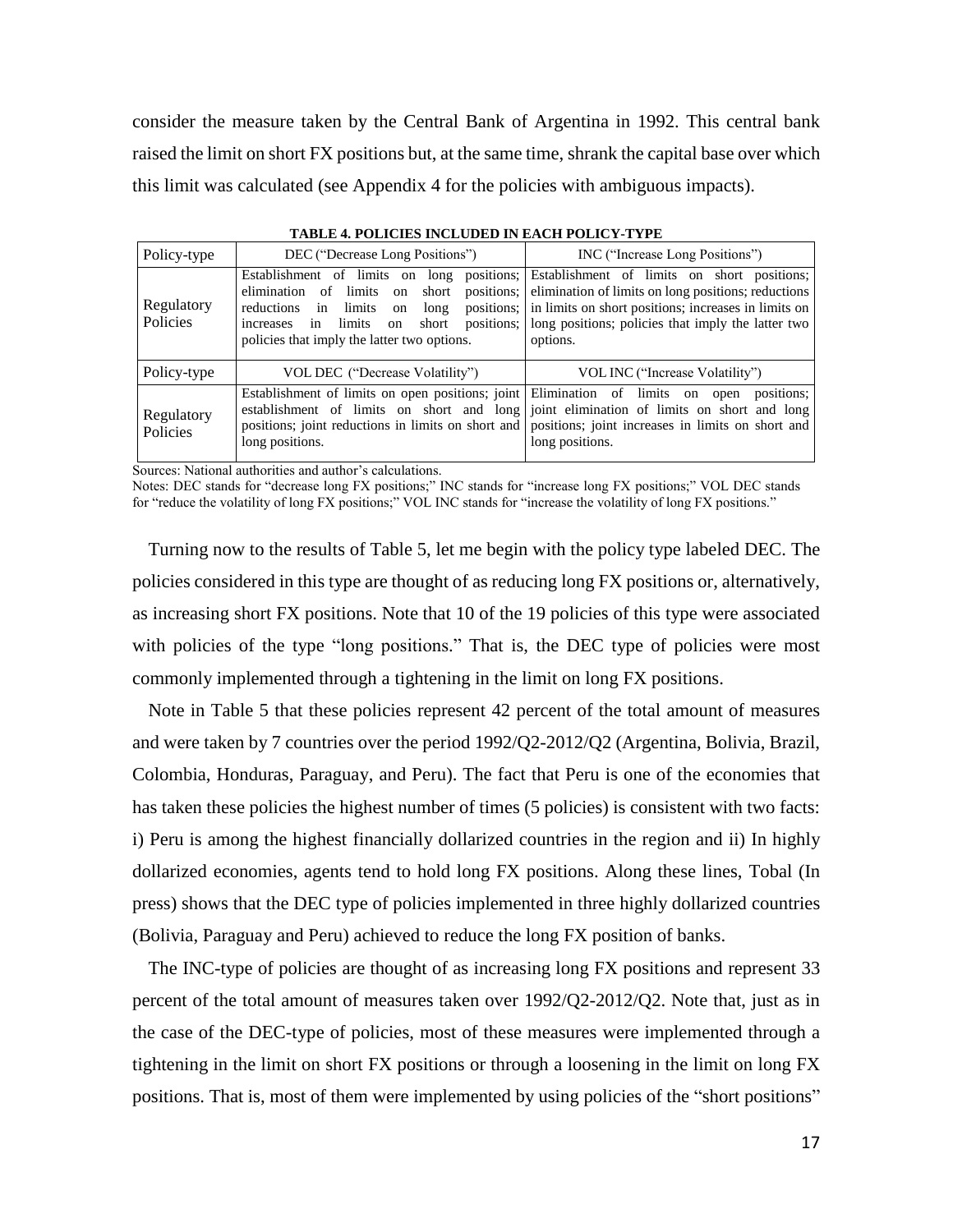type or of the "long positions" type. Brazil is the country that used these policies the highest number of times (5 policies). This is consistent with the evidence provided by Tobal (2013), according to which banks in Brazil held shorter FX positions than in the remaining countries over the period preceding 2005, at the time its two parallel FX markets were unified.

| Impact on:              |                          |                   | Long FX Positions | Volatility of FX positions |                |  |
|-------------------------|--------------------------|-------------------|-------------------|----------------------------|----------------|--|
|                         |                          | <b>DEC</b>        | <b>INC</b>        | <b>VOL DEC</b>             | <b>VOL INC</b> |  |
|                         | Long positions           | 10                | 7                 | $\Omega$                   | 0              |  |
| Relation                | Short positions          | 6                 |                   | $\Omega$                   | $\left($       |  |
| constrained in          | Open positions           | $\Omega$          | $\overline{0}$    | 3                          | 6              |  |
| balance sheet           | Short and long positions | 3                 |                   | $\mathfrak{D}$             | 0              |  |
|                         | Total                    | 19                | 15                | 5                          | 6              |  |
|                         | Percentage               | 42%               | 33%               | 11%                        | 13%            |  |
| Country with larger use |                          | Peru <sup>1</sup> | <b>Brazil</b>     | Mexico <sup>2</sup>        | Costa Rica     |  |

**TABLE 5. TWO-WAY CLASIFICATION AND FREQUENCY OF USE**

Sources: National authorities and author's calculations.

 $\overline{a}$ 

Notes: *DEC* stands for "decrease long FX positions;" *INC* stands for "increase long FX positions;" *VOL DEC* stands for "reduce the volatility of long FX positions;" *VOL INC* stands for "increase the volatility of long FX positions." The table includes policies that are considered as relevant regulatory changes and that directly affect both the liability and asset sides of the FX balance sheet (for details, see Subsection 2.2). Policies taken within the same quarter are considered as the same policy. Moreover, three of the policies included in Tables 1 and 2 are not considered in this table because, even though they could have had a relevant economic impact, the direction of this impact is in principle ambiguous; i.e., whether the policy increased or reduced long FX positions depends on the magnitude of opposing impacts (see Appendix 4). /1 Brazil has taken policies of type *DEC* the same number of times as Peru. 2/ Bolivia, Costa Rica, Guatemala and Honduras have taken policies of type *VOL DEC* the same number of times as Mexico.

The remaining two types of policies regulate both the excess of FX assets over FX liabilities and viceversa at the same time, having an impact on the volatility of FX positions. The VOL DEC type of policies reduce this volatility and was implemented by eliminating or reducing the limit on open FX positions and by jointly tightening the limits on both the short and the long positions of banks (3 and 2 times, respectively). They represent 11 percent of the total amount of policies and were taken by 5 countries over 1992/Q2-2012/Q2 (Bolivia, Guatemala, Costa Rica, Honduras and Mexico). For instance, in the aftermath of the formal adoption of an inflation targeting regime, in the beginning of 2002, Mexico tightened the limit on open FX positions (for the context in which the policy was taken, see Section 3).<sup>9</sup>

<sup>9</sup> As a reference, see Section *M.6 Posiciones del Mercado de Divisas* of Circular 2008/94 and Section *M.61 Posiciones de Riesgo Cambiario* of Circular-Telefax 7/2002. These circulars are publicly available at [http://www.banxico.org.mx/disposiciones/normativa/normativa-vigente-agrupada-po.html.](http://www.banxico.org.mx/disposiciones/normativa/normativa-vigente-agrupada-po.html)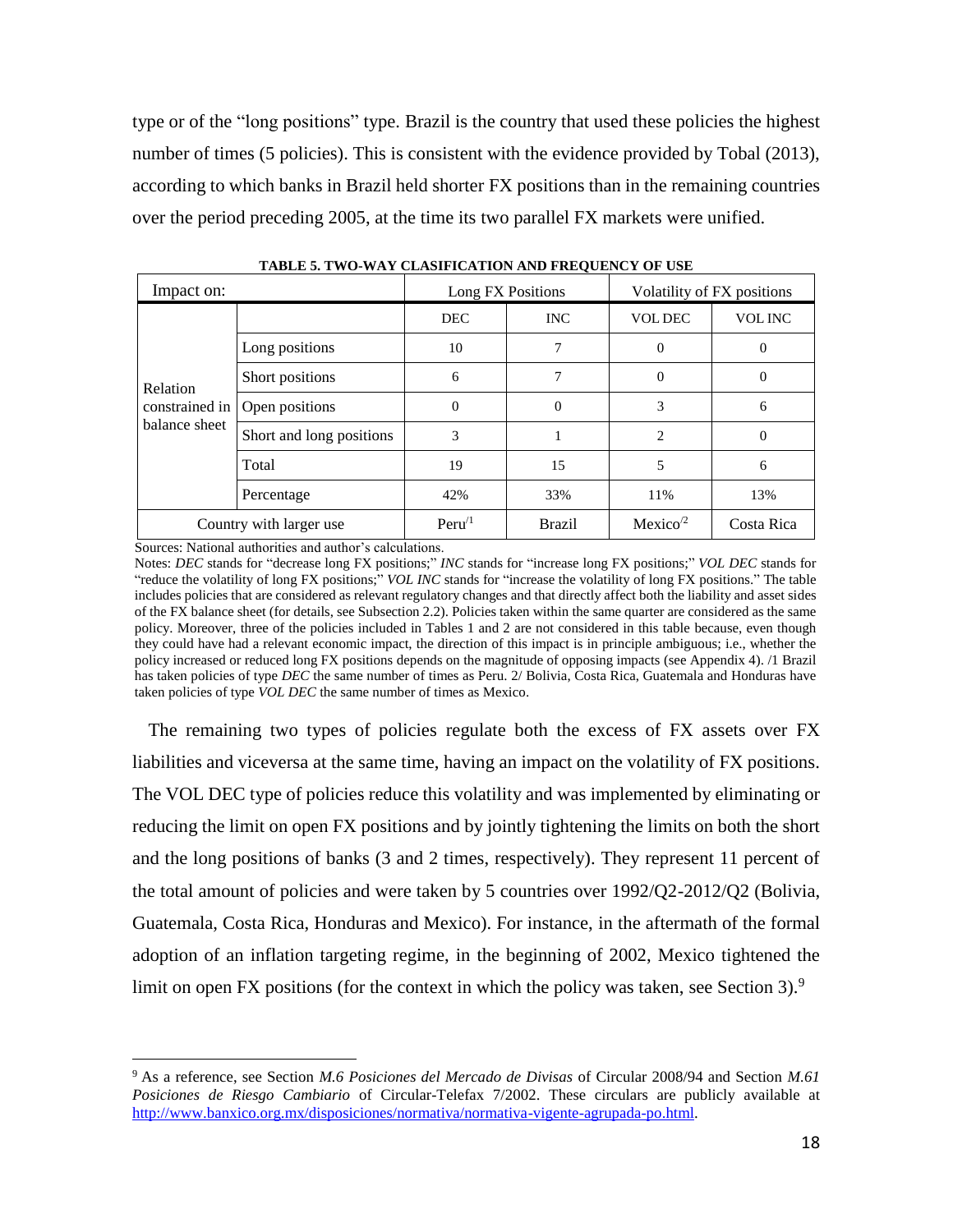Finally, the VOL INC type of policies increases the volatility of FX positions and were implemented only through increases in the limit on open FX positions (The 6 measures implied policies of the type "open positions"). Almost all the policies were implemented by Costa Rica. Beginning in 2006, when this country transitioned towards a more flexible exchange rate regime, the Central Bank of Costa Rica adopted a series of related policies; i.e., it started to gradually increase the limit on the variation of daily FX positions.

## **5. Potential and Actual Uses of the Policies**

This section studies potential and actual goals of the policies under study. The first subsection performs a literature review on potential goals of the regulatory policies. The second subsection links these potential goals to policy-makers' responses in the survey and, ultimately, to an experience in the Latin American and Caribbean countries.

## 5.1. Potential Uses of Limits

The literature acknowledges that policy-makers may have at least the following five potential goals when implementing the policies under study in this paper.

## 1. *Reducing Solvency Problems.*

In the presence of open FX positions, adjustments in the exchange rate modify the value of net FX assets, i.e., or net FX liabilities, and this may trigger negative effects on banks' balance sheets. In turn, these effects may risk banks' solvency by undermining their capacity to meet FX obligations. Thus, by reducing open FX positions, the instruments under study may help diminish solvency problems in the banking sector, and dampen non-repayment risks (Hartmann, 1994; Goldstein and Turner, 2004; Zettelmeyer et. al., 2011 Lee, 2012).

## 2. *Reducing FX Liquidity Risks.*

Even when banks' total FX assets and FX liabilities are matched, they may be exposed to FX liquidity risks. In particular, banks may fund long-term FX assets with short-term FX liabilities. In this context, the policies considered in the present paper can be specifically designed to account for the maturity of assets and liabilities and, therefore, to dampen liquidity risks (Goldstein and Turner, 2004; Lee, 2012).

## 3. *Avoiding Large and Sudden Fluctuations in the Exchange Rate.*

Policies that constrain FX positions and/or modify incentives to take them restrict bank's purchases and sales of FX assets and FX liabilities and, though this channel, affect FX market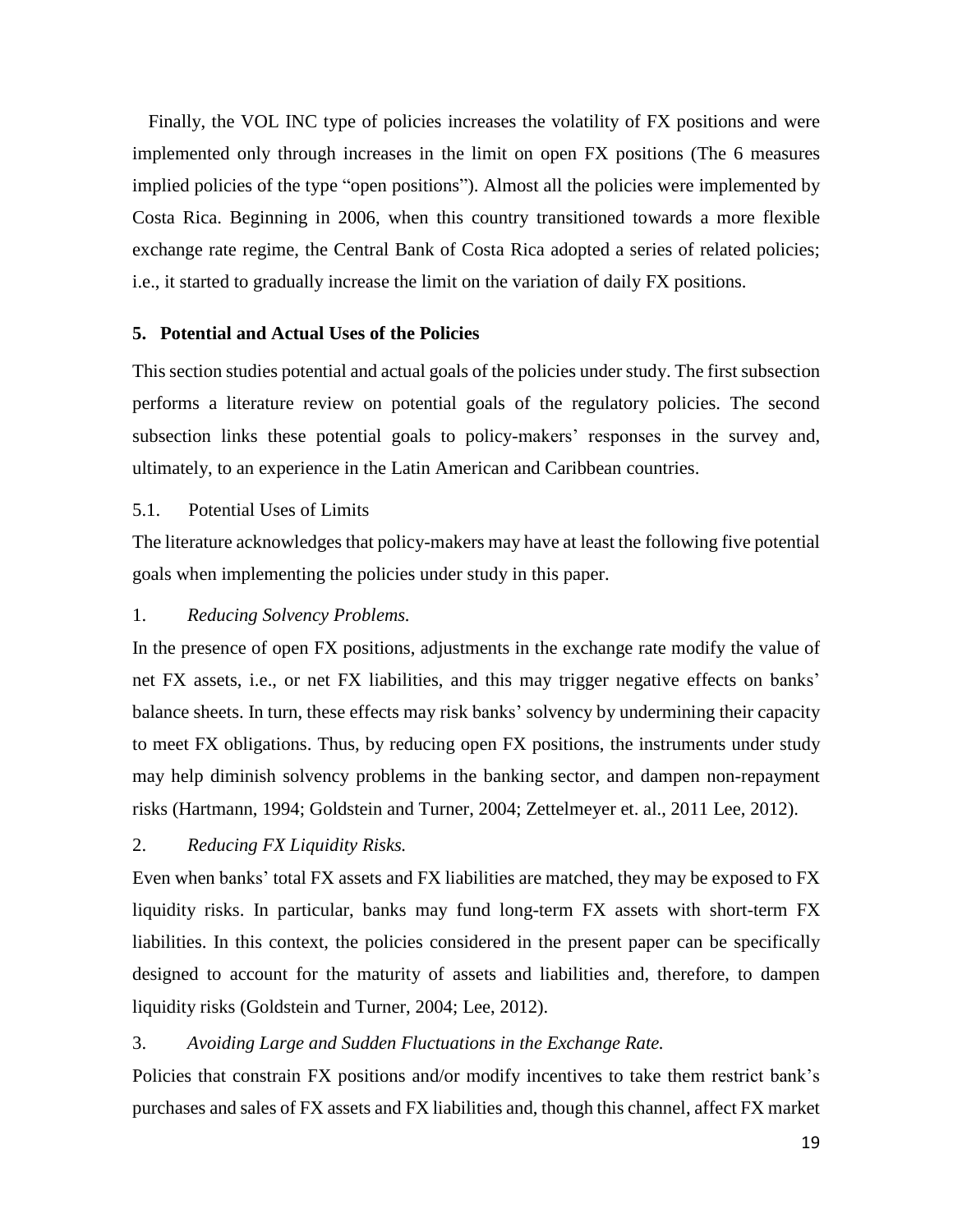conditions. Therefore, central banks and financial supervisors can constrain the short or the long FX positions of banks to alter the supply of and demand for foreign currency and, through this channel, enhance exchange rate stability (Canales-Kriljenko and Habermeier, 2004; Lee, 2012; Rodriguez and Wu, 2013).

## 4. *Encouraging De-Dollarization to Improve the Transmission Mechanism of Monetary Policy.*

The greater the degree of financial dollarization is, the more difficult it becomes for monetary authorities to affect domestic liquidity conditions by means of conventional monetary policy (Ize and Levy-Yeyati, 2003; Rennhack and Nozaki, 2006). Thus, by deterring financial dollarization, policies that constrain FX positions or alter incentives to take them may help central banks improve the transmission mechanisms of conventional monetary policy.

5. *Encouraging De-Dollarization to Recover the Role of Lender of Last Resort.* Financial dollarization dampens the capacity of central banks to counteract banking difficulties by using lender-of-last-resort financing activities. In this context, by diminishing the degree of financial dollarization, the regulatory instruments considered in the present paper may help monetary authorities recover their role as a lender of last-resort and, through this channel, enhance financial stability in times of stress (Rennhack and Nozaki, 2006).

## 5.2. Actual Uses of Limits on Foreign Currency Positions

In the survey, central banks were asked what goals they pursued when implementing the policies. In particular, they were asked to associate each of the policies with one or more of the objectives included within the following list of six possible actual goals: 1) Controlling Credit Growth; 2) Achieving Exchange Rate Stability; 3) Reducing Currency Mismatches; 4) Reducing Maturity Mismatches in Foreign Currency Positions; 5) Correcting Current Account Imbalances and 6) Others. Moreover, they were requested to specify which goals they pursued when choosing the option "Other."

Eight out of the twelve countries having taken policies over 1992/Q2-2012/Q2 answered to this question. In recording these answers, I proceeded in the following manner: for each policy, I assigned a value equal to 1 to the goal or to the goals that policy-makers mentioned in their responses and a value equal to 0 to those that they did not. Then, I took the mean across all policies corresponding to the same country and obtained a mean per country-goal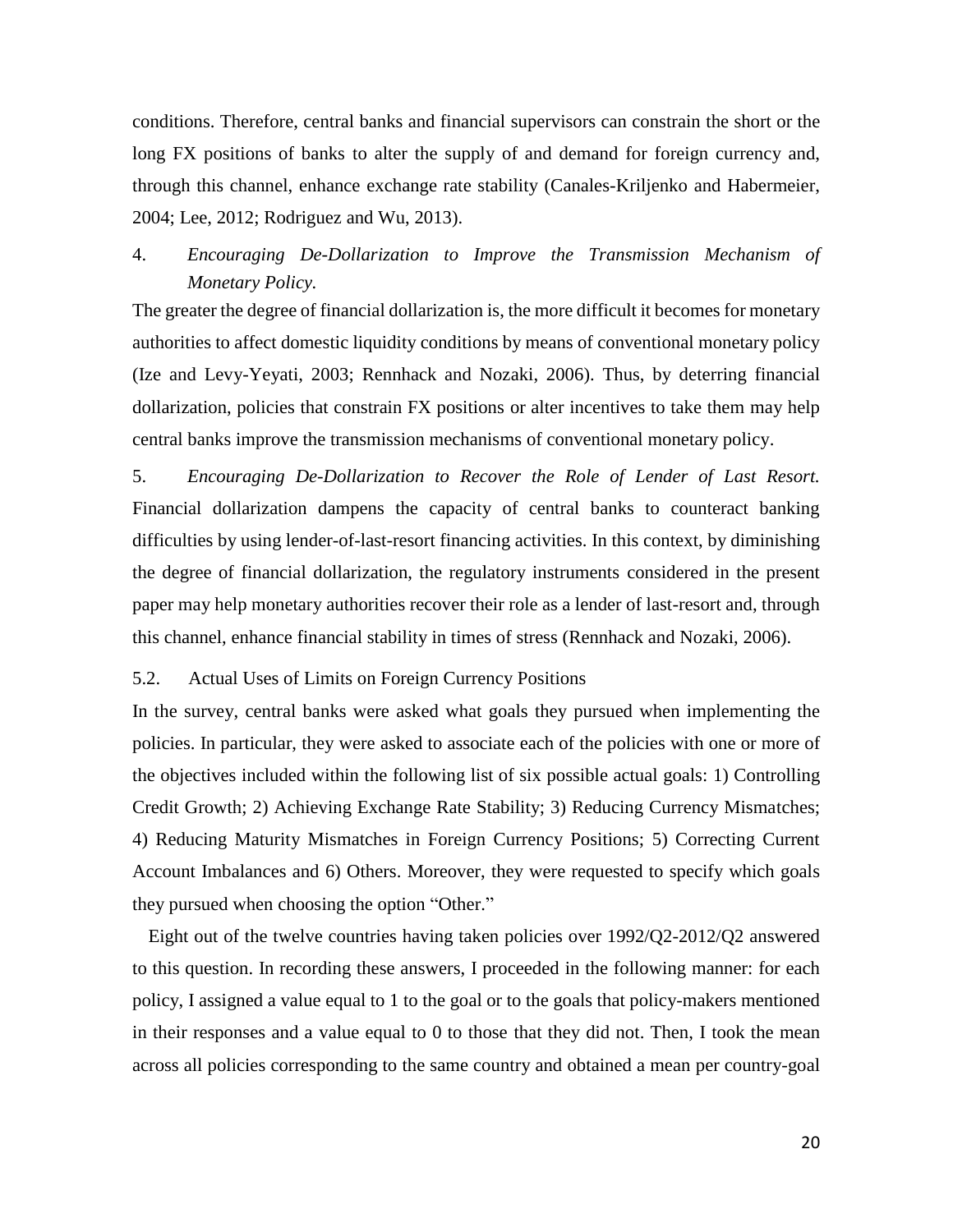pair that I displayed in Table 6. Finally, I took the cross-country average of all means associated with the same goal and displayed the results in the last row of this table.

Regarding this table, note in the second column that "Reducing Currency Mismatches" was the main purpose when establishing, eliminating or changing limits, as well as liquidity and reserve requirements on FX positions: policy-makers mentioned this goal on average 51 percent of the times. Argentina, Honduras and Bolivia are the economies that more intensively pursued this objective; moreover, the former two countries implemented these regulatory measures exclusively to achieve this goal. Thus, for instance, the Central Bank of Argentina eliminated the limits on long FX positions in 2005. In contrast, Bolivia implemented the policies to reduce currency mismatches only 60 percent of the times. Note that to the extent that "Reducing Currency Mismatches" was considered by the policy-makers as one of their objectives when implementing the policies it can be considered as an "actual goal." Moreover, as for its connection with the list given in Subsection 5.1, "Reducing Currency Mismatches" most closely relates to the potential goal number 1, i.e., "Reducing Solvency Problems."

The second most important purpose when implementing the policies was "Achieving Exchange Rate Stability," as evidenced by the third column in Table 6. Policy-makers pursued this objective on average 36 percent of the times, with Aruba, Costa Rica, Paraguay and Peru being the countries that more intensively pursued this objective. As noted above, Peru, a financially dollarized economy whose policies are spread out over time, appears in this list. In terms of the goals of Subsection 5.1, the actual objective "Achieving Exchange Rate Stability" most closely resembles the potential goal number 3: "Avoiding Large and Sudden Fluctuations in the Exchange Rate." Therefore, the experience of Paraguay in 1997 illustrates the pursuit of this goal. After a period of relative stability, the Guarani depreciated by 5.4 percent in December of 1997 and, in response, the Central Bank of Paraguay reduced the limits on long FX positions from 100 to 50 percent of banks' effective patrimony.

The fourth column in Table 6 shows that the third goal that I proposed to policy-makers, "Controlling Credit Growth," was not pursued any of the times, as it was not the goal of "Correcting Current Account Imbalances" (see the sixth column in Table 6). In contrast, the objective "Reducing Maturity Mismatches in FX Positions" was mentioned on average 6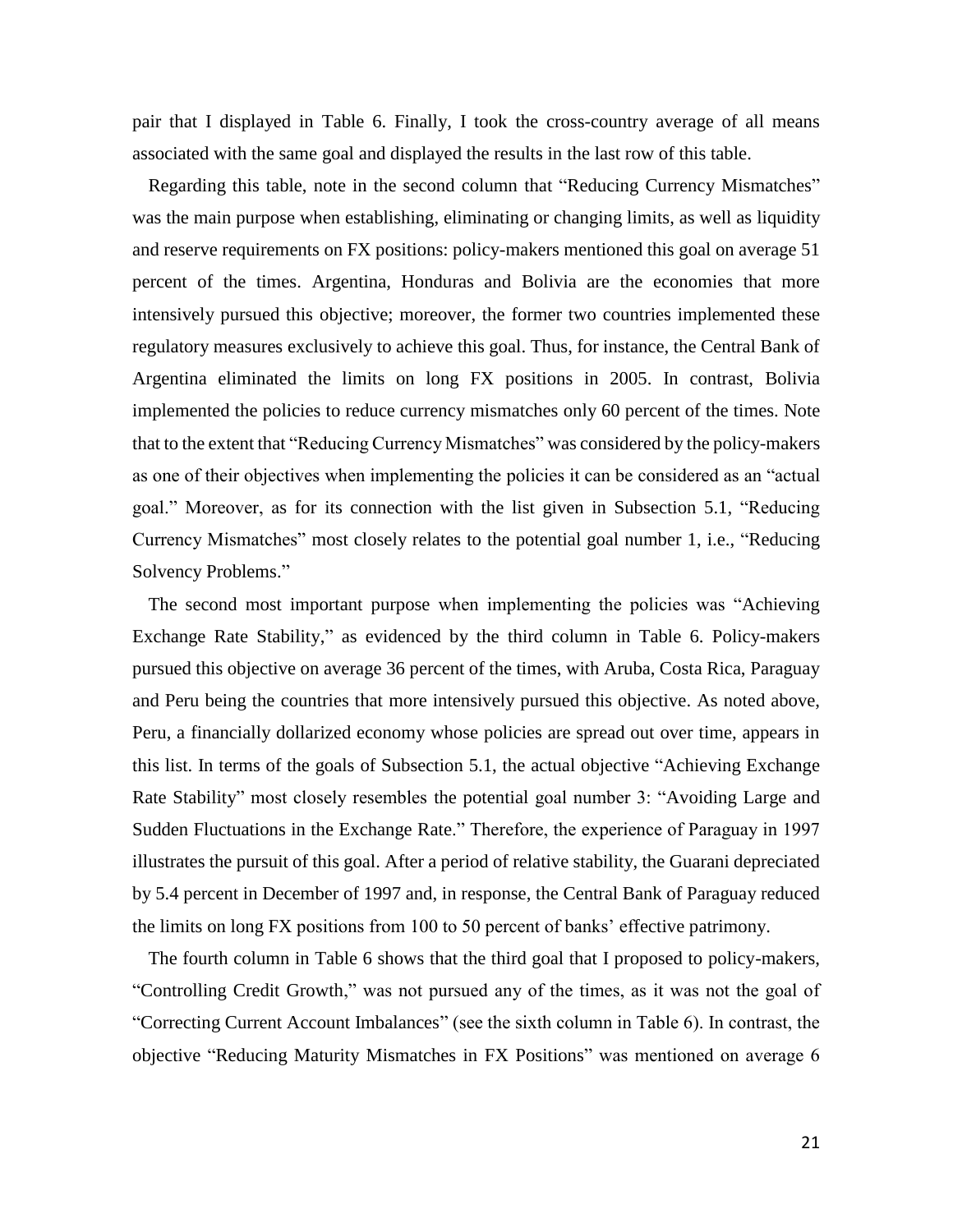percent of the times. In terms of the list of Subsection 5.1, "Reducing Maturity Mismatches in FX Positions" most likely resembles the goal "Reducing FX Liquidity Risks."

|                |                                    |                                         | <b>GOALS</b>                 |                                                    |                                             |                          |
|----------------|------------------------------------|-----------------------------------------|------------------------------|----------------------------------------------------|---------------------------------------------|--------------------------|
| <b>COUNTRY</b> | Reducing<br>currency<br>mismatches | Achieving<br>exchange rate<br>stability | Controlling<br>credit growth | Reducing maturity<br>mismatches in FX<br>positions | Correcting<br>current account<br>imbalances | Others                   |
| <b>ARG</b>     | 100%                               | $0\%$                                   | 0%                           | 0%                                                 | 0%                                          | $0\%$                    |
| <b>ARU</b>     | 0%                                 | 100%                                    | 0%                           | 0%                                                 | 0%                                          | 0%                       |
| <b>BOL</b>     | 60%                                | $0\%$                                   | 0%                           | $0\%$                                              | 0%                                          | 40%                      |
| <b>BRA</b>     | NA                                 | NA                                      | NA                           | NA                                                 | NA                                          | NA                       |
| <b>CHI</b>     | NA                                 | NA                                      | <b>NA</b>                    | NA                                                 | <b>NA</b>                                   | NA                       |
| <b>COL</b>     | 56%                                | $0\%$                                   | 0%                           | 44%                                                | 0%                                          | $0\%$                    |
| <b>CRC</b>     | 17%                                | 67%                                     | 0%                           | 0%                                                 | 0%                                          | 17%                      |
| <b>DOM</b>     | $\overline{\phantom{0}}$           | $\overline{\phantom{0}}$                | $\qquad \qquad -$            | $\equiv$                                           | $\qquad \qquad -$                           | $\overline{\phantom{0}}$ |
| <b>ECCU</b>    |                                    |                                         |                              |                                                    |                                             |                          |
| <b>GUA</b>     | NA                                 | NA                                      | NA                           | NA                                                 | NA                                          | NA                       |
| <b>HON</b>     | 100%                               | 0%                                      | 0%                           | 0%                                                 | 0%                                          | 0%                       |
| <b>JAM</b>     |                                    |                                         |                              |                                                    |                                             |                          |
| <b>MEX</b>     | NA                                 | <b>NA</b>                               | <b>NA</b>                    | NA                                                 | NA                                          | NA                       |
| <b>NIC</b>     | $\overline{\phantom{0}}$           | $\overline{a}$                          | $\equiv$                     | $\overline{a}$                                     | $\overline{a}$                              | $\overline{\phantom{0}}$ |
| PAR            | 25%                                | 75%                                     | 0%                           | 0%                                                 | 0%                                          | 0%                       |
| <b>PER</b>     | 50%                                | 50%                                     | 0%                           | 0%                                                 | 0%                                          | $0\%$                    |
| <b>URU</b>     | $\overline{\phantom{0}}$           | $\overline{\phantom{0}}$                | $\qquad \qquad -$            | $\overline{\phantom{0}}$                           | $\overline{ }$                              | $\overline{\phantom{0}}$ |
| <b>AVERAGE</b> | 51%                                | 36%                                     | 0%                           | 6%                                                 | 0%                                          | 7%                       |

**TABLE 6. POLICY GOALS**

Sources: National authorities and author's calculations.

Notes: The table includes policies that are considered as relevant regulatory changes and that directly affect both the liability and asset sides of the FX balance sheet (for details, see Subsection 2.2). Policies taken within the same quarter are considered as the same policy. For each policy, I assigned a value equal to 1 to the goal or to the goals that policy-makers mentioned in their responses and a value equal to 0 to those that they did not. Then, I took the mean across all policies corresponding to the same country and obtained a mean per country-goal pair. ARG (Argentina); ARU (Aruba); BOL (Bolivia); BRA (Brazil); CHI (Chile); COL (Colombia); CRC (Costa Rica); DOM (Dominican Republic); ECCU (Eastern Caribbean Countries); GUA (Guatemala); HON (Honduras); JAM (Jamaica); MEX (Mexico); NIC (Nicaragua); PAR (Paraguay); PER (Peru) and URU (Uruguay)

Among the central banks that provided information on their goals, Banco de la República, Colombia, was the only having mentioned "Reducing Maturity Mismatches in FX Positions." However, research by other central banks seems to suggest that they may have also attempted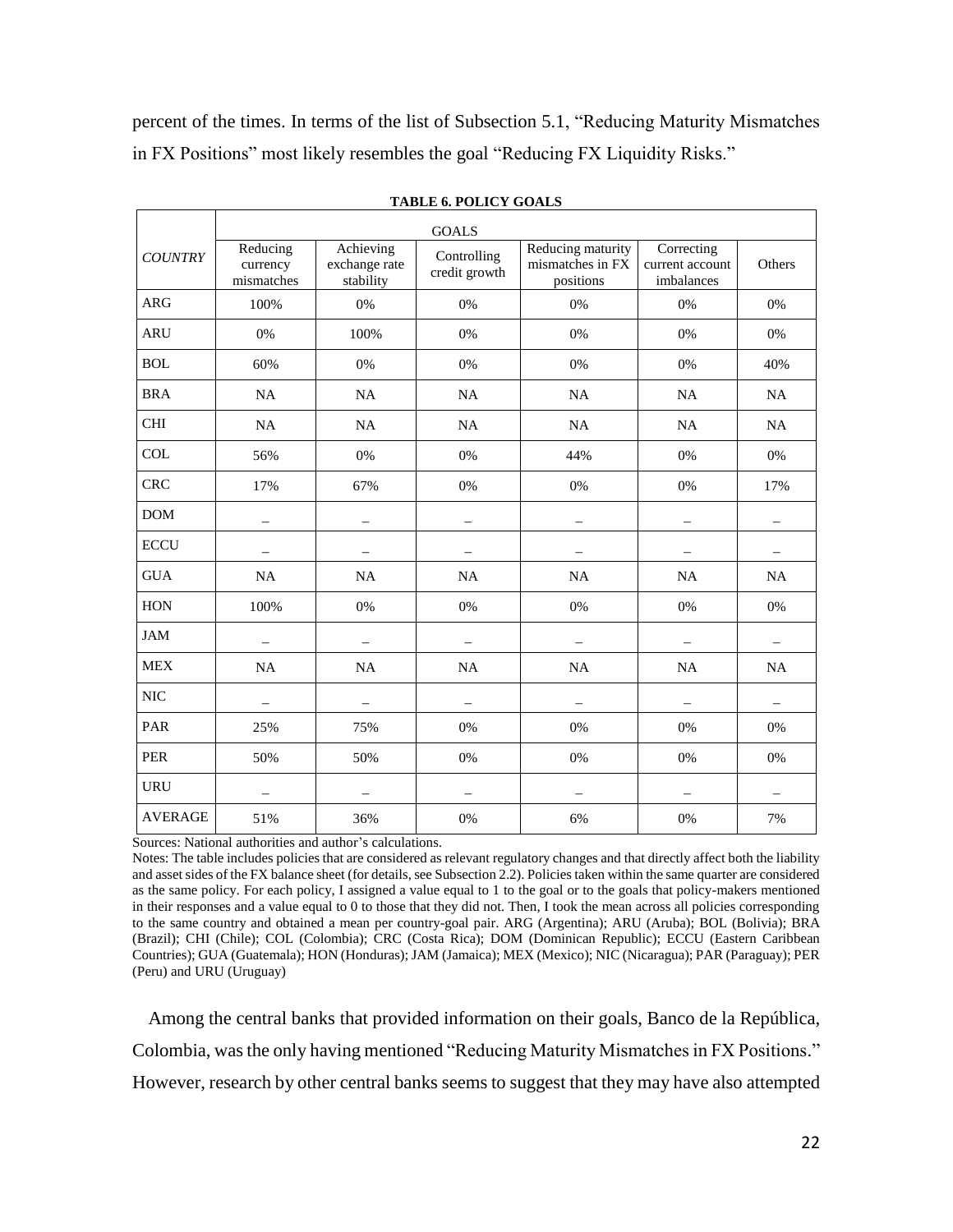to reduce maturity mismatches in FX positions. For instance, O'Dogherty and Schwartz (2001) argue that the establishment of liquidity requirements on FX operations by the Central Bank of Mexico in 1997 attempted to strengthen the liquidity position of banks by compelling them to maintain adequate liquid assets and by promoting long-term  $FX$  financing.<sup>10</sup>

Finally, the seventh column labeled "Others" considers the answers provided by the Central Bank of Bolivia. This central bank claimed to have implemented policies to reduce banks' FX positions and referred to this goal as "remonetization of the banking system." According to the monetary authority, the goals of this remonetization process were primarily three a) to improve the efficiency of the central bank as a lender of last resort and b) to promote financial stability by reducing currency mismatches; c) to facilitate the conduct of monetary policy. In terms of the list of potential goals in 5.1, these goals resemble the most the objectives of "Encouraging De-Dollarization to Improve the Transmission Mechanism of Monetary Policy;" "Encouraging De-Dollarization to Recover the Role of Lender of Last Resort;" and "Reducing Solvency Risks."

## **6. Advantages and Disadvantages of the Regulatory Policies: Interaction with Conventional Monetary Policy and FX Market Interventions**

This section studies advantages and disadvantages of using the three regulatory instruments under consideration, with a focus on their interaction with conventional monetary policy, FX market interventions and exchange rate flexibility. The first subsection reviews the literature on potential advantages and disadvantages. The second subsection uses the information contained in the survey to investigate the relationship between the policies and exchange rate flexibility in Latin America and the Caribbean.

## 6.1. Potential Advantages, Disadvantages and Interactions

 $\overline{a}$ 

When referring to the potential advantages of using limits, or liquidity and reserve requirements on FX positions, the literature mentions at least the following three items:

## 1. *Substituting for Conventional Monetary Policy in Dampening Imbalances*

To dampen the build-up of financial imbalances, such as excessive leverage or maturity mismatches, central banks could tighten monetary conditions. In contrast, they could use any

<sup>&</sup>lt;sup>10</sup> On the basis of its implementation characteristics, one could argue that the limits differentiated by the maturity of FX positions put in place by Chile in 1999 may have been implemented with the same goal.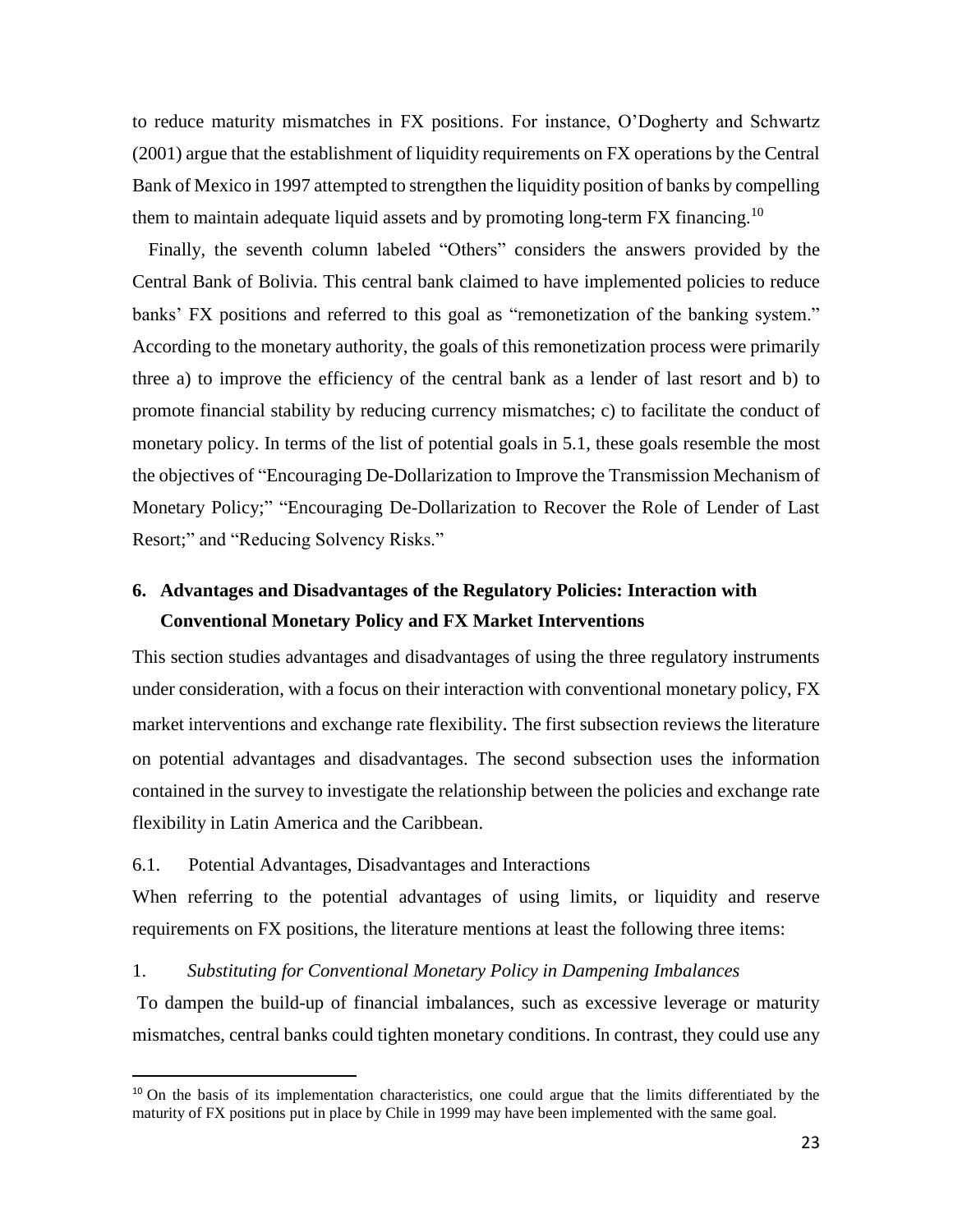of the three regulatory instruments considered in this paper. These instrument have the advantage that they can be tailored to dampen risks of specific sectors or loan portfolios without causing a generalized reduction of economic activity (Lim et al., 2011).

## 2. *Substituting for Conventional Monetary Policy in Curbing Credit*

In countries with inflation targeting, the policy rate is tied up with anchoring expectations on future inflation (Park, 2011). In this context, and particularly in financially dollarized economies in which credit is granted in foreign currency and/or their expansions are largely financed with foreign financial resources, the three regulatory instruments considered in this paper can serve at curbing its pro-cyclical behaviour freeing the interest rate to anchor inflation expectations.

## 3. *Substituting for FX Market Interventions in Avoiding Large and Frequent Fluctuations in the Exchange Rate*

When performing sterilized FX market interventions to mitigate currency appreciations, central banks purchase foreign currency with domestic currency and, then, withdraw the excess liquidity by selling government securities This entails costs because the monetary authority acquires relatively low-yield foreign exchange reserves and issue relatively highyield sterilization bonds, and these costs for them rise over time. In fact, the rise in the relative supply of government bonds could lead to a rise in domestic interest rates, potentially inducing further capital inflows and appreciation pressures, magnifying the initial impact (Reinhart and Reinhart, 1998; Magud et. al., 2011). In this context, the regulation studied in this paper could replace FX market interventions in the pursuit of exchange rate stability.

Regarding the potential disadvantages of the regulatory instruments under consideration, the literature mentions at least the following three items.

## 1. *Conflict of Goals with Exchange Rate Target.*

There could exist a fundamental goal conflict between the implementation of prudential FX regulations and certain exchange policies. If, for example, domestic currency depreciation is more likely than appreciation, then prudential considerations require limiting the short FX position of banks. However, this strategy gives them more scope to sell the domestic currency, possibly implying depreciation pressures on the former (Hartmann, 1994).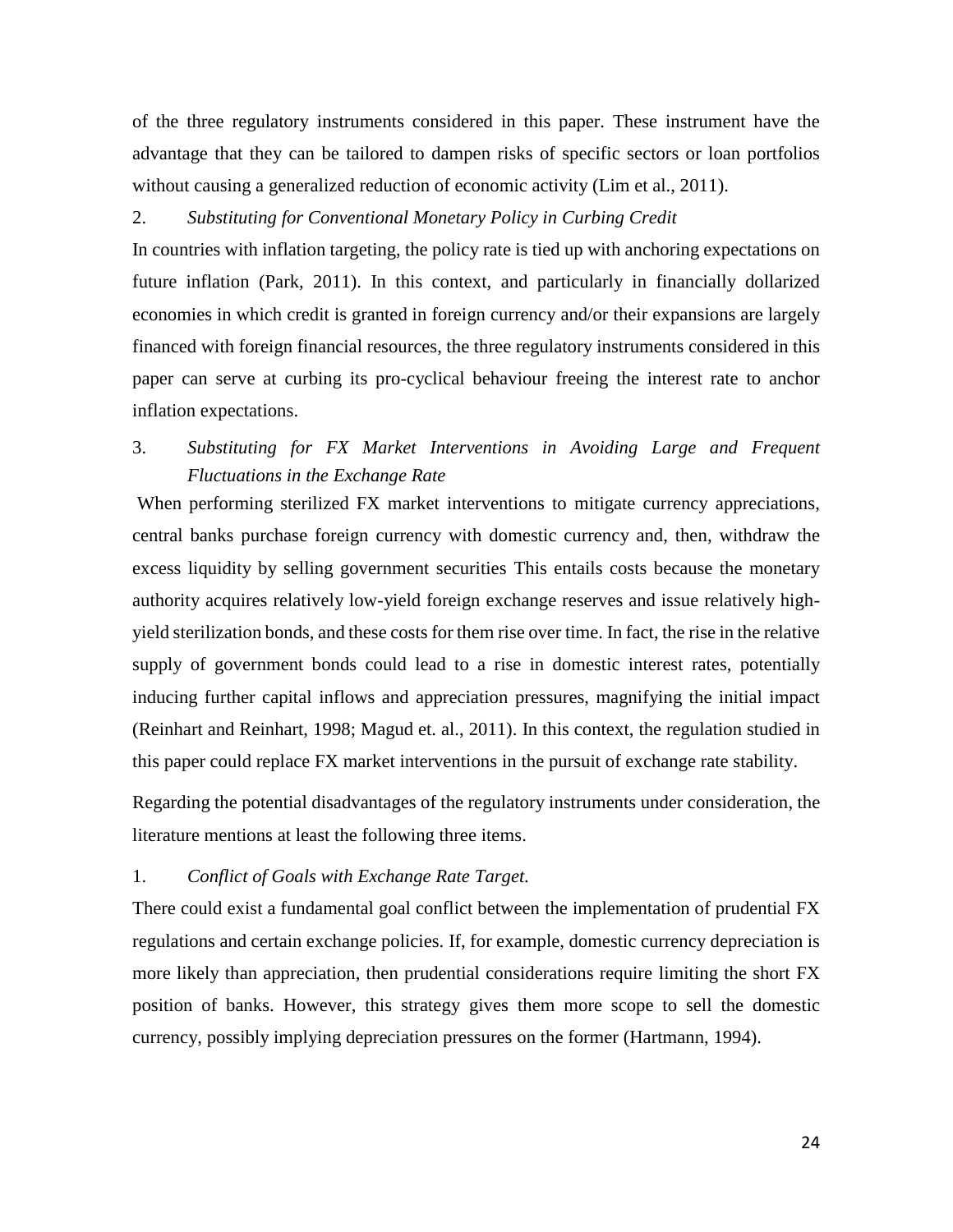## 2. *Limiting the Development of FX Markets and Dampening Economic Growth.*

By constraining economic agents' activities, prudential regulations may hamper the development of FX markets. For instance, limits on FX positions increase the costs of holding FX assets and FX liabilities, discouraging their acquisition and/or their maintenance in the balance sheet. This, in turn, could diminish the supply of FX credit and dry-up liquidity in FX markets, thereby preventing its development and, through this channel, dampening economic growth. In the long run, however, limits on FX positions could have benefits. By making the financial sector more resilient, limits could provide FX markets with a sounder ground for its development and therefore promote economic growth (Ranciere et. al., 2010).

## 3. *Distorting Resource Allocation.*

 $\overline{a}$ 

Compliance with FX regulation may induce disproportionately large FX lending to those with revenues denominated in foreign currency, among which firms in the tradable sector stand out. Under these circumstances, regulation could exclude customers whose income is denominated in local currency from FX borrowing. This, in turn, may distort resource allocation and retard the development of the non-tradable sector (Park, 2011).

## 6.2. Regulatory Instruments and Exchange Rate Regimes

Motivated by the historical analysis, this subsection uses the survey and Reinhart and Rogoff's classification of exchange rate regimes to validate the statement that several Latin American and Caribbean countries transitioned towards exchange rate flexibility. Moreover, using the results, it explores the relationship of limits, as well as reserve and liquidity requirements with other policies by investigating whether they were more intensively used over the last ten years of the sample period, when countries adopted flexible regimes.

The classification of exchange rate regimes that resulted from the survey contains the three categories mentioned in Section 3: "Fixed," "Intermediate," and "Floating." I also consider an extension with the additional category for FX controls. Regarding Reinhart and Rogoff's classification, I retrieved monthly data until 2010 from Professor Reinhart's webpage (http://www.carmenreinhart.com/data/browse-by-topic/). Thus, I transformed this monthly classification into a quarterly one by assigning to each quarter the regime that was in place for a higher number of months.<sup>11</sup> Their classification features the following six categories:

<sup>&</sup>lt;sup>11</sup> Only a few quarters had months with two regimes, and there was no quarter with more than two regimes.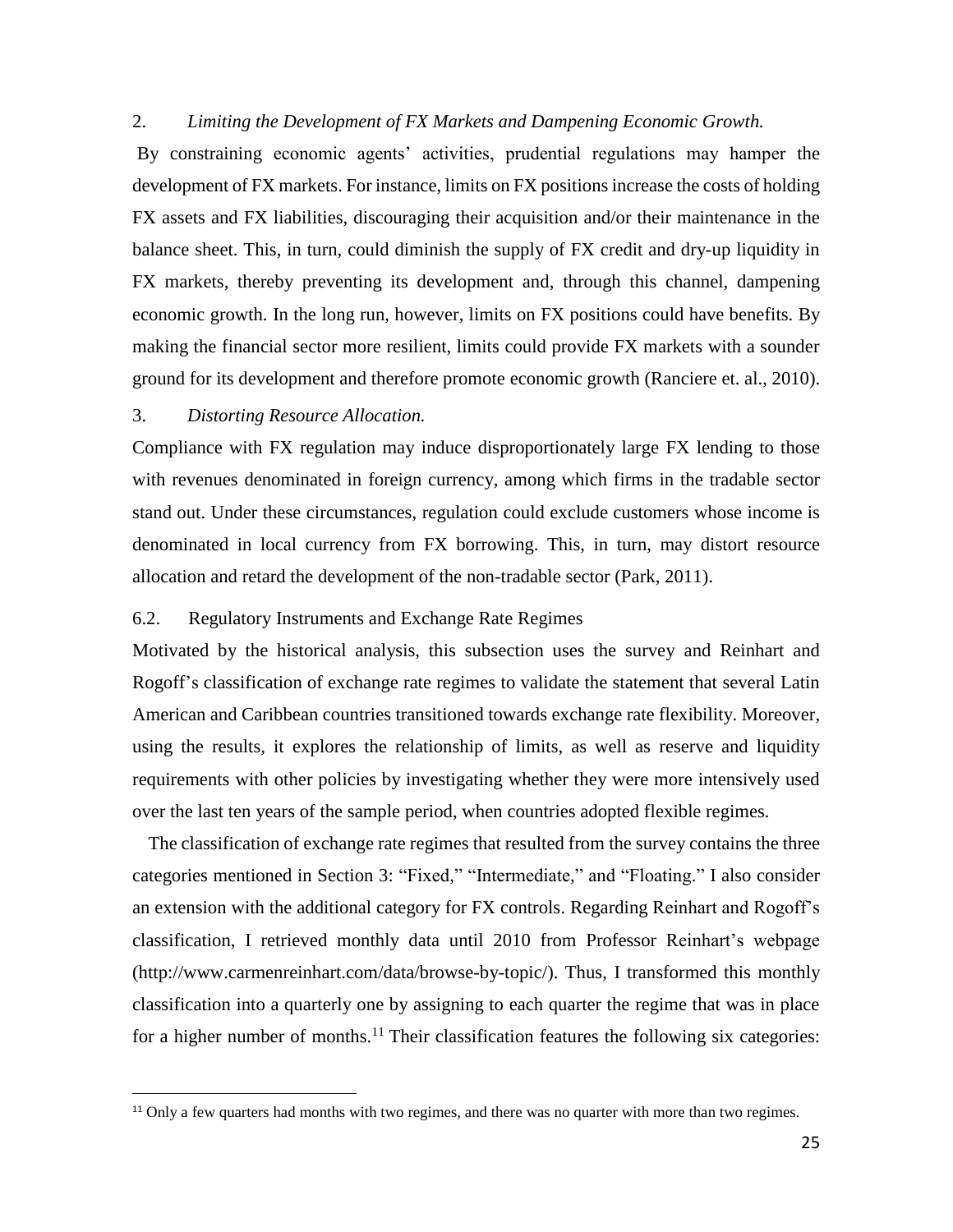"Peg;" "Crawling Peg/Band, Band Narrower or Equal to +/- 2%;" "Crawling Band, Managed Floating;" "Freely Floating;" "Freely Falling" and "Dual Parallel Markets."

Using the survey, Tables 7 calculates the percentage of quarters with "Floating" regimes in the two periods (1992-2001 and 2002-2012). Table 8 repeats the exercise but reclasifying some quarters as FX controls.<sup>12</sup> Tables 9 and 10 perform the same exercises as Table 7 and 8 by considering as "floating" the regimes "Crawling Band and Managed Floating Regimes" in Reinhart and Rogoff's classification.<sup>13</sup> Table 9 includes the quarters classified as "Freely Falling" and Table 10 excludes this group (no quarters is classified as "Dual Parallel Markets"). Note that in all tables the percentage of quarters with flexible exchange rate regimes is greater in 2002-2012 than in 1992-2001. In turn, this suggests that there was a tendency to transition towards exchage rate flexibility, as speculated above.

Having established differences in exchange rate flexibility between the two periods, I investigate the sign of the relationship between this flexibility and the intensity with which FX regulation was used. Given that FX regulation was used to reduce currency mismatches, as noted in the previous section, one could search in the literature how these mismatches and exchange rate flexibility are linked and, on this basis, draw inference on the relevant sign. Thus, for instance, if exchange rate flexibility were negatively linked to currency mismatches, one could argue that it is also expected to be negatively linked to the frequency of use of the policies. However, a problem with this strategy is that the literature does not have a clear prediction for how currency mismatches and exchange rate flexibility are linked.

On the one hand, there is a strand of research arguing that currency mismatches are greater in rigid exchange rate regimes (see Mishkin, 1996; Obstfeld, 1998; Burnside et al., 2001; Goldstein, 2002; and Areta, 2005 for a review). The argument is that a central bank's commitment to defend a peg makes agents believe themselves immune to FX risk, generating moral hazard. On the other hand, a different strand claims that currency mismatches increase with the flexibility of an eachange rate regime. The argument is that currency mismatches

 $\overline{a}$ 

 $12$  The following events are considered as FX controls: the elimination of free access to FX by non-residents in Argentina in the 4<sup>th</sup> quarter of 2011, the prohibition of purchasing foreign currency without prior approval in the Eastern Caribbean Countries after the 1<sup>st</sup> quarter of 1996, the existence of two regulated FX markets in Brazil prior to the 3<sup>rd</sup> quarter of 2005, and the restrictions on foreign exchange transactions prior to the approval of the Law for the Free Negotiation of Foreing Exchange in Guatemala in the 4<sup>th</sup> quarter of 2000.

<sup>&</sup>lt;sup>13</sup> See Ilzetzki, E., Reinhart, C., and Rogoff, K. (2008) for further use of the coarse classification of regimes.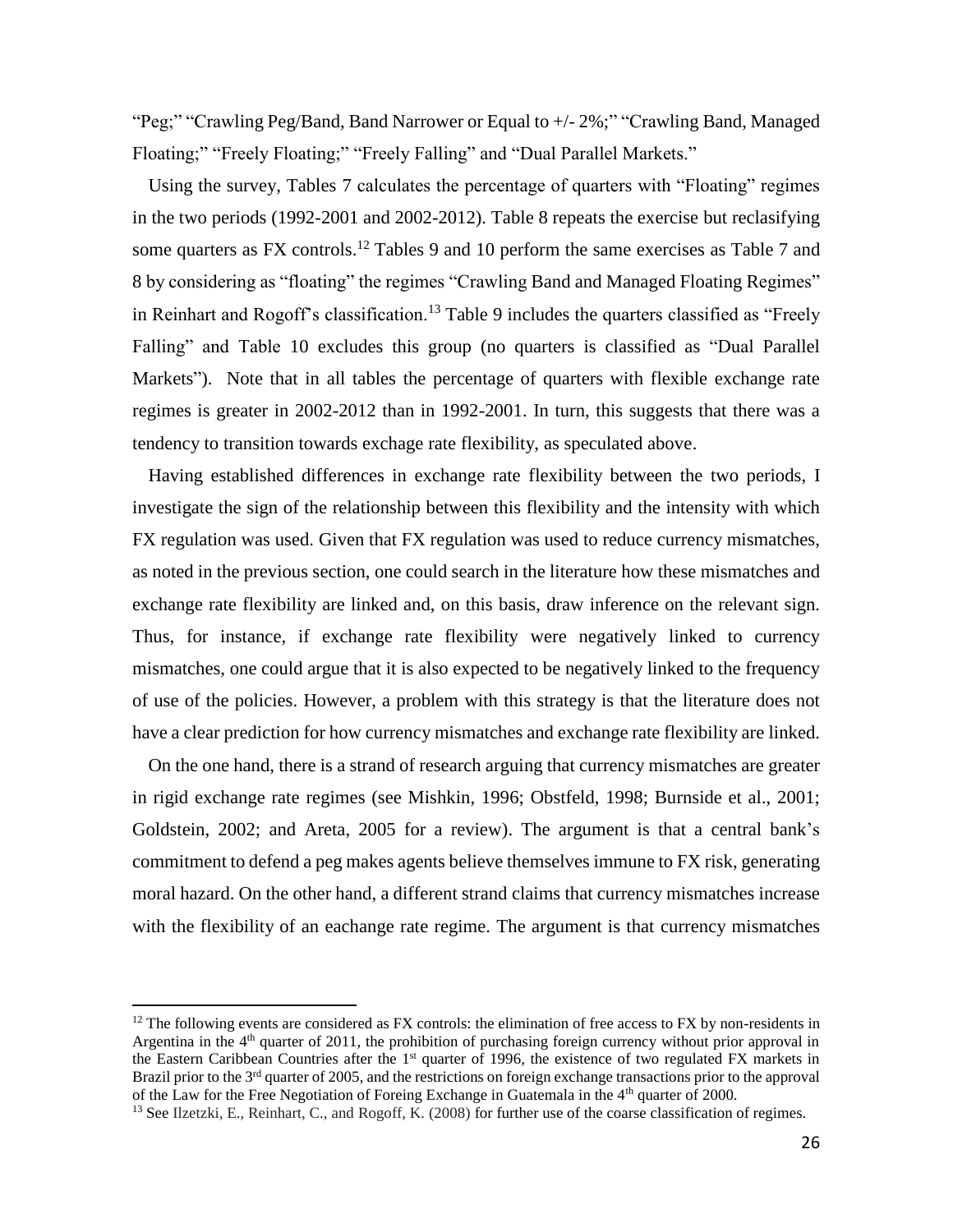rise with insurance costs, which are in turn increasing in exchange rate volatility and therefore greater in flexible regimes (e.g. Eichengreen and Hausmann, 1999; McKinnon, 2001).

| тарыс вихопатое категерировны отек ние чл                |                             |                                 |                                           |  |  |  |  |
|----------------------------------------------------------|-----------------------------|---------------------------------|-------------------------------------------|--|--|--|--|
| Period                                                   | Quarters with<br>"floating" | Quarters with<br>available data | Percentage of quarters<br>with "floating" |  |  |  |  |
| 1992-2001                                                | 159                         | 608                             | 26%                                       |  |  |  |  |
| 2002-2012                                                | 472                         | 743                             | 64%                                       |  |  |  |  |
| Sources: National authorities and author's calculations. |                             |                                 |                                           |  |  |  |  |

**TABLE 7. EXCHANGE RATE FLEXIBIBLITY OVER TIME (I)**

Note: The exchange rate systems result from central banks' answers to the survey.

|  | <b>TABLE 8. EXCHANGE RATE FLEXIBIBLITY OVER TIME (II)</b> |  |
|--|-----------------------------------------------------------|--|
|  |                                                           |  |

| Period    | Quarters with<br>"floating" | Quarters with<br>available data | Percentage of quarters<br>with "floating" |
|-----------|-----------------------------|---------------------------------|-------------------------------------------|
| 1992-2001 | 127                         | 624                             | 20%                                       |
| 2002-2012 | 454                         | 743                             | 61%                                       |

Sources: National authorities and author's calculations.

Notes: The exchange rate systems result from central banks' answers to the survey. Some quarters were reclassified as FX controls base (for details, see Subsection 2.2 ).

| TABLE 9. EXCHANGE RATE FLEXIBIBLITY OVER TIME (III) |  |
|-----------------------------------------------------|--|
|-----------------------------------------------------|--|

| Period                                                                 | Quarters with<br>"crawling band and"<br>managed floating" | Quarters with<br>available data | Percentage of quarters<br>with "crawling band"<br>and managed floating" |  |  |  |
|------------------------------------------------------------------------|-----------------------------------------------------------|---------------------------------|-------------------------------------------------------------------------|--|--|--|
| 1992-2001                                                              | 150                                                       | 680                             | 22%                                                                     |  |  |  |
| 2002-2010                                                              | 239                                                       | 512                             | 39%                                                                     |  |  |  |
| 0 anns an Matianal anthroidise and anthro <sup>2</sup> e salanlations. |                                                           |                                 |                                                                         |  |  |  |

Sources: National authorities and author's calculations.

Notes: The exchange rate systems result from Reinhart and Rogoff's coarse classification. "Freely Falling" is considered. No quarter is classified as "Dual Parallel Markets."

#### **TABLE 10. EXCHANGE RATE FLEXIBIBLITY OVER TIME (IV)**

| Period      | Quarters with<br>"crawling band and"<br>managed floating" | Quarters with<br>available data | Percentage of quarters<br>with "crawling band<br>and managed floating" |  |  |  |  |
|-------------|-----------------------------------------------------------|---------------------------------|------------------------------------------------------------------------|--|--|--|--|
| 1992-2001   | 150                                                       | 636                             | 24%                                                                    |  |  |  |  |
| 2002-2010   | 239                                                       | 601                             | 40%                                                                    |  |  |  |  |
| .<br>$\sim$ | . .<br>.                                                  |                                 |                                                                        |  |  |  |  |

Sources: National authorities and author's calculations.

Notes: The exchange rate systems result from Reinhart and Rogoff's coarse classification. "Freely falling" is not considered. No quarter is classified as "Dual Parallel Markets."

In understanding the link between exchange rate flexibility and the frequency of use of the policies, one could also rely on their second most important goal. In particular, as noted in Section 5, the second most important goal when implementing the policies was to achieve exchange rate stability. In this regard, it is useful to note that, as mentioned in the list of potential advantages of the instruments provided in Subsection 6.1, the policies can also substitute for FX market interventions in affecting the exchange rate. Following this logic, one could at first argue that, given that flexible regimes feature higher exchange rate volatility, they give greater incentives to implement FX regulation. Nonetheless, one could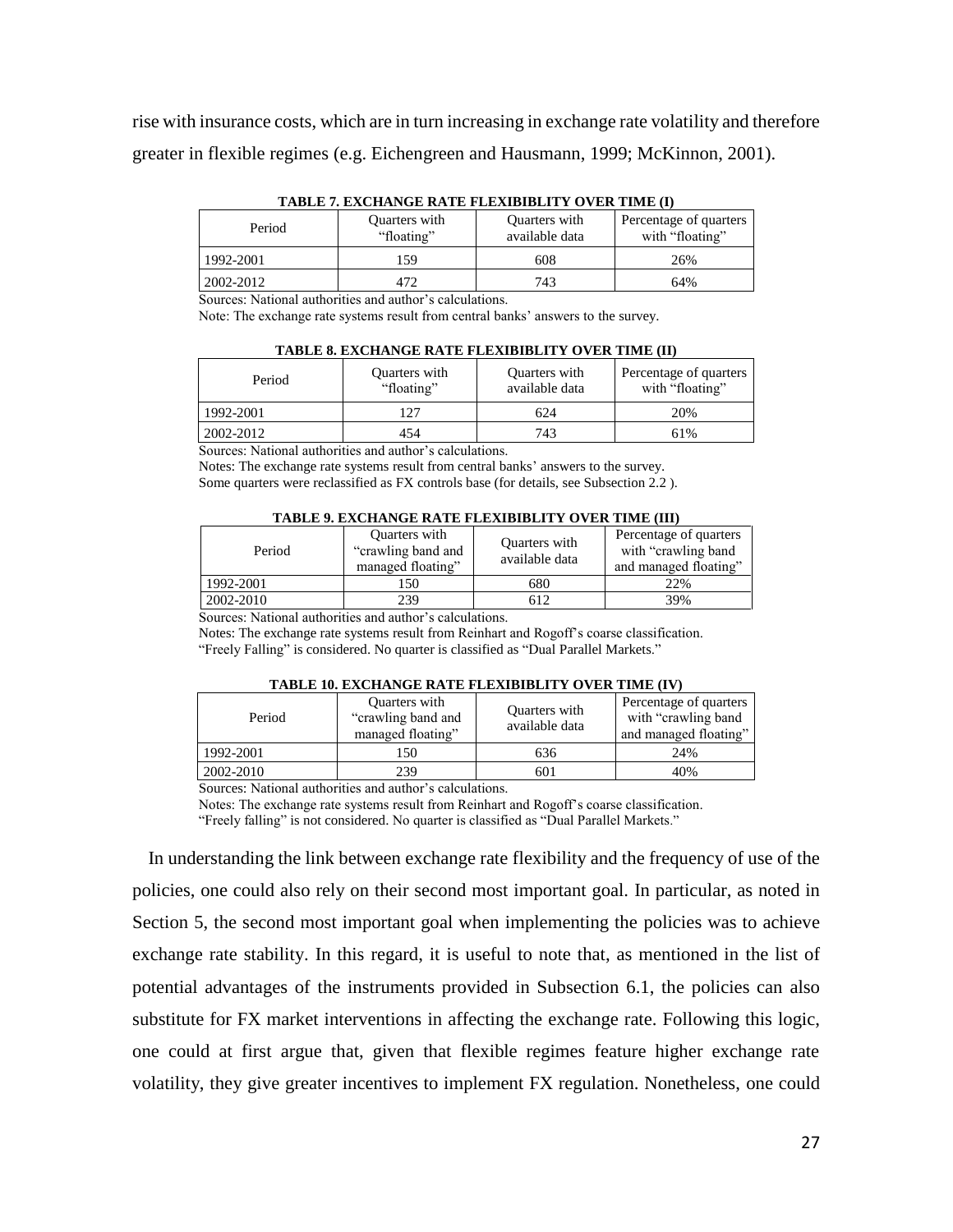also argue in the opposite direction and claim that, under some circumstances, conventional monetary policy is not strong enough to sustain pegs and that this may, in turn, create a greater demand for FX regulation in fixed exchange rate regimes.

| Exchange rate regime | Total policies | Total quarters | Frequency of use |
|----------------------|----------------|----------------|------------------|
| Fixed                |                | 257            | 0.008            |
| Intermediate         |                | 463            | 0.045            |
| Floating             | フフ             | 631            | 0.035            |

**TABLE 11. FX FLEXIBILITY AND LIMITS ON FX POSITIONS (I)**

Sources: National authorities and author's calculations.

Notes: The exchange rate systems result from central banks' answers to the survey. The table considers relevant regulatory changes and policies that directly affect both the liability and asset sides of the balance sheet denominated in foreign currency (see Subsection 2.2). Policies taken within the same quarter are considered as the same policy.

| Exchange rate regime | Total policies | Total quarters | Frequency of use |
|----------------------|----------------|----------------|------------------|
| Fixed                |                | 190            | 0.011            |
| Intermediate         |                | 435            | 0.034            |
| Floating             |                | 581            | 0.034            |
| FX controls          |                | 161            | 0.050            |

**TABLE 12. FX FLEXIBILITY AND LIMITS ON FX POSITIONS (II)**

Sources: National authorities and author's calculations.

Notes: The exchange rate systems result from central banks' answers to the survey. It considers relevant regulatory changes and policies that directly affect both the liability and asset sides of the balance sheet denominated in foreign currency (see Subsection 2.2). Policies taken within the same quarter are considered as the same policy.

Tables 11 and 12 explores empirically the relationship between exchange rate flexibility and the frequency of use of the policies. These tables use the survey to calculate the frequency with which the limits, as well as the liquidity and the reserve requirements on FX positions were used across different regimes, i.e., by dividing the total number of policies taken in a regime through the total number of quarters with available data. Table 11 considers the three categories mentioned in Section 2 and Table 12 adds to these categories "FX controls."

The results in both tables show that the policies were more frequently used in the "Intermediate" and the "Floating" regimes than in the "Fixed" regimes. That is, the evidence suggests that the most flexible regimes are associated with a more frequent use of the regulatory instruments under consideration. In addition, the results in Table 12 suggest that FX controls were frequently implemented in hand with the regulatory instruments under consideration, reinforcing the evidence in this regard provided in the historical analysis undertaken in Section 3.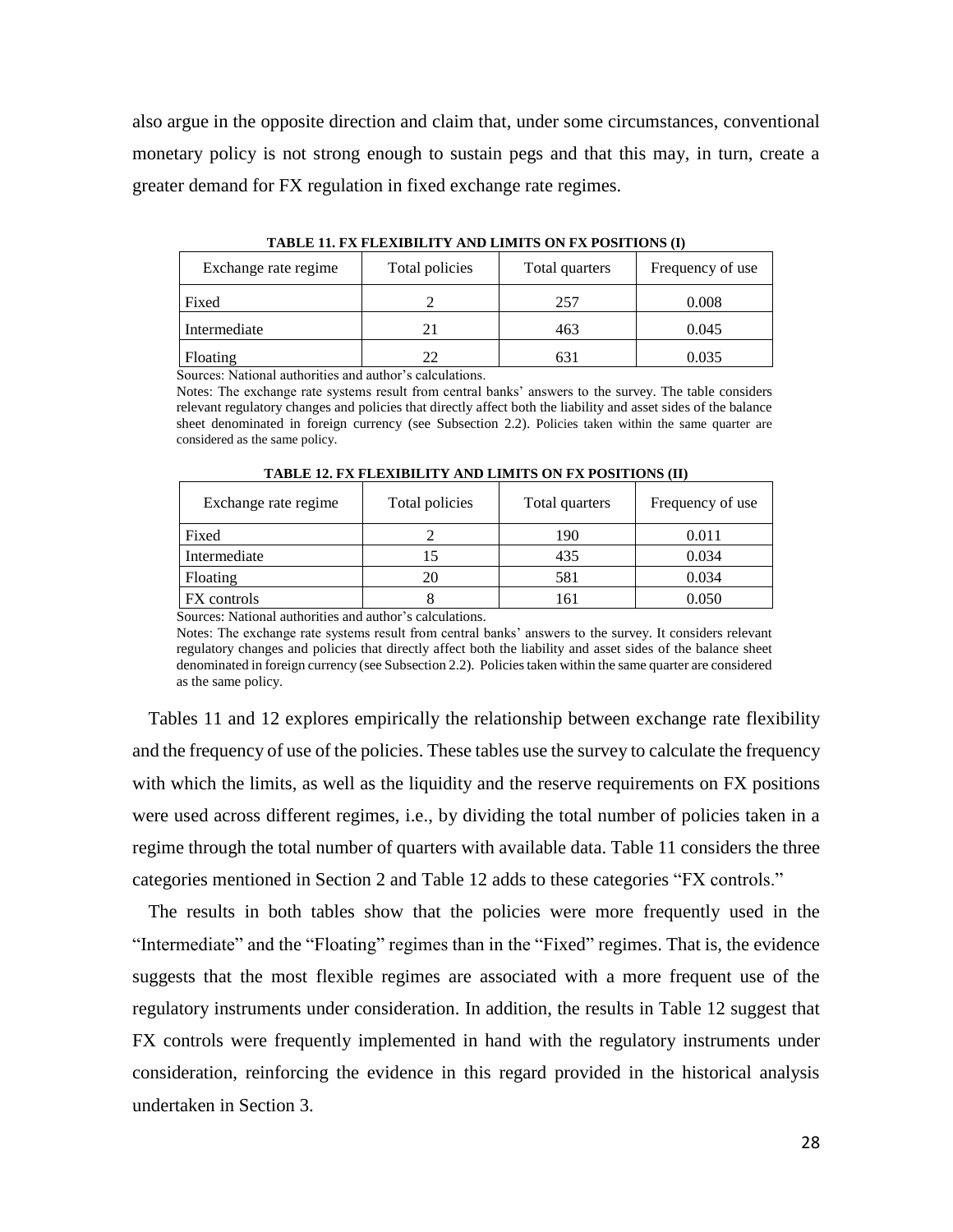Linking these results to the conceptual discussion presented above, one could speculate that either of the following two facts or both are plausible: (i) currency mismatches are greater in more flexible exchange rate regimes; and/or (ii) in flexible exchange rate regimes policymakers have a stronger tendency to substitute FX market interventions with FX regulation. Digging deeper into this point, Table 13 shows the percentage of answers corresponding to the two main policy goals for each of the sample periods considered in Tables 11 and 12. Interestingly, the results show that achieving exchange rate stability was a more relevant goal when implementing the policies over the period 2002-2012 than over the period 1992-2001.

**TABLE 13. POLICY GOALS OVER TIME**

| Period    | Goal $CM1$ | Goal FX <sup>2</sup> | Others |
|-----------|------------|----------------------|--------|
| 1992-2001 | 47%        | 27%                  | 27%    |
| 2002-2012 | 56%        | 33%                  | 11%    |

Sources: National authorities and author's calculations.

Notes: The table considers only those policies that are considered relevant regulatory changes and that directly affect both the liability and asset sides of the balance sheet denominated in foreign currency (see Subsection 2.2). Policies taken within the same quarter are considered as the same policy.

 $<sup>1</sup>$  The goal is to reduce currency mismatches.</sup>

<sup>2</sup> The goal is to achieve exchange rate stability.

#### **7. Conclusions**

Much has been said about the use of prudential regulation and their potential use as a macroprudential tool. However, little attention has been paid to its relationship with exchange rate flexibility. In this paper, I have conducted a survey to collect information on policy-makers' concerns and policy goals when implementing limits, as well as liquidity and reserve requirements on FX positions. The time span of the survey is sufficiently long that I can investigate the impact of transitioning towards more flexible exchange rate regimes.

The results suggests that these regulatory instruments are primarily used in the transition towards flexible regimes. However, policy-makers' concerns and therefore implementation characteristics differ significantly across countries. Moreover, even when the concerns are similar, policy-makers in different economies implement distinct policies to achieve similar results; for instance, while Costa Rica tended to impose limits on open FX positions, Honduras opted for limiting short and long positions separately.

Along these lines, policy goals differ across countries and over time. Most countries seem to be primarily interested in reducing mismatches and in achieving exchange rate stability. However, other countries establish and change limits, liquidity and reserve requirements to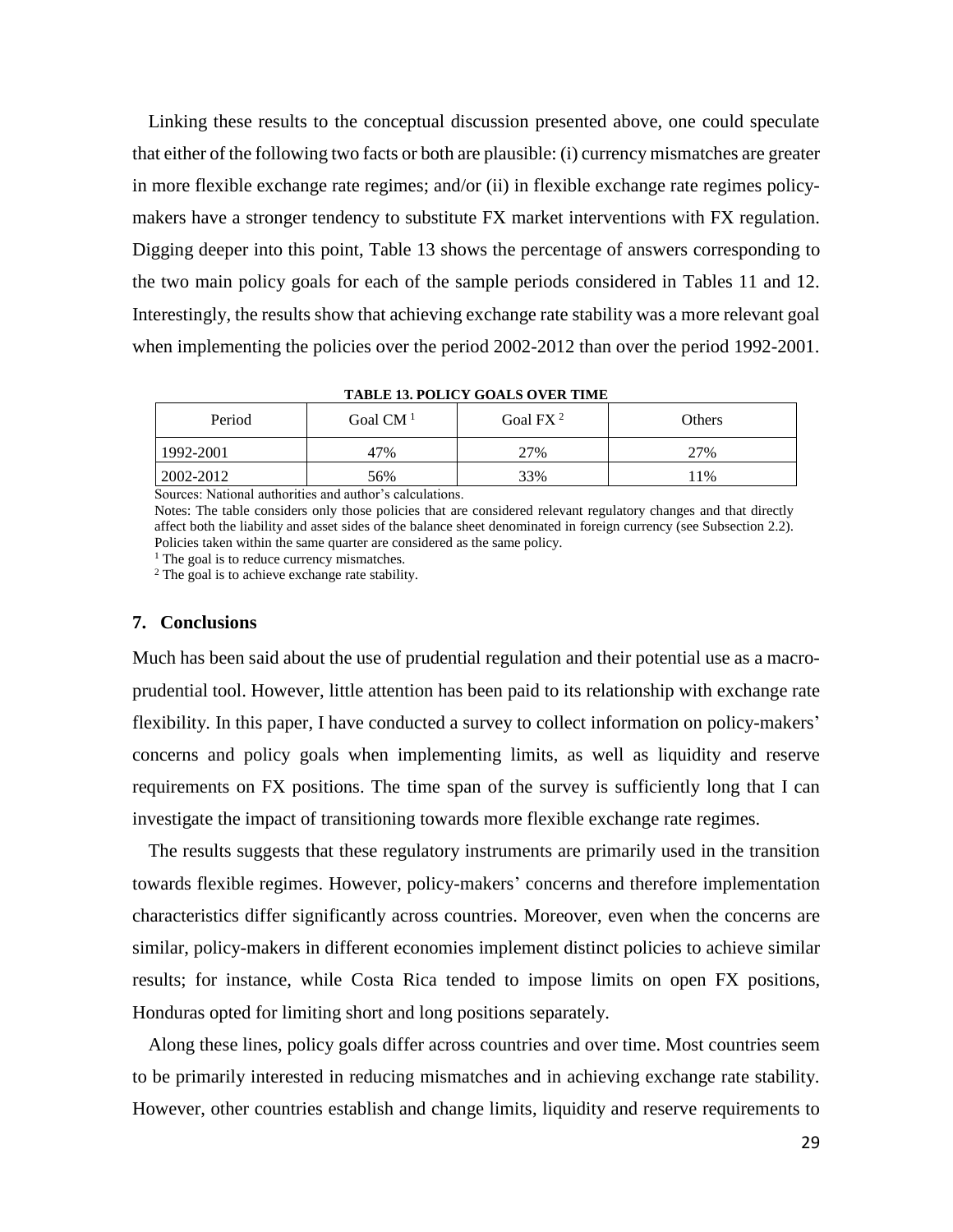reduce financial dollarization and, therefore, to improve the efficiency of conventional monetary policy and regain their role as lenders of last resort. At the same time, some countries seem to have used prudential FX regulation as a complement to FX controls. Interestingly, there seems to have been a change in policy-makers' goals after the late 1990s: after have transitioned towards exchange rate flexibility, policy-makers seems to be more concerned about exchange rate volatility.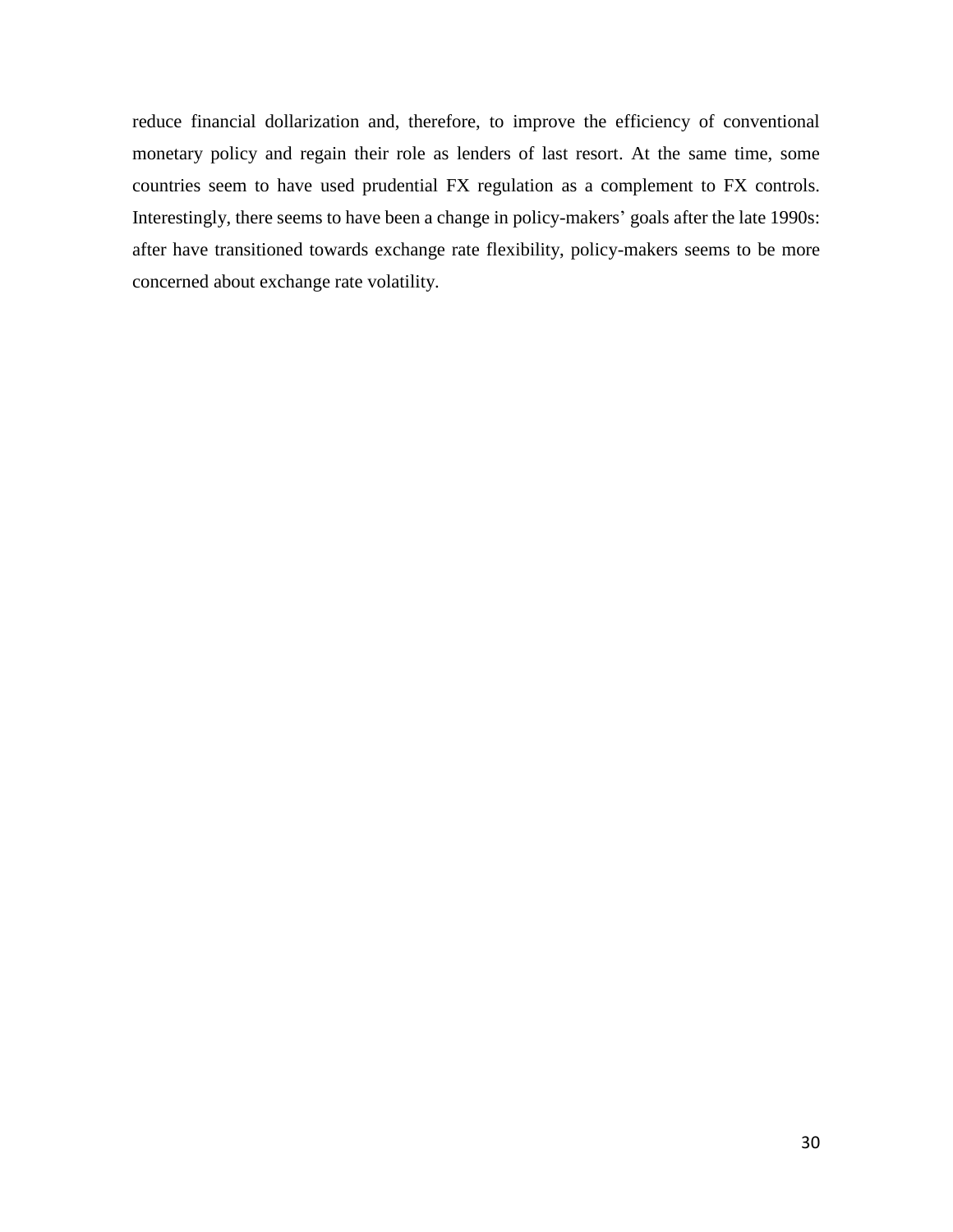## **References**

- Arteta, C. O. (2005). "Exchange rate regimes and financial dollarization: Does flexibility reduce currency mismatches in bank intermediation?" *Topics in Macroeconomics*, 5(1).
- Baqueiro, A., A. Díaz de León y A. Torres (2003). "¿Temor a la Flotaciónn o a la Inflación? La Importancia del Traspaso del Tipo de Cambio a los Precios," *Banco de Mexico's Working Paper No.* 2003-02.
- Burnside, C., M. Eichenbaum, and S. Rebelo (2001). "Hedging and Financial Fragility in Fixed Exchange Rate Regimes," European Economic Review 45, pp. 1151-1193.
- Canales-Kriljenko, J. I., and K. Habermeier (2004). "Structural Factors Affecting Exchange Rate Volatility: A Cross-Section Study." *IMF Working Paper No. WP/04/147*.
- Capistrán, C., R. Ibarra y M. Ramos-Francia (2012). "El Traspaso de Movimientos del Tipo de Cambio a los Precios: Un Análisis para México", *El Trimestre Económico*, vol. 74, n 316, pp. 813-838.
- Chiquiar, D., E. A. Noriega y M. Ramos-Francia (2010). "A Time Series Approach to Test a Change in Inflation Persistence: The Mexican Experience," Applied Economics, vol. 42, pp. 3067-3075.
- Cortés Espada, J. F. (2013). "Una Estimación del Traspaso de las Variaciones en el Tipo de cambio a los Precios en México." *Banco de Mexico's Working Paper* No. 2013-02.
- Eichengreen, B., and R. Hausmann (1999). "Exchange Rates and Financial Fragility." *National Bureau of Economic Research Working Paper 7418* (November).
- Fernández, A., A. Rebucci, and M. Uribe (2015). "Are Capital Controls Countercyclical?" *Journal of Monetary Economics, 76*, 1-14.
- Frankel, R., and M. Repetti (2010). "A Concise History of Exchange Rate Regimes in Latin America." *Center for Economic Policy and Research*, Washington D.C.
- Goldstein, M. (2002). "Managed Floating Plus." *Policy Analyses in International Economics 66*, Washington, D.C.: Institute for International Economics (March).
- Goldstein, M., and P. Turner (2004). "Controlling Currency Mismatches in Emerging Markets." Peterson Institute Press: All Books.
- Hartmann, P. (1994). "Foreign Exchange Risk Regulation: Issues for Industrial and Developing Countries." *IMF Working Paper No. WP/94/141*.
- Ilzetzki, E., C. Reinhart, and K. Rogoff (2008). "Exchange Rate Arrangements entering the 21st Century: Which Anchor will Hold?" Unpublished manuscript and data available online: http://personal. lse. ac. uk/ilzetzki/data. htm.
- Ize, A., and E. L. Yeyati (2003). "Financial Dollarization." *Journal of International Economics, 59*(2), 323-347.
- Kraay, A. (1998). "In Search of the Macroeconomic Effects of Capital Account Liberalization." *The World Bank* (October).Lee, J. K. (2012). "The Operation of Macro Prudential Policy Measures." *Mimeo* (Seoul: Bank of Korea).
- Lim, C., F. Columba, A. Costa, P. Kongsamut, A. Otani, M. Saiyid, T. Wezel, and X. Wu. 2011. "Macroprudential Policy: What Instruments and How to Use Them? Lessons from Country Experiences." *IMF No. Working Paper WP/11/238*.
- Magud, N. E., C. Reinhart, and K. Rogoff (2011). "Capital Controls: Myth and Reality-A Portfolio Balance Approach." *NBER Working Paper.w16805*.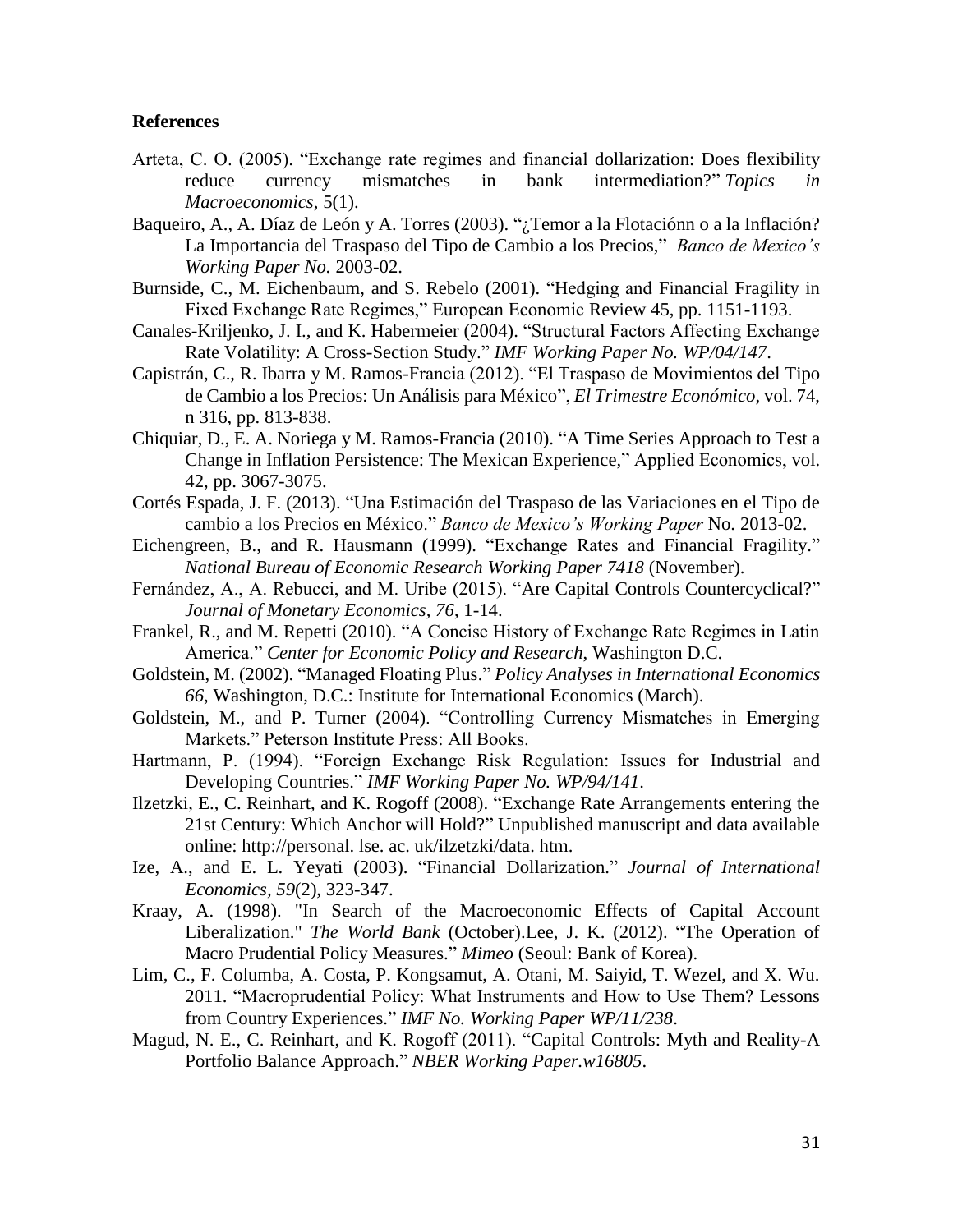- McKinnon, R. (2001). "The East Asian Dollar Standard, Life after Death?" in Joseph Stiglitz and Shahid Yusuf (eds.), Rethinking the East Asian Miracle, World Bank and Oxford University Press.
- Mishkin, F. (1996). "Understanding Financial Crises: A Developing Country Perspective," in Michael Bruno and Boris Pleskovic (eds.), Annual World Bank Conference on Development Economics 1996, Washington, D.C., pp. 29-62.
- Obstfeld, M. (1998). "The Global Capital Market: Benefactor or Menace?" *Journal of Economic Perspectives 12*, pp. 9-30.
- O'Dogherty, P., and M. Schwartz (2001). "Prudential Regulation of Foreign Exchange: The Mexican Experience." *BIS Background Paper, 285*.
- Ostry, J. (2012). "Managing Capital Flows: What Tools to Use?" *Asian Development Review, 29*(1), 82.
- Ostry, J., A. Ghosh, M. Chamon, and M. Qureshi (2012). "Tools for Managing Financial-Stability Risks from Capital Inflows." *Journal of International Economics, 88*(2), 407-421.
- Park, Y. C. (2011). "The Role of Macro-Prudential Policy for Financial Stability in East Asia's Emerging Economies." *ADBI Working Paper Series*, May.Ranciere, R., A. Tornell, and A. Vamvakidis. 2010. "A New Index of Currency Mismatch and Systemic Risk." *IMF Working Paper No. WP/10/263*.
- Reinhart, C. and V. Reinhart (1998). "Some Lessons for Policy Makers Who Deal with the Mixed Blessing of Capital Inflows," in Miles Kahler, ed. Capital Flows and Financial Crises, Council on Foreign Relations Book, Ithaca, NY: Cornell University Press, 93- 127.
- Rennhack, R., and, M. Nozacki. 2006. "Financial Dollarization in Latin America." *IMF Working Paper No. WP/06/7*.
- Rodriguez, M., and T. Wu (2013). "The Effect of Capital Controls and Prudential FX Measures on Options-Implied Exchange Rate Stability." *Federal Reserve Bank of San Francisco Working Paper No. 2013-20*.
- Tamirisa, N. (1999). "Exchange and Capital Controls as Barriers to Trade." *IMF Staff Papers*: 69-88.
- Terrier G., R. Valdés, C. E. Tovar, J. Chan-Lau, C. Fernández-Valdovinos, M. García-Escribano, C. Medeiros, Man-Keung Tang, M. Vera Martin, and C. Walker. (2011). "Policy Instruments To Lean against the Wind in Latin America." *IMF Working Paper No. WP/11/159*.
- Taylor, J. (2000). "Low Inflation, Pass-through and the Pricing Power of Firms," *European Economic Review*, vol. 44.
- Tobal, Martín. (2013). "Currency Mismatch: New Database and Indicators for Latin America and the Caribbean." *Working Paper at CEMLA*.
- Tobal, Martín. (In press). "Currency Mismatch in the Banking Sector in Latin America and the Caribbean-" *International Journal of Central Banking*.
- Tobal, M., and R. Yslas (2016). "Two Models of FX Market Interventions: The Cases of Brazil and Mexico." *Banco de Mexico's Working Paper No. 2016-14*.
- Update to G20 Finance Ministers and Central Bank Governors (2011), Financial Stability Borad, International Monetary Fund, and Bank for International Settlements.
- Zettelmeyer, J., P. M. Nagy, and S. Jeffrey (2011). "Addressing Private Sector Currency Mismatches in Emerging Europe," in Financial Market Regulation and Reforms in Emerging Markets." Brookings Institution Press: Washington DC.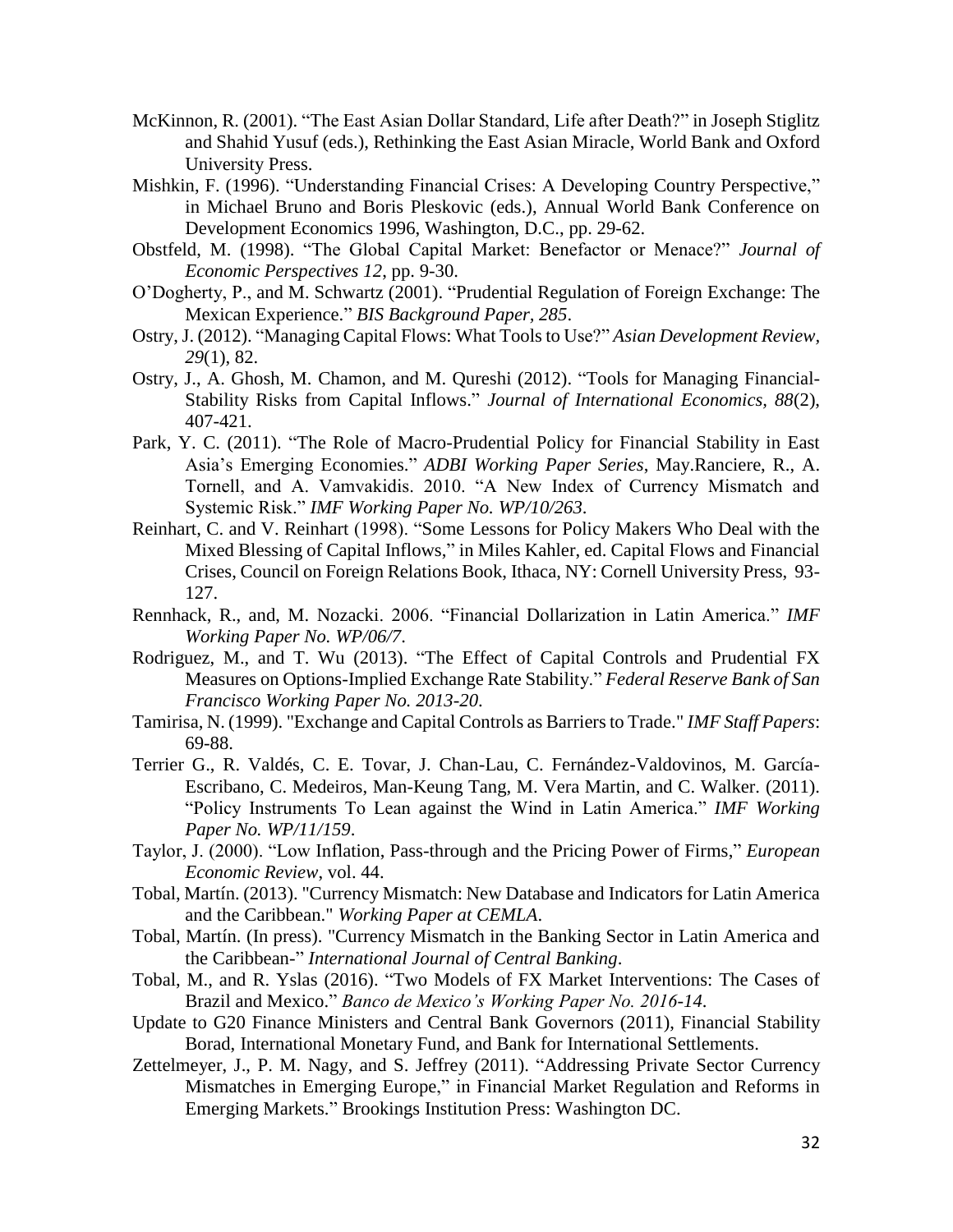## **Appendix Section**

#### Appendix 1: Survey Description

The survey was split up into five sections, four of which deal with prudential regulation and capital flow management measures, and the remaining one collects data on FX assets and FX liabilities. I proceed by describing each section in detail.

Section 1 focuses on prudential policies aimed at regulating FX positions such as, for instance, limits, liquidity and reserve requirements. In particular, this section requested information about four different dimensions of these policies. First, the status of the regulatory measures at the beginning of the sample, set at June of 1992. Second, all the changes that occurred in these measures over the entire sample, spanning from June 1992 to June 2012. Third, the implementation characteristics of the regulatory measures such as, for instance, if limits on foreign currency positions were established as a percentage of banks' capital. Fourth, the implementation goals of the prudential policies. Regarding these goals, central banks were requested to identify them within a list that included the following six potential goals: Controlling Credit Growth, Achieving Exchange Rate Stability, Reducing Currency Mismatches, Reducing Maturity Mismatches in Foreign Currency Positions, Correcting Currency Account Imbalances, and Other. When choosing the option "Other", the section requested to provide a brief explanation about the goals of the policy.

Section 2 covers regulatory policies dealing with capital flows such as, for example, taxes, reserve requirements and limits to external assets and liabilities or to capital flows. As in the case of Section 1, the information requested in this section focused on four dimensions of the capital management measures; i.e., their initial status at the beginning of the sample (i.e. June 1992), all their changes until June 2012, their implementation characteristics, and their implementation goals. With respect to these goals, the section requested, for each policy, to select one or more of the following potential goals: Managing Capital Flows to Control Credit Growth; Achieving Exchange Rate Stability; Tilting the Composition of Inflows towards Longer Maturity; Correcting Current Account Imbalances; and Other. Again, when choosing the option "Other", the section asked for a brief explanation.

Section 3 deals with FX market interventions and exchange rate regimes. In particular, this section requested the number of operations in the FX market performed by central banks (or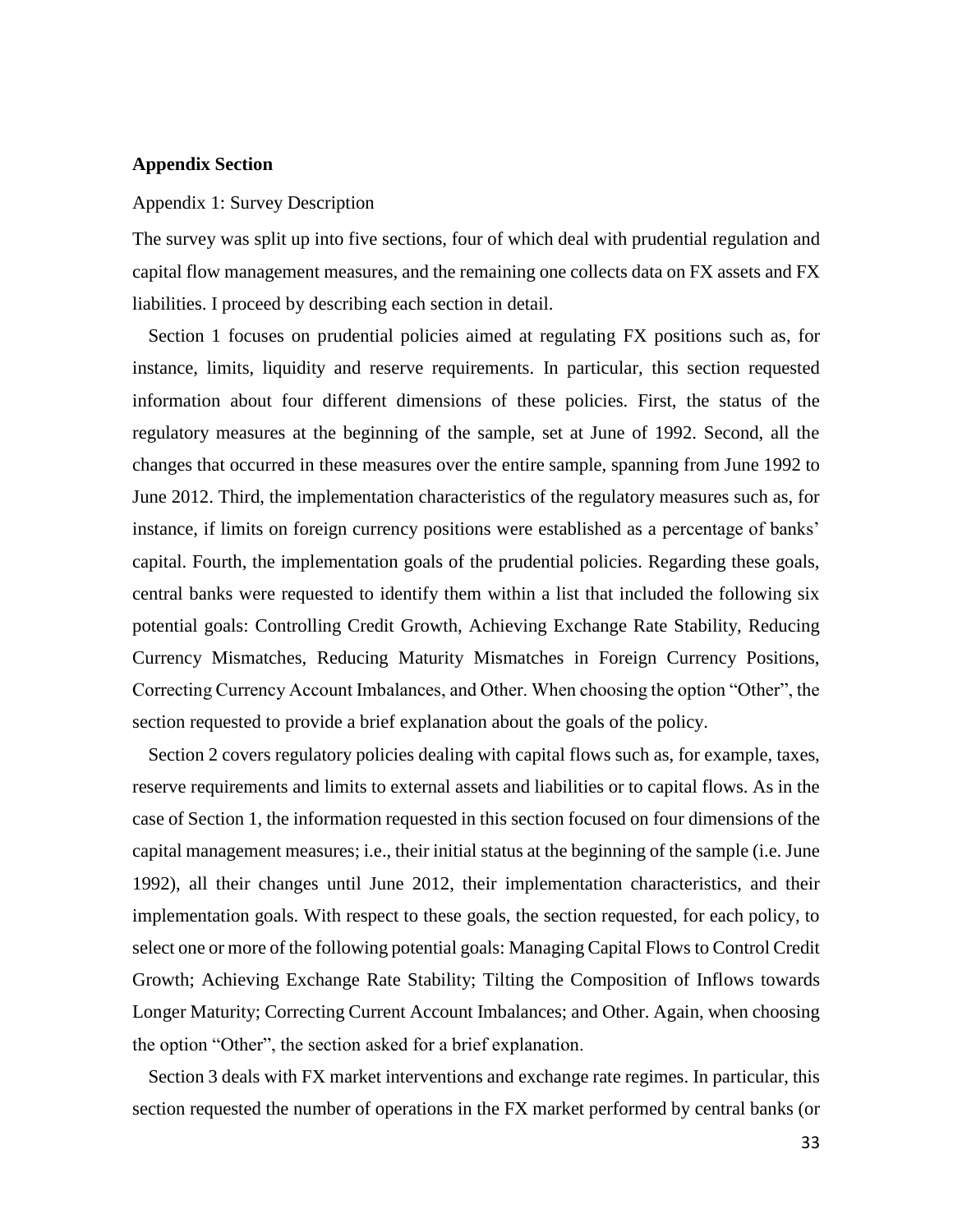the corresponding authority) each quarter between 1992/Q2-2012/Q2. In addition, the section requested central banks to identify the exchange rate regime under which these operations were performed, the type of these interventions and their goals. Regarding the type of the interventions, the section requested to choose between two options; i.e., Following a Preestablished Rule and Discretionary Interventions. With respect to goals, the section requested to select one or more of the following potential goals: Achieving Exchange Rate Stability to Avoid Sudden Stops; Achieving Exchange Rate Stability to Reduce the Impact of its Variations on Financial Wealth; Changing Exchange Rate to Correct Current Account Imbalances; Achieving Exchange Rate Stability for Others Reasons; and Other. As in the cases of Section 1 and 2, this last option should be accompanied by a brief explanation.

Section 4 studies policies aimed at regulating credit and deposits denominated in foreign currency such as, for instance, reserve and capital requirements over these credits/deposits. As in Sections 1 and 2 of the survey, this section requested to identify the initial status of each of these prudential measures at the beginning of the period (i.e. June 1992) and, from that date, to track all the changes in these measures until the end of the sample (i.e. June 1992). The implementation characteristics and the implementation goals of the policies were also requested. To identify these policy goals, the section asked central banks to select one or more goals of a list conformed by five potential goals; i.e. Reducing the Volatility of the Credit Cycle; Achieving Exchange Rate Stability; Reducing Loans to Borrowers Un-hedged from Exchange Rate Variations; Correcting Current Account Imbalances; and Other. A brief explanation should be provided when choosing the option "Other."

Finally, Section 5 requested data on foreign currency assets and liabilities which was used to construct a comprehensive dataset available only to the cooperating central banks. The data were requested on a quarterly frequency, only for the banking sector (excluding the government), and disaggregated by asset/liability category. For the disaggregation of the data at the category level, central banks were provided with a table listing the categories in which data should be provided. Being aware that the information required is not available for a long period of time, the beginning of the sample was set at the "earliest date for which the data is available." Furthermore, when the information requested was not available at the quarterly frequency and/or disaggregated by asset/liability type, central banks were asked to provide the data at the highest frequency available and/or for many categories as possible.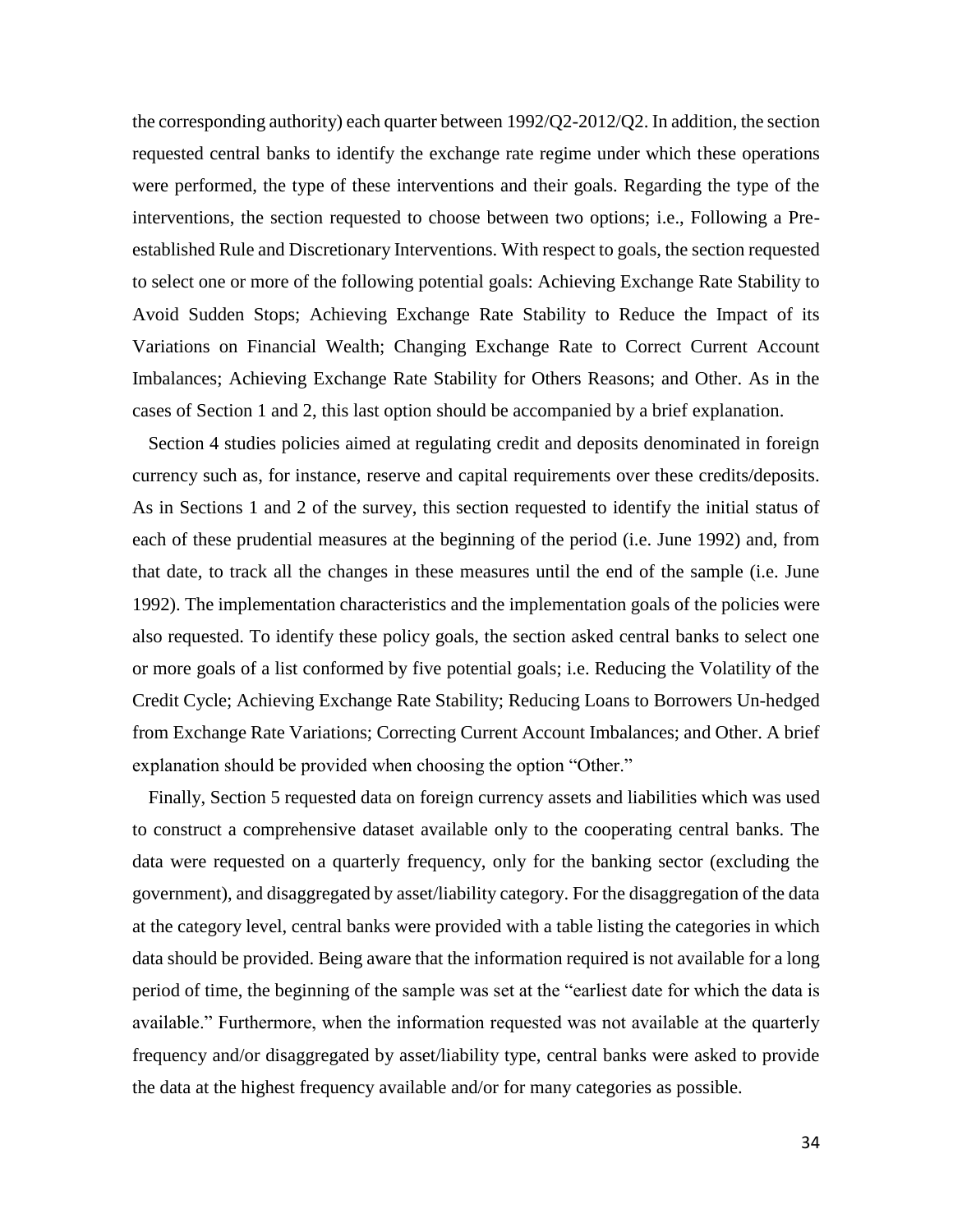## Appendix 2: Refinements and Consolidation Procedures

This section describes in detail the policies that were considered as relevant regulatory changes but, rather, as part of refinements and consolidation procedures. Two countries implemented this type of policies: Brazil and Mexico

#### **Brazil**

Unification of foreign currency positions held in the two parallel markets

The Central Bank of Brazil determined, as from February  $1<sup>st</sup>$  of 1999, to unify FX positions held by banks in the two parallel markets; the positions held by banks in the floating exchange rate market (MCTF) and in the free rate foreign exchange market (MCTL) were unified and calculated as the sum of both. Notwithstanding, this unification did not alter the level of limits on banks' short or long foreign currency positions. Indeed, for instance, the limit on short positions for banks which operated in both markets was set equal to the sum of the limit in the MCTF and the limit in the MCTL in force at the time.

However, this change was part of a more comprehensive policy taken on February  $1<sup>st</sup>$  of 1999. More precisely, the unification of foreign currency positions in both markets was accompanied by the establishment of new limits on long positions; on that date, the central bank tightened these limits both for banks that operated in both markets and for banks that operated only in the MCTF. In this sense, even though the unification did not alter the level of limits and the constraints faced by banks per se, it was considered implicitly as part of a more comprehensive policy that tightened the limits on long positions on February  $1<sup>st</sup>$  of 1999. Since this last policy changed limits on long positions and thus modified bank's constraints, it was considered economically relevant and included in the final set of policies systemized in the present paper.

Consolidation of the rules for limits on foreign currency positions

On May  $25<sup>th</sup>$  of 1999, there were already in place limits on both short and long foreign currency positions in Brazil. Regarding short positions, the limit was equal to 100% of adjusted bank's net worth. The limit on long positions, in turn, was set depending on whether the bank was authorized or not to operate in the two parallel FX markets existent at that time. In particular, for banks operating in both the MCTF and the MCTL, the excess amount to 6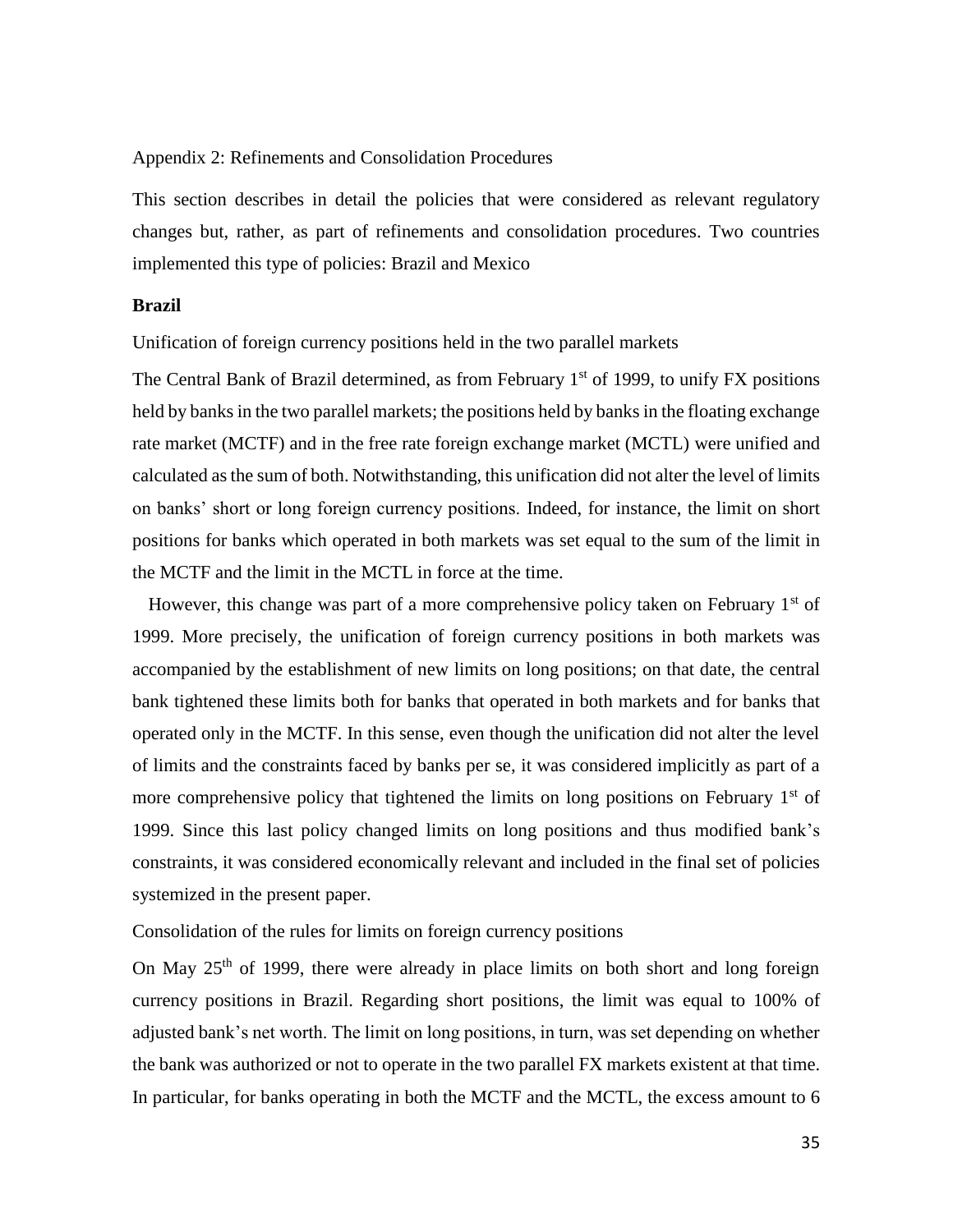million US dollars in long positions had to be deposited in the central bank. For banks operating only in the MCTF, this limit was equal to 1 million US dollars.

The Central Bank of Brazil consolidated the rules concerning the abovementioned limits on May  $25<sup>th</sup>$  of 1999. Regarding the limits on long foreign currency positions, for instance, the central bank specified the accounting rules to determine these positions, as well as the rules and conditions under which deposits in the central bank had to be made. As for the limits on short positions, the central bank specified the penalties for not complying with the limits. However, this consolidation procedure did not include any change in the level of limits on foreign currency positions and, as a result, it did not modify banks' constraints. Hence, this regulatory change was not considered economically relevant and it was excluded from the final set of regulatory policies the present paper focuses on.

Refinement and consolidation of the rules for reserve requirements on FX positions

The Central Bank of Brazil introduced, on January 6<sup>th</sup> of 2011, a reserve requirement on short foreign currency positions of banks that exceeded the smaller between 3 billion US dollars and their capital base. This requirement could reach 60% of the excess amount in short positions.

On July  $8<sup>th</sup>$  of 2011, the Brazilian authorities decided to redefine and consolidate the rules regarding these reserve requirements. This redefinition and consolidation of the regulation, however, focused only on the way in which the requirements on short positions were calculated. In contrast to the previous regulation, for instance, this new regulation stipulated that the requirement should be calculated over the five-day moving average of short positions. Given that this regulatory change did not change the level of limits, it did not alter banks' constraints and, therefore, it was not considered economically relevant. Thus, it was not included in the final set of policies.

#### **Mexico**

Refinement of liquidity requirements for foreign currency operations

By October  $31<sup>st</sup>$  of 2000, there was already in place a liquidity requirement on foreign currency operations in Mexico. According to this regulation, the weighted sum of foreign currency liabilities with maturity equal to or shorter than 60 days could not be larger than foreign currency liquid assets. In addition, the regulation stablished that banks' foreign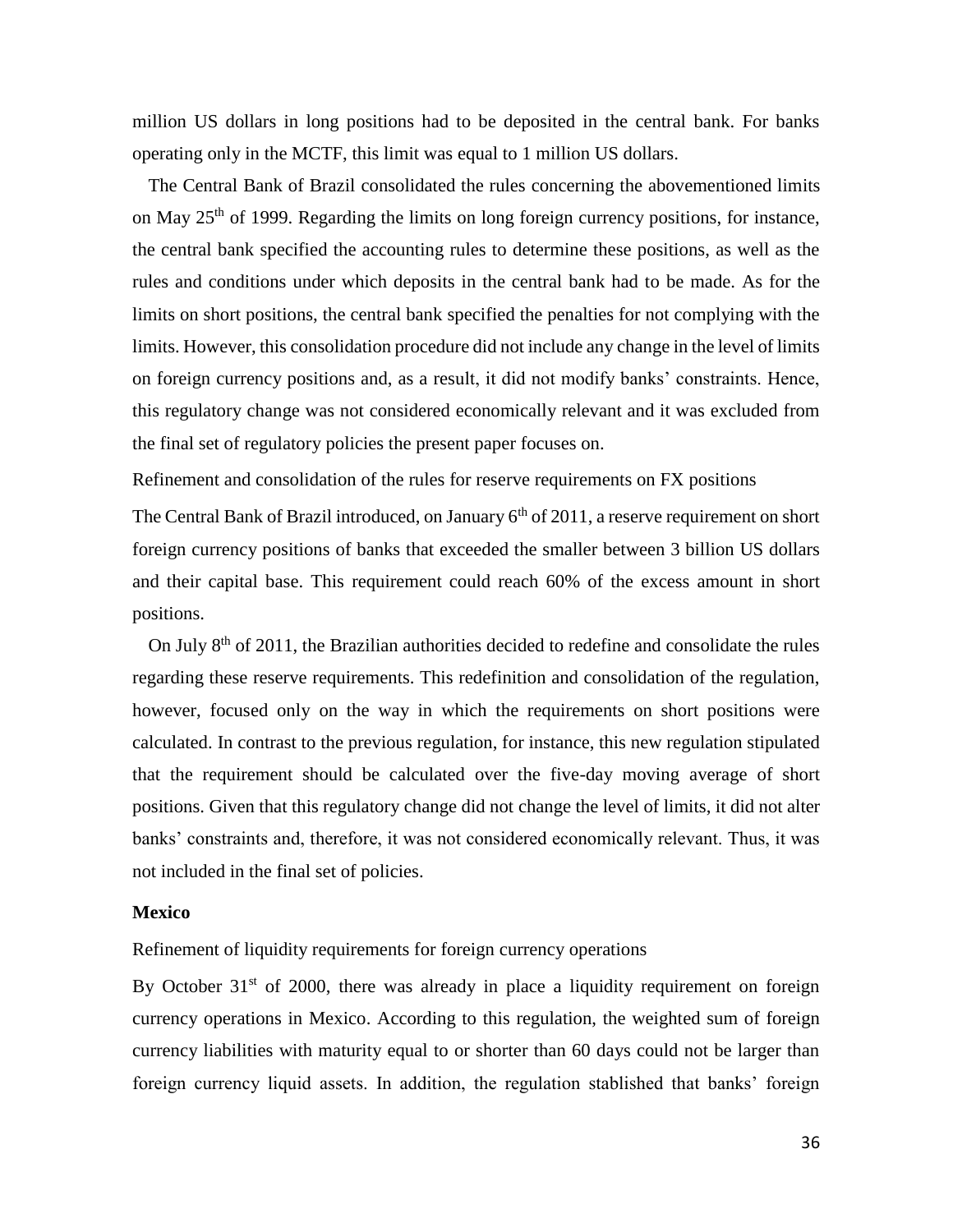currency liabilities with a maturity equal to or shorter than 60 days could not surpass foreign currency assets of the same maturity. In this sense, the regulation implicitly imposed a limit on short foreign currency positions which involved only short-term components of the balance sheet; i.e., these short positions were not allowed by the regulation.

The Central Bank of Mexico refined this liquidity requirement on October 31<sup>st</sup> of 2000. This refinement changed the way in which the requirement should be determined. In contrast to the previous regulation, for instance, the central bank determined that foreign currency liabilities with maturity equal to or shorter than 60 days that had no corresponding assets of the same or shorter maturity must be entirely matched by liquid foreign currency assets. In addition, the weighted sum of liabilities with maturity equal to or shorter than 60 days that were not covered by liquid or non-liquid foreign currency assets of the same or shorter maturity must be entirely matched by liquid foreign currency assets.

However, the refinement did not change the level of the limit on short positions implicitly imposed by the requirement; short positions which involved short-term components of the balance sheet denominated in foreign currency was still prohibited. In this sense, this regulatory change did not modify banks' constraints and, therefore, it was not considered economically relevant. Moreover, this change in the regulation was implemented on the same date as other policies; i.e., on the same date as the limit on net foreign currency liabilities was established. Given that the refinement of the liquidity requirement on October  $31<sup>st</sup>$  of 2000 was not considered economically relevant and that it was taken on the same date as other regulatory measures, it was excluded from the final set of regulatory policies on which the present paper focuses.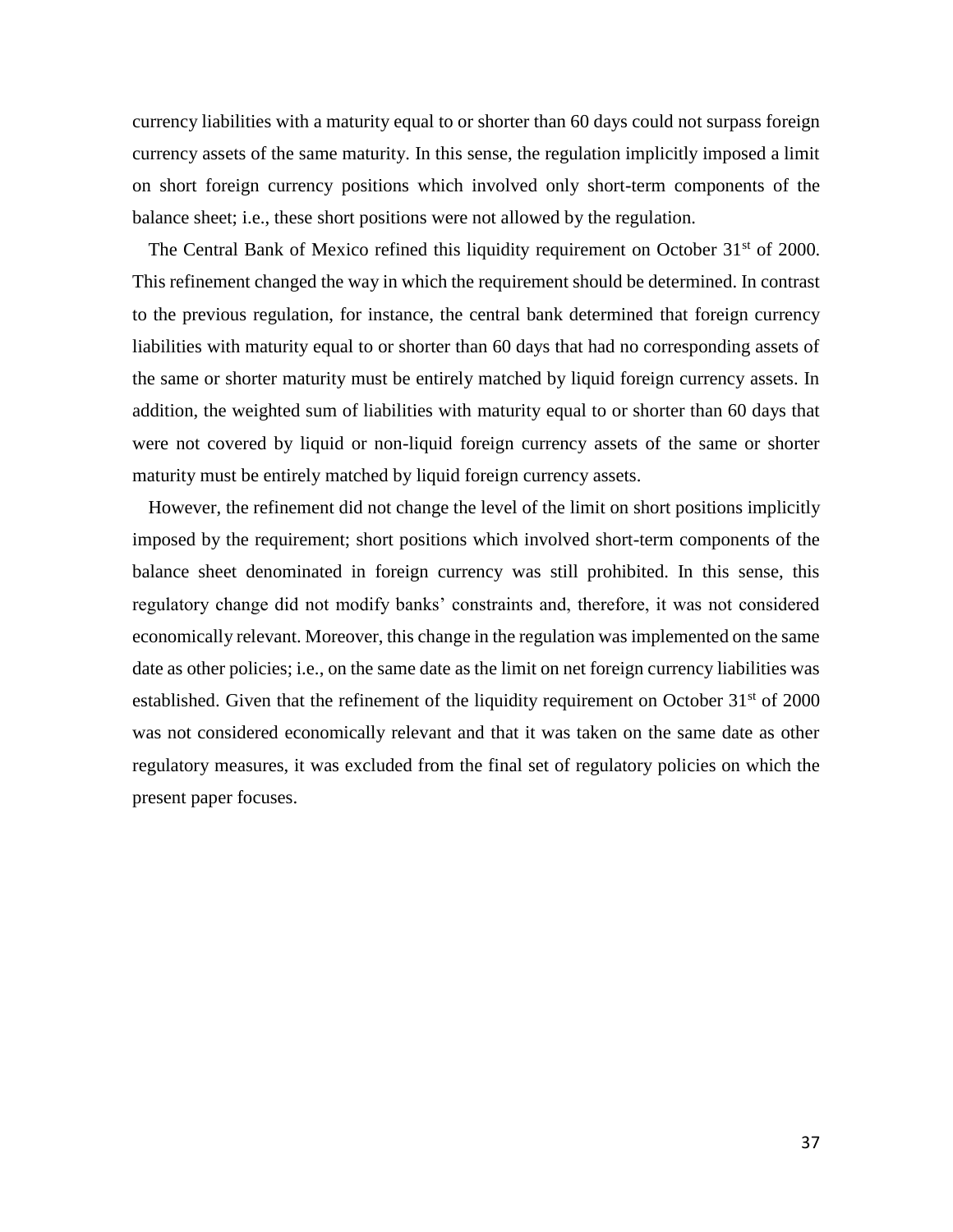# Appendix 3: Additional Tables

|                                    | Stages of the information collection process |              |  |
|------------------------------------|----------------------------------------------|--------------|--|
| Country                            | First stage                                  | Second stage |  |
| Argentina                          | Yes                                          | Yes          |  |
| Aruba                              | Yes                                          | Yes          |  |
| <b>Bahamas</b>                     | Yes                                          | No           |  |
| Bolivia                            | Yes                                          | Yes          |  |
| <b>Brazil</b>                      | Yes                                          | Yes          |  |
| Chile                              | Yes                                          | Yes          |  |
| Colombia                           | Yes                                          | Yes          |  |
| Costa Rica                         | Yes                                          | Yes          |  |
| Dominican Republic                 | Yes                                          | Yes          |  |
| <b>Eastern Caribbean Countries</b> | Yes                                          | No           |  |
| Ecuador                            | Yes                                          | No           |  |
| El Salvador                        | Yes                                          | No           |  |
| Guatemala                          | Yes                                          | Yes          |  |
| Haiti                              | Yes                                          | No           |  |
| Honduras                           | Yes                                          | Yes          |  |
| Jamaica                            | Yes                                          | Yes          |  |
| Mexico                             | Yes                                          | Yes          |  |
| Nicaragua                          | Yes                                          | Yes          |  |
| Paraguay                           | Yes                                          | Yes          |  |
| Peru                               | Yes                                          | Yes          |  |
| Suriname                           | Yes                                          | No           |  |
| Uruguay                            | Yes                                          | Yes          |  |
| Venezuela                          | Yes                                          | No           |  |

## **TABLE A1. COUNTRIES THAT DELIVERED INFORMATION**

Source: National authorities.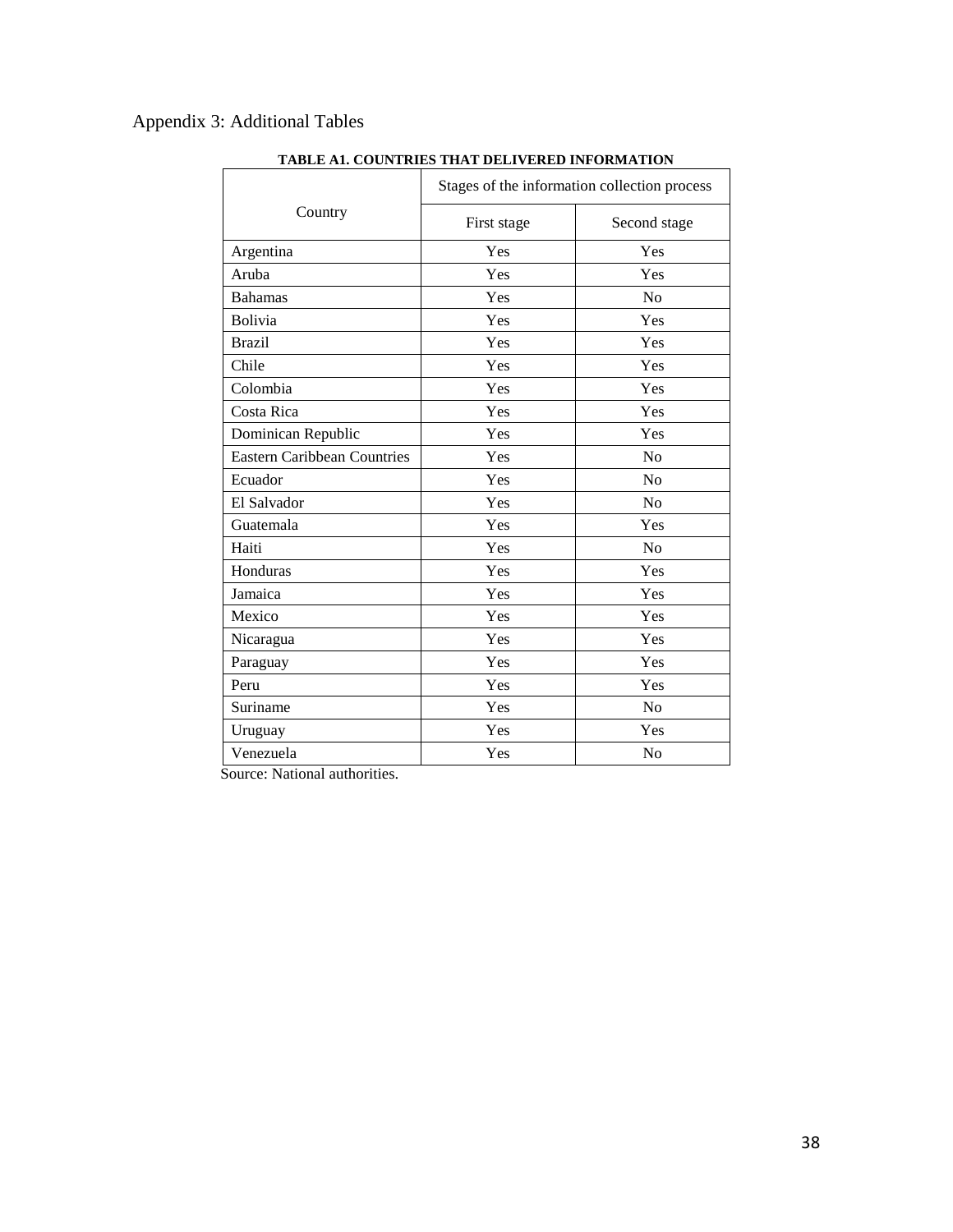## Appendix 4: Policies with Ambiguous Impact on Long FX Positions

This subsection describes the policies that exerted ambiguous impacts on the FX position of banks and, as a result, were considered in all tables of the manuscript but Table 5.

## **Argentina, 1992**

In 01/12/1992, limits on short positions in foreign currency changed relative to previous regulation. Before December 1992, the positive difference between short global positions and the "financial" net sell positions could not exceed the larger between 5 percent of computable equity capital and 15 percent of the non-immobilized own resources. The regulation of December 1992 established that short global positions could not be greater than 25 percent of computable equity. Therefore, there were two changes in 01/12/1992. First, it were no longer allowed to subtract the "financial" sell position from global short positions. In this sense, this change make the limit more restrictive. Second, given that non-immobilized own resources represent a component of computable equity, the limit increased in absolute terms. Because the two changes pointed out in different directions, it could not be determined the direction of the change; i.e. if the limit became more or less restrictive. Hence, this policy were not taken into account in the elaboration of Table 5.

#### **Brazil, 1994**

In contrast to the previous regulation, the Central Bank of Brazil did not allow neither short nor long foreign currency positions solely on July 29<sup>th</sup> and 30<sup>th</sup> of 1994. Although it could argued that this policy is relevant, the direction of its impact is not clear since it entailed two opposite changes within the same quarter; i.e., in the third quarter of 1994 the central bank reduced, first, limits to zero and, then, it increased them to its previous level. Hence, it is not clear whether the policy taken in the third quarter of 1994 turned out the limits more or less restrictive. Furthermore, this policy was taken along other policies within the same quarter. Given that policies taken within the same quarter are considered as the same policy and that the policy taken on July  $29<sup>th</sup>$  and  $30<sup>th</sup>$  of 1994 has an ambiguous impact, this last policy was not considered in the elaboration of the tables presented in this paper.

## **Mexico, 2000**

In 31/10/2000 Mexico introduced a limit equal to 1.83 times the Tier 1 capital on net foreign currency liabilities, defined as the positive difference between the sum of foreign currency